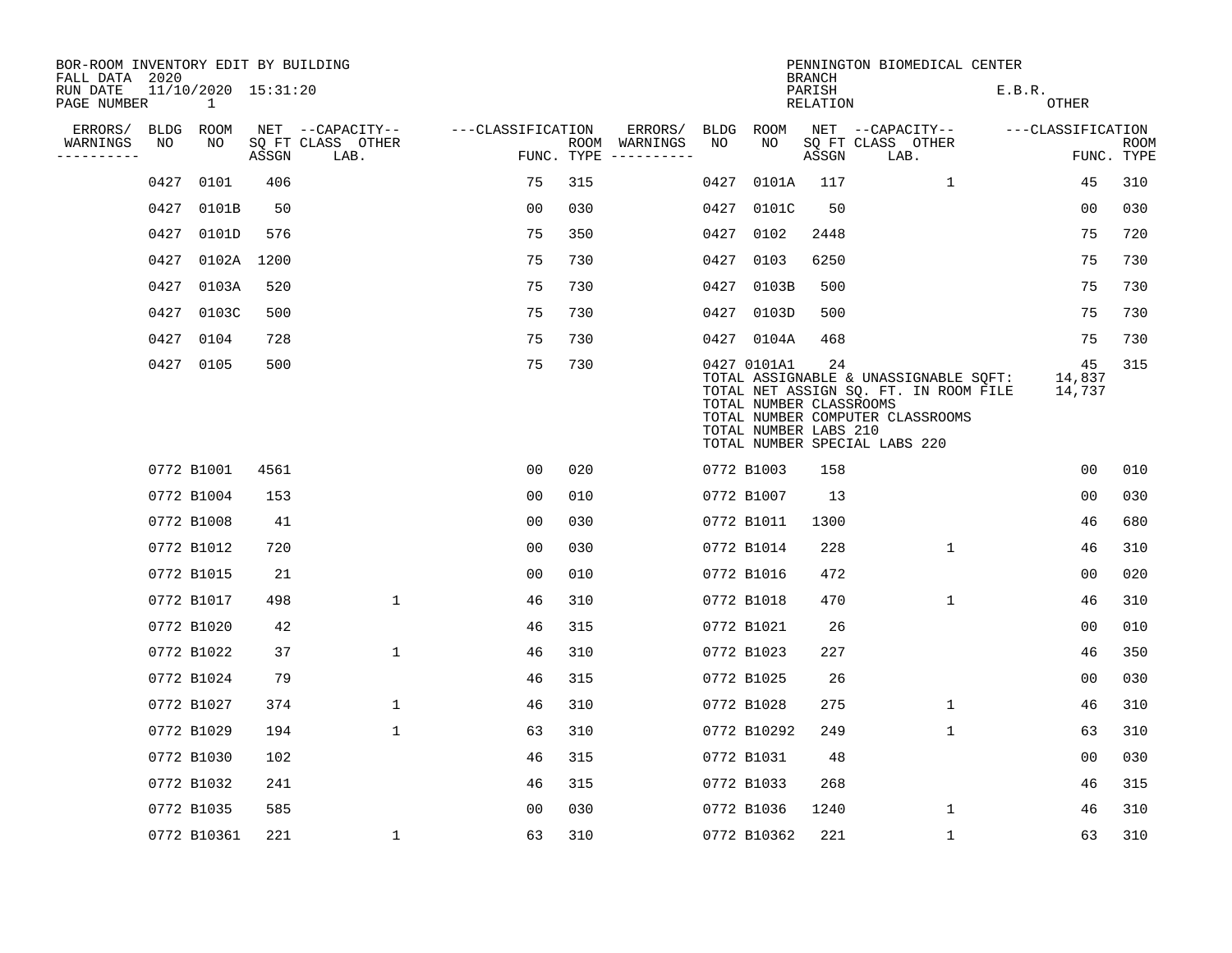| BOR-ROOM INVENTORY EDIT BY BUILDING<br>FALL DATA 2020 |    |                          |       |                           |                   |      |                                 |             |             | <b>BRANCH</b>      | PENNINGTON BIOMEDICAL CENTER |                        |                           |
|-------------------------------------------------------|----|--------------------------|-------|---------------------------|-------------------|------|---------------------------------|-------------|-------------|--------------------|------------------------------|------------------------|---------------------------|
| RUN DATE<br>PAGE NUMBER                               |    | 11/10/2020 15:31:20<br>2 |       |                           |                   |      |                                 |             |             | PARISH<br>RELATION |                              | E.B.R.<br><b>OTHER</b> |                           |
| ERRORS/                                               |    | BLDG ROOM                |       | NET --CAPACITY--          | ---CLASSIFICATION |      | ERRORS/                         | <b>BLDG</b> | <b>ROOM</b> |                    | NET --CAPACITY--             | ---CLASSIFICATION      |                           |
| WARNINGS<br>--------                                  | NO | NO                       | ASSGN | SQ FT CLASS OTHER<br>LAB. |                   | ROOM | WARNINGS<br>FUNC. TYPE $------$ | NO          | NO          | ASSGN              | SQ FT CLASS OTHER<br>LAB.    |                        | <b>ROOM</b><br>FUNC. TYPE |
|                                                       |    | 0772 B10363              | 221   | 1                         | 63                | 310  |                                 |             | 0772 B10364 | 221                | $\mathbf 1$                  | 46                     | 310                       |
|                                                       |    | 0772 B1037               | 394   | $\mathbf 1$               | 63                | 310  |                                 |             | 0772 B1038  | 122                |                              | 0 <sub>0</sub>         | 010                       |
|                                                       |    | 0772 B1039               | 122   |                           | 00                | 010  |                                 |             | 0772 B1041  | 114                |                              | 0 <sub>0</sub>         | 010                       |
|                                                       |    | 0772 B1044               | 69    |                           | 0 <sub>0</sub>    | 030  |                                 |             | 0772 B1045  | 153                |                              | 46                     | 315                       |
|                                                       |    | 0772 B1046               | 221   | $\mathbf 1$               | 46                | 310  |                                 |             | 0772 B1047  | 257                | $\mathbf{1}$                 | 46                     | 310                       |
|                                                       |    | 0772 B1048               | 202   | $\mathbf 1$               | 46                | 310  |                                 |             | 0772 B1049  | 198                | $\mathbf{1}$                 | 46                     | 310                       |
|                                                       |    | 0772 B1050               | 201   | $\mathbf 1$               | 46                | 310  |                                 |             | 0772 B1051  | 129                | $\mathbf{1}$                 | 46                     | 310                       |
|                                                       |    | 0772 B1052               | 202   | $\mathbf 1$               | 46                | 310  |                                 |             | 0772 B1053  | 109                | 1                            | 46                     | 310                       |
|                                                       |    | 0772 B1054               | 170   | $\mathbf 1$               | 46                | 310  |                                 |             | 0772 B1055  | 262                | $\mathbf 1$                  | 46                     | 310                       |
|                                                       |    | 0772 B2001               | 958   |                           | 46                | 680  |                                 |             | 0772 B2002  | 19                 |                              | 46                     | 685                       |
|                                                       |    | 0772 B2003               | 133   |                           | 46                | 685  |                                 |             | 0772 B2004  | 275                |                              | 0 <sub>0</sub>         | 030                       |
|                                                       |    | 0772 B2005               | 3950  |                           | 0 <sub>0</sub>    | 020  |                                 |             | 0772 B2009  | 616                | $\mathbf{1}$                 | 22                     | 310                       |
|                                                       |    | 0772 B2010               | 55    |                           | 22                | 315  |                                 |             | 0772 B2011  | 45                 |                              | 0 <sub>0</sub>         | 010                       |
|                                                       |    | 0772 B2012               | 52    |                           | 46                | 315  |                                 |             | 0772 B2013  | 539                | 1                            | 46                     | 310                       |
|                                                       |    | 0772 B2015               | 579   |                           | 22                | 350  |                                 |             | 0772 B2016  | 80                 |                              | 46                     | 315                       |
|                                                       |    | 0772 B2017               | 30    |                           | 0 <sub>0</sub>    | 030  |                                 |             | 0772 B2018  | 997                | 1                            | 46                     | 310                       |
|                                                       |    | 0772 B2020               | 825   | 12                        | 41                | 310  |                                 |             | 0772 B2021  | 297                |                              | 46                     | 350                       |
|                                                       |    | 0772 B2022               | 104   |                           | 46                | 315  |                                 |             | 0772 B2023  | 36                 |                              | 41                     | 730                       |
|                                                       |    | 0772 B2024               | 660   |                           | 41                | 730  |                                 |             | 0772 B2025  | 2610               | 130                          | 41                     | 430                       |
|                                                       |    | 0772 B2026               | 163   | 1                         | 46                | 310  |                                 |             | 0772 B2027  | 205                | 1                            | 22                     | 310                       |
|                                                       |    | 0772 B2028               | 181   | $\mathbf 1$               | 22                | 310  |                                 |             | 0772 B2029  | 23                 |                              | 46                     | 730                       |
|                                                       |    | 0772 B2030               | 163   | $\mathbf 1$               | 46                | 310  |                                 |             | 0772 B2031  | 119                |                              | 0 <sub>0</sub>         | 010                       |
|                                                       |    | 0772 B2032               | 119   |                           | 00                | 010  |                                 |             | 0772 B2033  | 183                |                              | 46                     | 315                       |
|                                                       |    | 0772 B2034               | 114   | $\mathbf 1$               | 46                | 310  |                                 |             | 0772 B2035  | 119                | $\mathbf 1$                  | 46                     | 310                       |
|                                                       |    | 0772 B2036               | 195   | $\mathbf{1}$              | 46                | 310  |                                 |             | 0772 B2038  | 47                 |                              | 0 <sub>0</sub>         | 030                       |
|                                                       |    | 0772 B2039               | 260   |                           | 0 <sub>0</sub>    | 020  |                                 |             | 0772 B2040  | 23                 |                              | 46                     | 730                       |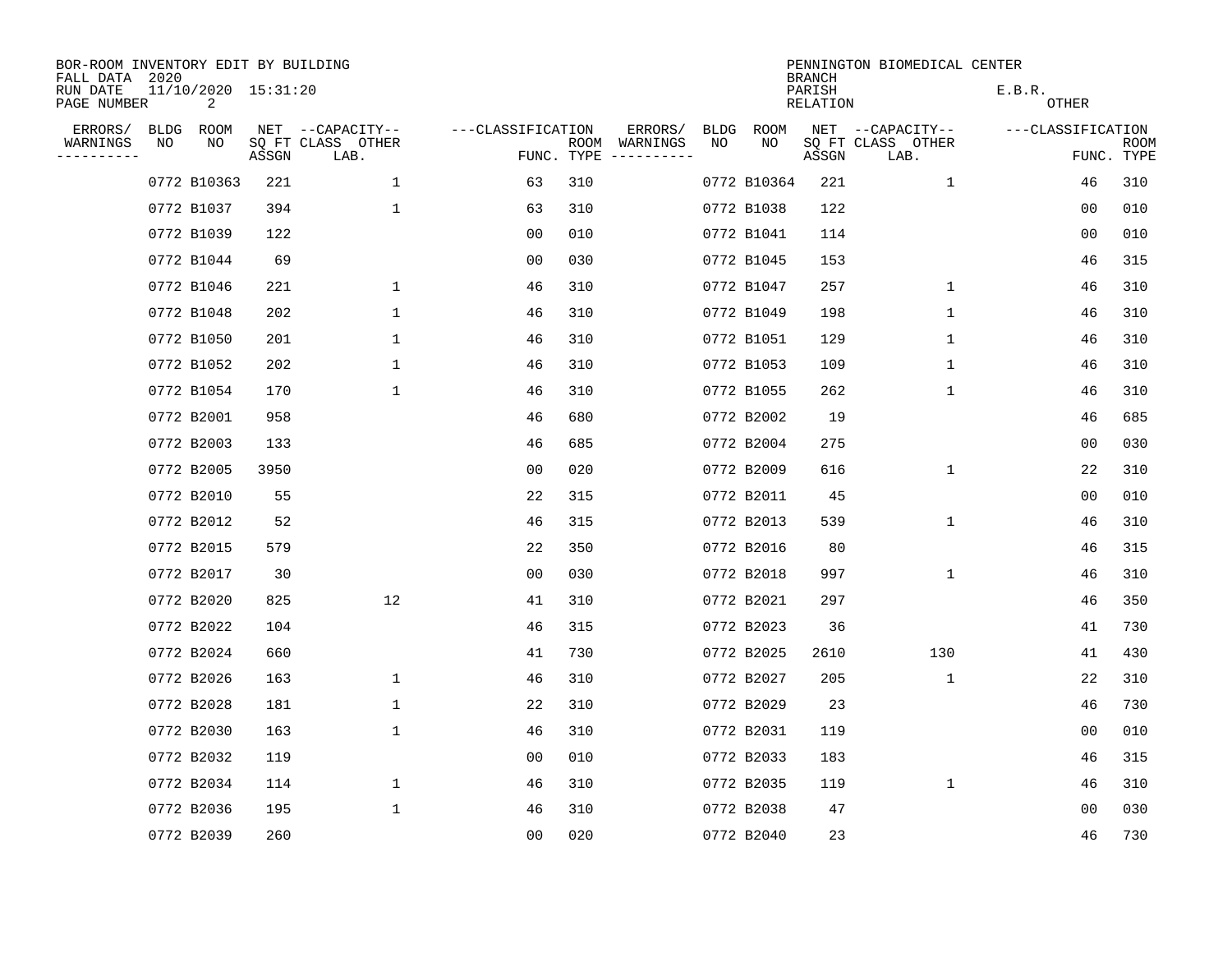| BOR-ROOM INVENTORY EDIT BY BUILDING<br>FALL DATA 2020 |    |                          |       |                           |                   |                    |                         |             |                                                  | <b>BRANCH</b>             | PENNINGTON BIOMEDICAL CENTER                                                                                                                        |                        |                           |
|-------------------------------------------------------|----|--------------------------|-------|---------------------------|-------------------|--------------------|-------------------------|-------------|--------------------------------------------------|---------------------------|-----------------------------------------------------------------------------------------------------------------------------------------------------|------------------------|---------------------------|
| RUN DATE<br>PAGE NUMBER                               |    | 11/10/2020 15:31:20<br>3 |       |                           |                   |                    |                         |             |                                                  | PARISH<br><b>RELATION</b> |                                                                                                                                                     | E.B.R.<br><b>OTHER</b> |                           |
| ERRORS/                                               |    | BLDG ROOM                |       | NET --CAPACITY--          | ---CLASSIFICATION |                    | ERRORS/                 | <b>BLDG</b> | ROOM                                             |                           | NET --CAPACITY--                                                                                                                                    | ---CLASSIFICATION      |                           |
| WARNINGS<br>--------                                  | NO | NO                       | ASSGN | SQ FT CLASS OTHER<br>LAB. |                   | ROOM<br>FUNC. TYPE | WARNINGS<br>----------- | NO          | NO                                               | ASSGN                     | SQ FT CLASS OTHER<br>LAB.                                                                                                                           |                        | <b>ROOM</b><br>FUNC. TYPE |
|                                                       |    | 0772 B2041               | 102   | $\mathbf{1}$              | 46                | 310                |                         |             | 0772 B2043                                       | 203                       | $\mathbf{1}$                                                                                                                                        | 46                     | 310                       |
|                                                       |    | 0772 B2044               | 221   |                           | 0 <sub>0</sub>    | 030                |                         |             | 0772 B2045                                       | 381                       |                                                                                                                                                     | 46                     | 710                       |
|                                                       |    | 0772 B2046               | 1152  | $\mathbf{1}$              | 46                | 310                |                         |             | TOTAL NUMBER CLASSROOMS<br>TOTAL NUMBER LABS 210 |                           | TOTAL ASSIGNABLE & UNASSIGNABLE SQFT:<br>TOTAL NET ASSIGN SQ. FT. IN ROOM FILE<br>TOTAL NUMBER COMPUTER CLASSROOMS<br>TOTAL NUMBER SPECIAL LABS 220 | 33,290<br>20,973       |                           |
|                                                       |    | 1091 C1001               | 661   |                           | 0 <sub>0</sub>    | 030                |                         |             | 1091 C1002A                                      | 459                       |                                                                                                                                                     | 45                     | 570                       |
|                                                       |    | 1091 C1002B              | 292   |                           | 45                | 570                |                         |             | 1091 C1003 10000                                 |                           |                                                                                                                                                     | 0 <sub>0</sub>         | 020                       |
|                                                       |    | 1091 C1003A              | 48    |                           | 22                | 255                |                         |             | 1091 C1005                                       | 209                       | 12                                                                                                                                                  | 22                     | 255                       |
|                                                       |    | 1091 C1007               | 360   |                           | 0 <sub>0</sub>    | 010                |                         |             | 1091 C1010                                       | 211                       |                                                                                                                                                     | 22                     | 255                       |
|                                                       |    | 1091 C1011               | 334   |                           | 22                | 255                |                         |             | 1091 C1012                                       | 100                       |                                                                                                                                                     | 22                     | 255                       |
|                                                       |    | 1091 C1013               | 118   |                           | 22                | 255                |                         |             | 1091 C1014                                       | 123                       |                                                                                                                                                     | 22                     | 255                       |
|                                                       |    | 1091 C1015               | 646   |                           | 22                | 255                |                         |             | 1091 C1018                                       | 345                       |                                                                                                                                                     | 0 <sub>0</sub>         | 010                       |
|                                                       |    | 1091 C1022               | 64    |                           | 00                | 030                |                         |             | 1091 C1026                                       | 294                       | 12                                                                                                                                                  | 22                     | 250                       |
|                                                       |    | 1091 C1027               | 148   | 12                        | 22                | 250                |                         |             | 1091 C1028                                       | 139                       | 12                                                                                                                                                  | 22                     | 250                       |
|                                                       |    | 1091 C1029               | 143   | 12                        | 22                | 250                |                         |             | 1091 C1030                                       | 137                       | 12                                                                                                                                                  | 22                     | 255                       |
|                                                       |    | 1091 C1035               | 388   |                           | 0 <sub>0</sub>    | 030                |                         |             | 1091 C1037                                       | 231                       |                                                                                                                                                     | 0 <sub>0</sub>         | 030                       |
|                                                       |    | 1091 C1038E              | 770   | 12                        | 22                | 250                |                         |             | 1091 C1038W                                      | 770                       | 12                                                                                                                                                  | 22                     | 250                       |
|                                                       |    | 1091 C1042               | 50    |                           | 0 <sub>0</sub>    | 030                |                         |             | 1091 C1044E                                      | 770                       | 12                                                                                                                                                  | 22                     | 250                       |
|                                                       |    | 1091 C1044W              | 770   | 12                        | 22                | 250                |                         |             | 1091 C1047                                       | 1328                      | $\mathbf{1}$                                                                                                                                        | 22                     | 250                       |
|                                                       |    | 1091 C1048               | 388   |                           | 0 <sub>0</sub>    | 030                |                         |             | 1091 C1049                                       | 150                       |                                                                                                                                                     | 0 <sub>0</sub>         | 010                       |
|                                                       |    | 1091 C1050               | 132   |                           | 22                | 730                |                         |             | 1091 C1051                                       | 375                       |                                                                                                                                                     | 0 <sub>0</sub>         | 030                       |
|                                                       |    | 1091 C1052E              | 770   | 12                        | 22                | 250                |                         |             | 1091 C1052W                                      | 770                       | 12                                                                                                                                                  | 22                     | 250                       |
|                                                       |    | 1091 C1054               | 1153  |                           | 22                | 255                |                         |             | 1091 C1055E                                      | 770                       | 12                                                                                                                                                  | 22                     | 250                       |
|                                                       |    | 1091 C1055W              | 770   | 12                        | 22                | 250                |                         |             | 1091 C1057                                       | 382                       |                                                                                                                                                     | 00                     | 030                       |
|                                                       |    | 1091 C1058               | 227   |                           | 00                | 030                |                         |             | 1091 C1059                                       | 240                       |                                                                                                                                                     | 22                     | 730                       |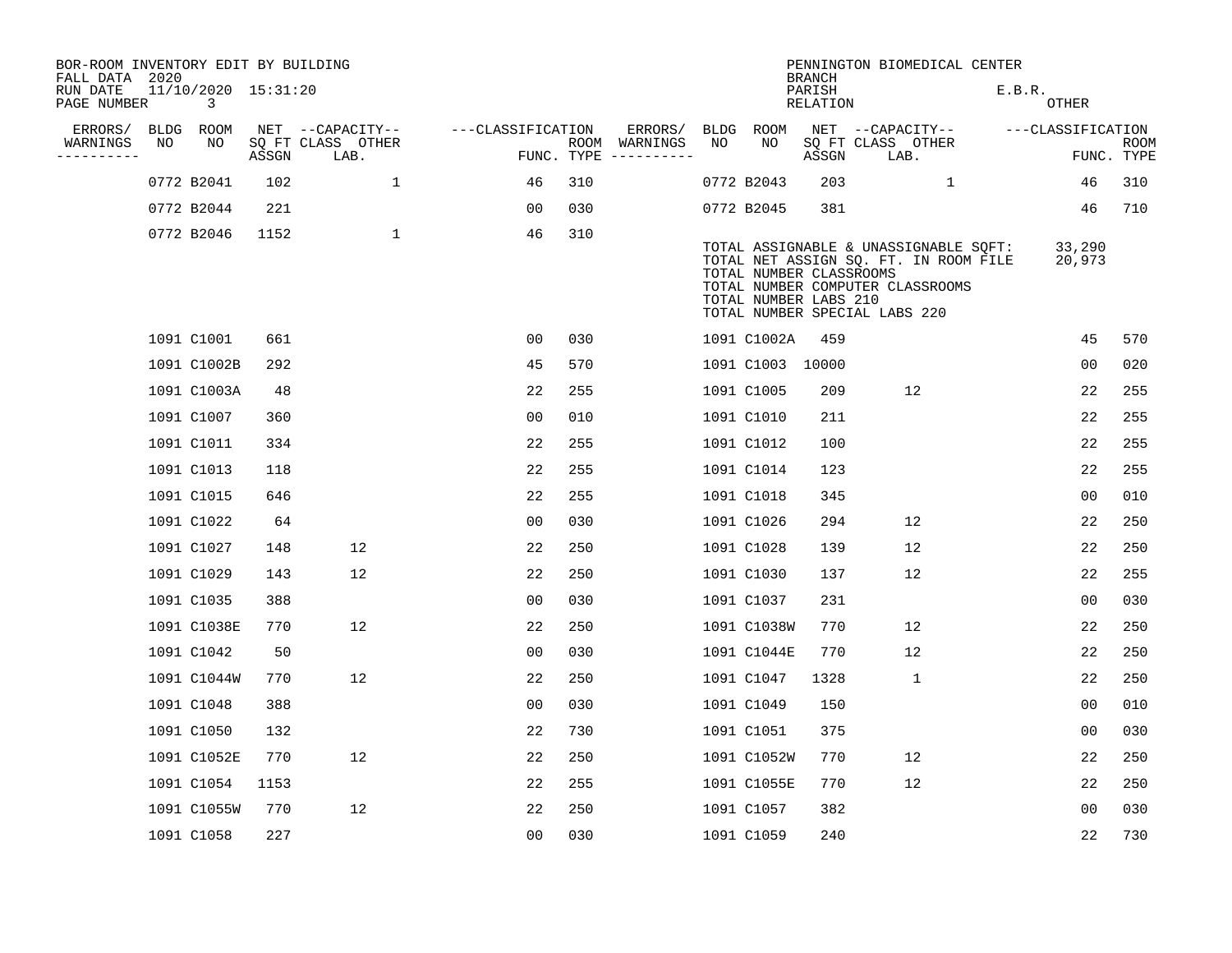| BOR-ROOM INVENTORY EDIT BY BUILDING<br>FALL DATA 2020 |             |                          |       |                           |                   |            |                              |             |             | <b>BRANCH</b>             | PENNINGTON BIOMEDICAL CENTER |                        |                |                           |
|-------------------------------------------------------|-------------|--------------------------|-------|---------------------------|-------------------|------------|------------------------------|-------------|-------------|---------------------------|------------------------------|------------------------|----------------|---------------------------|
| RUN DATE<br>PAGE NUMBER                               |             | 11/10/2020 15:31:20<br>4 |       |                           |                   |            |                              |             |             | PARISH<br><b>RELATION</b> |                              | E.B.R.<br><b>OTHER</b> |                |                           |
| ERRORS/                                               | <b>BLDG</b> | ROOM                     |       | NET --CAPACITY--          | ---CLASSIFICATION |            | ERRORS/                      | <b>BLDG</b> | <b>ROOM</b> |                           | NET --CAPACITY--             | ---CLASSIFICATION      |                |                           |
| WARNINGS<br>--------                                  | NO          | NO                       | ASSGN | SQ FT CLASS OTHER<br>LAB. |                   | FUNC. TYPE | ROOM WARNINGS<br>----------- | NO          | NO          | ASSGN                     | SQ FT CLASS OTHER<br>LAB.    |                        |                | <b>ROOM</b><br>FUNC. TYPE |
|                                                       |             | 1091 C1060               | 382   |                           | 00                | 030        |                              |             | 1091 C1061E | 778                       | 12                           |                        | 22             | 250                       |
|                                                       |             | 1091 C1061W              | 787   | 12                        | 22                | 250        |                              |             | 1091 C1063  | 117                       |                              |                        | 22             | 255                       |
|                                                       |             | 1091 C1064               | 117   |                           | 22                | 255        |                              |             | 1091 C1065  | 117                       |                              |                        | 22             | 255                       |
|                                                       |             | 1091 C1066               | 117   |                           | 22                | 255        |                              |             | 1091 C1067E | 1018                      | 12                           |                        | 22             | 250                       |
|                                                       |             | 1091 C1067W              | 533   | 12                        | 22                | 250        |                              |             | 1091 C1071  | 236                       |                              |                        | 0 <sub>0</sub> | 030                       |
|                                                       |             | 1091 C1073               | 257   |                           | 0 <sub>0</sub>    | 030        |                              |             | 1091 C1075  | 390                       |                              |                        | 0 <sub>0</sub> | 030                       |
|                                                       |             | 1091 C1076               | 80    |                           | 0 <sub>0</sub>    | 030        |                              |             | 1091 C1081  | 1404                      | 12                           |                        | 22             | 250                       |
|                                                       |             | 1091 C1082               | 153   |                           | 0 <sub>0</sub>    | 030        |                              |             | 1091 C1083  | 408                       |                              |                        | 0 <sub>0</sub> | 020                       |
|                                                       |             | 1091 C1084               | 1100  |                           | 0 <sub>0</sub>    | 020        |                              |             | 1091 C1085  | 50                        |                              |                        | 0 <sub>0</sub> | 030                       |
|                                                       |             | 1091 C1087               | 1030  |                           | 0 <sub>0</sub>    | 020        |                              |             | 1091 C1088  | 143                       |                              |                        | 22             | 730                       |
|                                                       |             | 1091 C1090               | 60    |                           | 0 <sub>0</sub>    | 030        |                              |             | 1091 C1092  | 186                       |                              |                        | 0 <sub>0</sub> | 010                       |
|                                                       |             | 1091 C1093               | 177   |                           | 0 <sub>0</sub>    | 010        |                              |             | 1091 C1096  | 550                       | 12                           |                        | 22             | 250                       |
|                                                       |             | 1091 C1097               | 448   | 12                        | 22                | 250        |                              |             | 1091 C1097A | 70                        | $\mathbf{1}$                 |                        | 22             | 250                       |
|                                                       |             | 1091 C1097B              | 51    | $\mathbf 1$               | 22                | 250        |                              |             | 1091 C1097D | 213                       | 1                            |                        | 22             | 250                       |
|                                                       |             | 1091 C1097E              | 170   | $\mathbf 1$               | 22                | 250        |                              |             | 1091 C1101  | 126                       |                              |                        | 0 <sub>0</sub> | 030                       |
|                                                       |             | 1091 C2001               | 334   |                           | 22                | 350        |                              |             | 1091 C2002  | 162                       | 1                            |                        | 22             | 310                       |
|                                                       |             | 1091 C2003               | 797   | 16                        | 22                | 250        |                              |             | 1091 C2004  | 211                       | $\mathbf 1$                  |                        | 22             | 310                       |
|                                                       |             | 1091 C2005               | 88    |                           | 0 <sub>0</sub>    | 030        |                              |             | 1091 C2007  | 266                       |                              |                        | 0 <sub>0</sub> | 030                       |
|                                                       |             | 1091 C2008E              | 915   | 12                        | 22                | 250        |                              |             | 1091 C2008W | 947                       | 12                           |                        | 22             | 250                       |
|                                                       |             | 1091 C2010               | 8245  |                           | 00                | 020        |                              |             | 1091 C2013  | 47                        |                              |                        | 0 <sub>0</sub> | 030                       |
|                                                       |             | 1091 C2017               | 200   |                           | 0 <sub>0</sub>    | 010        |                              |             | 1091 C2018  | 346                       |                              |                        | 0 <sub>0</sub> | 010                       |
|                                                       |             | 1091 C2025               | 231   |                           | 0 <sub>0</sub>    | 030        |                              |             | 1091 C2026E | 947                       | 12                           |                        | 22             | 250                       |
|                                                       |             | 1091 C2026W              | 915   | 12                        | 22                | 250        |                              |             | 1091 C2029  | 652                       |                              |                        | 0 <sub>0</sub> | 030                       |
|                                                       |             | 1091 C2030E              | 971   | 12                        | 22                | 250        |                              |             | 1091 C2030W | 887                       | 12                           |                        | 22             | 250                       |
|                                                       |             | 1091 C2032               | 669   |                           | 0 <sub>0</sub>    | 030        |                              |             | 1091 C2033  | 109                       |                              |                        | 22             | 730                       |
|                                                       |             | 1091 C2038E              | 917   | 12                        | 22                | 250        |                              |             | 1091 C2038W | 944                       | 12                           |                        | 22             | 250                       |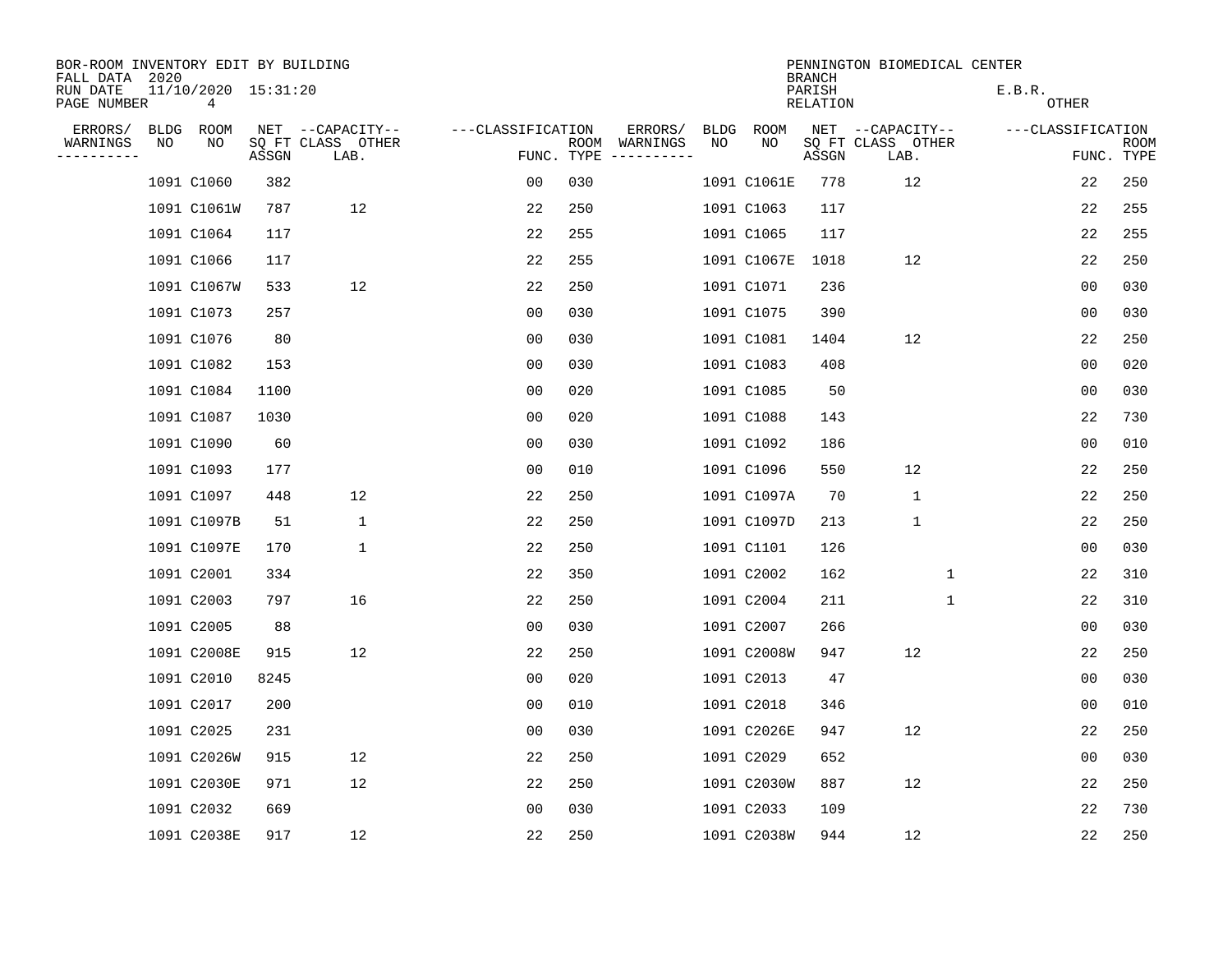| BOR-ROOM INVENTORY EDIT BY BUILDING<br>FALL DATA 2020 |                          |       |                           |                   |                             |             |      |                                       | <b>BRANCH</b>      | PENNINGTON BIOMEDICAL CENTER                                                   |                   |                |                           |
|-------------------------------------------------------|--------------------------|-------|---------------------------|-------------------|-----------------------------|-------------|------|---------------------------------------|--------------------|--------------------------------------------------------------------------------|-------------------|----------------|---------------------------|
| RUN DATE<br>PAGE NUMBER                               | 11/10/2020 15:31:20<br>5 |       |                           |                   |                             |             |      |                                       | PARISH<br>RELATION |                                                                                | E.B.R.<br>OTHER   |                |                           |
| ERRORS/                                               | BLDG ROOM                |       | NET --CAPACITY--          | ---CLASSIFICATION |                             | ERRORS/     | BLDG | ROOM                                  |                    | NET --CAPACITY--                                                               | ---CLASSIFICATION |                |                           |
| WARNINGS<br>NO<br>---------                           | NO                       | ASSGN | SQ FT CLASS OTHER<br>LAB. |                   | ROOM WARNINGS<br>FUNC. TYPE | ----------- | NO   | NO                                    | ASSGN              | SQ FT CLASS OTHER<br>LAB.                                                      |                   |                | <b>ROOM</b><br>FUNC. TYPE |
|                                                       | 1091 C2041               | 145   |                           | 22                | 255                         |             |      | 1091 C2042                            | 187                | 12                                                                             |                   | 22             | 250                       |
|                                                       | 1091 C2043               | 206   |                           | 22                | 730                         |             |      | 1091 C2045                            | 684                |                                                                                |                   | 00             | 030                       |
|                                                       | 1091 C2046E              | 942   | 12                        | 22                | 250                         |             |      | 1091 C2046W                           | 653                | 12                                                                             |                   | 22             | 250                       |
|                                                       | 1091 C2048               | 384   |                           | 00                | 030                         |             |      | 1091 C2049                            | 1150               |                                                                                |                   | 22             | 255                       |
|                                                       | 1091 C2051               | 333   |                           | 0 <sub>0</sub>    | 030                         |             |      | 1091 C2052E                           | 915                | 12                                                                             |                   | 22             | 250                       |
|                                                       | 1091 C2052W              | 947   | 12                        | 22                | 250                         |             |      | 1091 C2053                            | 165                |                                                                                |                   | 22             | 255                       |
|                                                       | 1091 C2054               | 94    |                           | 22                | 255                         |             |      | 1091 C2055                            | 85                 |                                                                                |                   | 22             | 730                       |
|                                                       | 1091 C2057               | 377   |                           | 0 <sub>0</sub>    | 030                         |             |      | 1091 C2058E                           | 915                | 12                                                                             |                   | 22             | 250                       |
|                                                       | 1091 C2058W              | 947   | 12                        | 22                | 250                         |             |      | 1091 C2060                            | 369                |                                                                                |                   | 0 <sub>0</sub> | 030                       |
|                                                       | 1091 C2062               | 108   |                           | 22                | 255                         |             |      | 1091 C2063                            | 117                |                                                                                |                   | 22             | 255                       |
|                                                       | 1091 C2064               | 117   |                           | 22                | 255                         |             |      | 1091 C2065                            | 117                |                                                                                |                   | 22             | 255                       |
|                                                       | 1091 C2066E              | 947   | 12                        | 22                | 250                         |             |      | 1091 C2066W                           | 915                | 12                                                                             |                   | 22             | 250                       |
|                                                       | 1091 C2069               | 213   |                           | 00                | 030                         |             |      | 1091 C2071                            | 617                |                                                                                |                   | 00             | 030                       |
|                                                       | 1091 C2072E              | 953   | 12                        | 22                | 250                         |             |      | 1091 C2072W                           | 913                | 12                                                                             |                   | 22             | 250                       |
|                                                       | 1091 C2076               | 565   |                           | 0 <sub>0</sub>    | 030                         |             |      | 1091 C2077E                           | 940                | 12                                                                             |                   | 22             | 250                       |
|                                                       | 1091 C2077W              | 940   | 12                        | 22                | 250                         |             |      | 1091 C2082                            | 243                |                                                                                |                   | 00             | 030                       |
|                                                       | 1091 C2083               | 48    |                           | 00                | 010                         |             |      | 1091 C20831                           | 48                 |                                                                                |                   | 0 <sub>0</sub> | 010                       |
|                                                       | 1091 C2084               | 135   |                           | 22                | 730                         |             |      | 1091 C20841                           | 70                 |                                                                                |                   | 22             | 730                       |
|                                                       | 1091 C2085               | 321   |                           | 00                | 030                         |             |      | 1091 C2086                            | 349                |                                                                                |                   | 22             | 540                       |
|                                                       | 1091 C20861              | 80    |                           | 22                | 540                         |             |      | 1091 C20862                           | 80                 |                                                                                |                   | 22             | 540                       |
|                                                       | 1091 C20863              | 80    |                           | 22                | 540                         |             |      | 1091 C20864                           | 71                 |                                                                                |                   | 22             | 540                       |
|                                                       | 1091 C2087               | 348   |                           | 22                | 540                         |             |      | 1091 C20871                           | 102                |                                                                                |                   | 22             | 540                       |
|                                                       | 1091 C20872              | 83    |                           | 22                | 540                         |             |      | 1091 C2088                            | 48                 | 12                                                                             |                   | 00             | 010                       |
|                                                       | 1091 C2089               | 73    | 12                        | 22                | 730                         |             |      | 1091 C2091<br>TOTAL NUMBER CLASSROOMS | 1721               | TOTAL ASSIGNABLE & UNASSIGNABLE SQFT:<br>TOTAL NET ASSIGN SQ. FT. IN ROOM FILE | 77,963            | 00<br>42,992   | 030                       |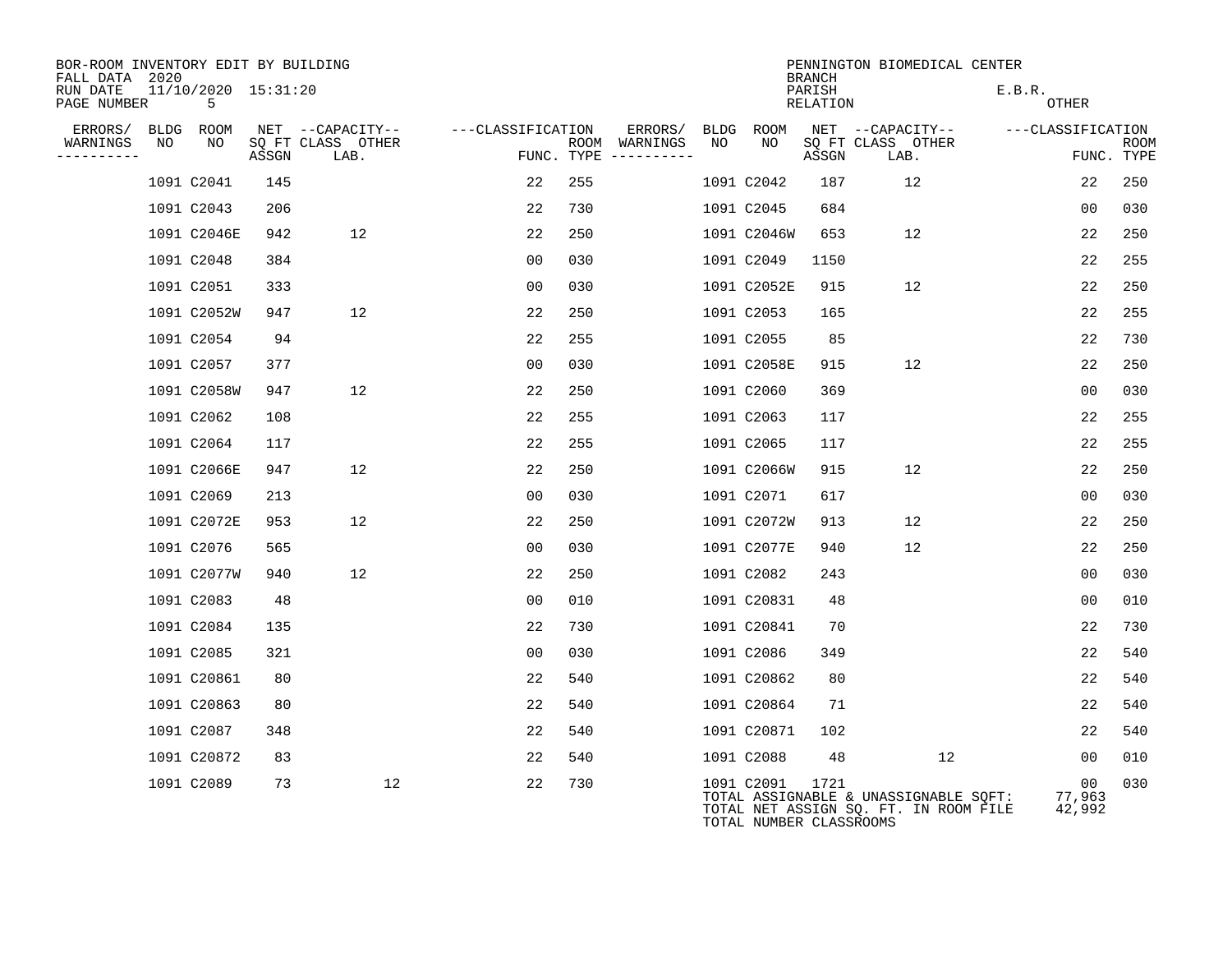| BOR-ROOM INVENTORY EDIT BY BUILDING       |            |                          |       |                                               |                   |     |                                                 |                   |                       |                                     | PENNINGTON BIOMEDICAL CENTER                                      |                        |                           |
|-------------------------------------------|------------|--------------------------|-------|-----------------------------------------------|-------------------|-----|-------------------------------------------------|-------------------|-----------------------|-------------------------------------|-------------------------------------------------------------------|------------------------|---------------------------|
| FALL DATA 2020<br>RUN DATE<br>PAGE NUMBER |            | 11/10/2020 15:31:20<br>6 |       |                                               |                   |     |                                                 |                   |                       | <b>BRANCH</b><br>PARISH<br>RELATION |                                                                   | E.B.R.<br><b>OTHER</b> |                           |
| ERRORS/<br>WARNINGS<br>----------         | BLDG<br>NO | ROOM<br>NO               | ASSGN | NET --CAPACITY--<br>SQ FT CLASS OTHER<br>LAB. | ---CLASSIFICATION |     | ERRORS/<br>ROOM WARNINGS<br>FUNC. TYPE $------$ | <b>BLDG</b><br>NO | ROOM<br>NO            | ASSGN                               | NET --CAPACITY--<br>SQ FT CLASS OTHER<br>LAB.                     | ---CLASSIFICATION      | <b>ROOM</b><br>FUNC. TYPE |
|                                           |            |                          |       |                                               |                   |     |                                                 |                   | TOTAL NUMBER LABS 210 |                                     | TOTAL NUMBER COMPUTER CLASSROOMS<br>TOTAL NUMBER SPECIAL LABS 220 |                        |                           |
|                                           |            | 1092 D1001               | 808   |                                               | 22                | 880 |                                                 |                   | 1092 D1002            | 5322                                |                                                                   | 0 <sub>0</sub>         | 020                       |
|                                           |            | 1092 D1003               | 38    |                                               | 0 <sub>0</sub>    | 030 |                                                 |                   | 1092 D1004            | 196                                 |                                                                   | 0 <sub>0</sub>         | 030                       |
|                                           |            | 1092 D1005               | 196   |                                               | 0 <sub>0</sub>    | 010 |                                                 |                   | 1092 D1006            | 21                                  |                                                                   | 0 <sub>0</sub>         | 010                       |
|                                           |            | 1092 D1007               | 47    |                                               | 0 <sub>0</sub>    | 030 |                                                 |                   | 1092 D1008            | 124                                 |                                                                   | 22                     | 540                       |
|                                           |            | 1092 D1009               | 134   |                                               | 22                | 540 |                                                 |                   | 1092 D1010            | 105                                 |                                                                   | 22                     | 540                       |
|                                           |            | 1092 D1011               | 107   |                                               | 22                | 540 |                                                 |                   | 1092 D1013            | 109                                 |                                                                   | 22                     | 540                       |
|                                           |            | 1092 D1014               | 110   |                                               | 22                | 540 |                                                 |                   | 1092 D1016            | 253                                 |                                                                   | 22                     | 545                       |
|                                           |            | 1092 D1018               | 77    |                                               | 22                | 540 |                                                 |                   | 1092 D1020            | 110                                 |                                                                   | 22                     | 540                       |
|                                           |            | 1092 D1021               | 110   |                                               | 22                | 540 |                                                 |                   | 1092 D1023            | 70                                  |                                                                   | 22                     | 730                       |
|                                           |            | 1092 D1024               | 248   | $\mathbf{1}$                                  | 22                | 310 |                                                 |                   | 1092 D1025            | 166                                 | $\mathbf{1}$                                                      | 22                     | 310                       |
|                                           |            | 1092 D1026               | 162   |                                               | 22                | 545 |                                                 |                   | 1092 D1027            | 114                                 |                                                                   | 22                     | 545                       |
|                                           |            | 1092 D1031               | 240   |                                               | 22                | 540 |                                                 |                   | 1092 D1032            | 40                                  |                                                                   | 00                     | 010                       |
|                                           |            | 1092 D1033               | 133   |                                               | 22                | 540 |                                                 |                   | 1092 D1034            | 201                                 |                                                                   | 22                     | 540                       |
|                                           |            | 1092 D1035               | 35    |                                               | 00                | 010 |                                                 |                   | 1092 D1036            | 185                                 |                                                                   | 22                     | 540                       |
|                                           |            | 1092 D1037               | 427   |                                               | 46                | 680 |                                                 |                   | 1092 D1038            | 191                                 |                                                                   | 22                     | 630                       |
|                                           |            | 1092 D1039               | 150   |                                               | 22                | 540 |                                                 |                   | 1092 D1040            | 643                                 |                                                                   | 22                     | 540                       |
|                                           |            | 1092 D1041               | 37    |                                               | 0 <sub>0</sub>    | 010 |                                                 |                   | 1092 D1042            | 36                                  |                                                                   | 22                     | 730                       |
|                                           |            | 1092 D1044               | 114   |                                               | 00                | 030 |                                                 |                   | 1092 D1047            | 113                                 | 1                                                                 | 22                     | 310                       |
|                                           |            | 1092 D1048               | 604   |                                               | 22                | 540 |                                                 |                   | 1092 D10481           | 59                                  |                                                                   | 22                     | 730                       |
|                                           |            | 1092 D1049               | 59    |                                               | 22                | 730 |                                                 |                   | 1092 D1050            | 352                                 |                                                                   | 0 <sub>0</sub>         | 010                       |
|                                           |            | 1092 D1051               | 341   |                                               | 00                | 010 |                                                 |                   | 1092 D1053            | 44                                  |                                                                   | 22                     | 730                       |
|                                           |            | 1092 D1054               | 328   |                                               | 00                | 030 |                                                 |                   | 1092 D1055            | 450                                 |                                                                   | 22                     | 540                       |
|                                           |            | 1092 D1057               | 190   |                                               | 22                | 540 |                                                 |                   | 1092 D1058            | 91                                  |                                                                   | 22                     | 540                       |
|                                           |            | 1092 D1060               | 56    |                                               | 22                | 730 |                                                 |                   | 1092 D1061            | 93                                  | $\mathbf 1$                                                       | 22                     | 310                       |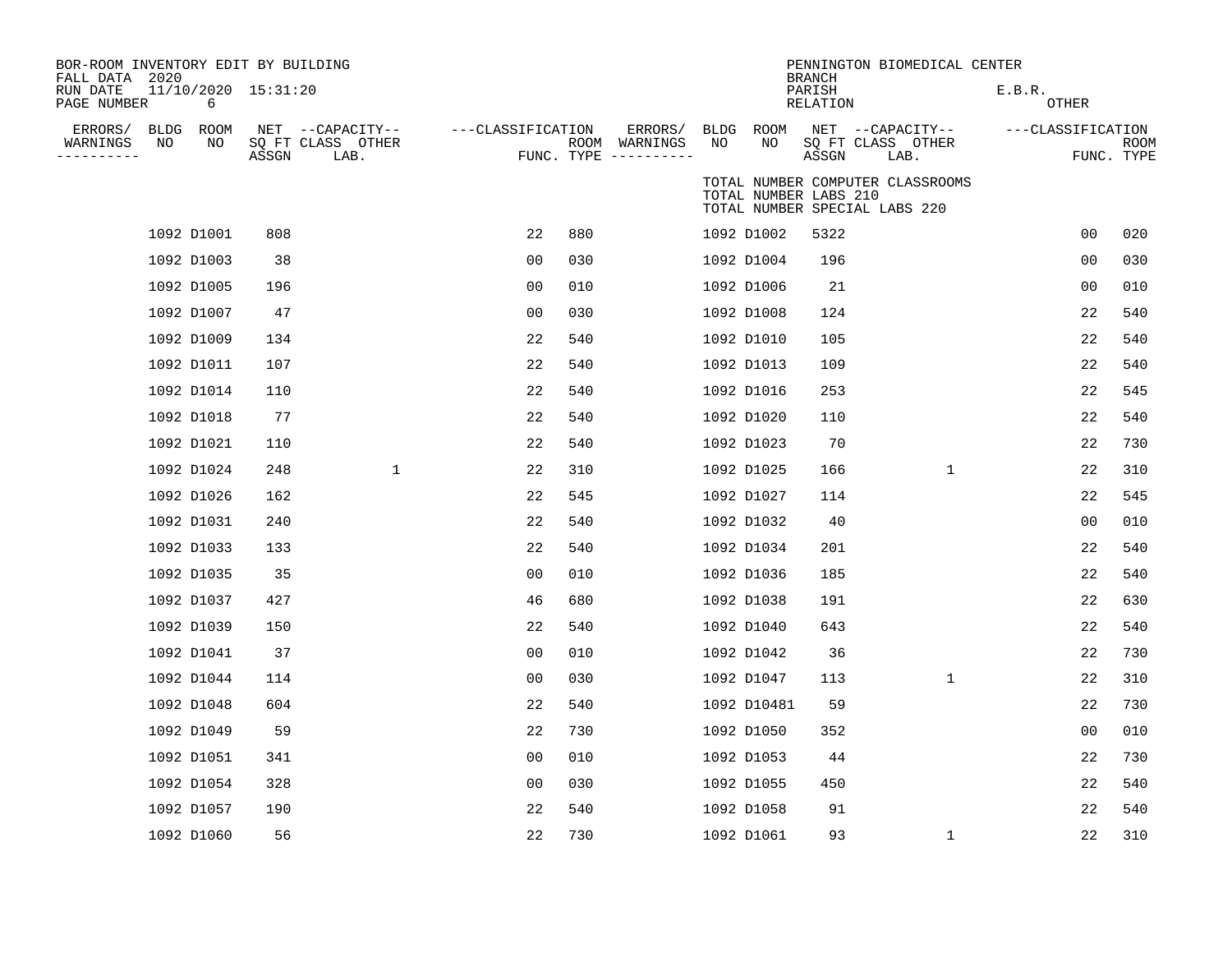| BOR-ROOM INVENTORY EDIT BY BUILDING<br>FALL DATA 2020 |      |                          |       |                           |                   |            |                              |             |             | <b>BRANCH</b>             | PENNINGTON BIOMEDICAL CENTER |                        |                           |
|-------------------------------------------------------|------|--------------------------|-------|---------------------------|-------------------|------------|------------------------------|-------------|-------------|---------------------------|------------------------------|------------------------|---------------------------|
| RUN DATE<br>PAGE NUMBER                               |      | 11/10/2020 15:31:20<br>7 |       |                           |                   |            |                              |             |             | PARISH<br><b>RELATION</b> |                              | E.B.R.<br><b>OTHER</b> |                           |
| ERRORS/                                               | BLDG | ROOM                     |       | NET --CAPACITY--          | ---CLASSIFICATION |            | ERRORS/                      | <b>BLDG</b> | <b>ROOM</b> |                           | NET --CAPACITY--             | ---CLASSIFICATION      |                           |
| WARNINGS<br>----------                                | NO   | NO                       | ASSGN | SQ FT CLASS OTHER<br>LAB. |                   | FUNC. TYPE | ROOM WARNINGS<br>----------- | NO          | NO          | ASSGN                     | SQ FT CLASS OTHER<br>LAB.    |                        | <b>ROOM</b><br>FUNC. TYPE |
|                                                       |      | 1092 D1062               | 90    |                           | 22                | 545        |                              |             | 1092 D1063  | 285                       |                              | 22                     | 540                       |
|                                                       |      | 1092 D1064               | 42    |                           | 0 <sub>0</sub>    | 010        |                              |             | 1092 D1067  | 387                       |                              | 22                     | 730                       |
|                                                       |      | 1092 D1068               | 171   | $\mathbf{1}$              | 22                | 310        |                              |             | 1092 D1069  | 96                        |                              | 0 <sub>0</sub>         | 030                       |
|                                                       |      | 1092 D1085               | 755   |                           | 22                | 635        |                              |             | 1092 D1086  | 221                       |                              | 22                     | 635                       |
|                                                       |      | 1092 D1087               | 222   |                           | 22                | 635        |                              |             | 1092 D2000  | 202                       |                              | 0 <sub>0</sub>         | 020                       |
|                                                       |      | 1092 D20001              | 66    |                           | 22                | 545        |                              |             | 1092 D2001  | 6                         |                              | 22                     | 730                       |
|                                                       |      | 1092 D2002               | 270   |                           | 22                | 810        |                              |             | 1092 D2003  | 64                        |                              | 0 <sub>0</sub>         | 010                       |
|                                                       |      | 1092 D2004               | 270   |                           | 22                | 810        |                              |             | 1092 D2005  | 63                        |                              | 0 <sub>0</sub>         | 010                       |
|                                                       |      | 1092 D2006               | 269   |                           | 22                | 810        |                              |             | 1092 D2007  | 54                        |                              | 0 <sub>0</sub>         | 010                       |
|                                                       |      | 1092 D2008               | 270   |                           | 22                | 810        |                              |             | 1092 D2009  | 54                        |                              | 0 <sub>0</sub>         | 010                       |
|                                                       |      | 1092 D2010               | 282   |                           | 22                | 810        |                              |             | 1092 D2011  | 65                        |                              | 0 <sub>0</sub>         | 010                       |
|                                                       |      | 1092 D2012               | 121   |                           | 22                | 650        |                              |             | 1092 D2013  | 106                       |                              | 22                     | 545                       |
|                                                       |      | 1092 D2014               | 77    |                           | 22                | 545        |                              |             | 1092 D2015  | 23                        |                              | 0 <sub>0</sub>         | 030                       |
|                                                       |      | 1092 D2016               | 4109  |                           | 0 <sub>0</sub>    | 020        |                              |             | 1092 D2017  | 250                       |                              | 22                     | 830                       |
|                                                       |      | 1092 D2019               | 290   |                           | 22                | 810        |                              |             | 1092 D2020  | 65                        |                              | 0 <sub>0</sub>         | 010                       |
|                                                       |      | 1092 D2021               | 302   |                           | 22                | 810        |                              |             | 1092 D2022  | 54                        |                              | 0 <sub>0</sub>         | 010                       |
|                                                       |      | 1092 D2023               | 270   |                           | 22                | 810        |                              |             | 1092 D2024  | 54                        |                              | 0 <sub>0</sub>         | 010                       |
|                                                       |      | 1092 D2025               | 270   |                           | 22                | 810        |                              |             | 1092 D2026  | 54                        |                              | 0 <sub>0</sub>         | 010                       |
|                                                       |      | 1092 D2027               | 279   | $\mathbf{1}$              | 22                | 810        |                              |             | 1092 D2028  | 63                        |                              | 0 <sub>0</sub>         | 010                       |
|                                                       |      | 1092 D2029               | 24    |                           | 22                | 730        |                              |             | 1092 D2030  | 11                        |                              | 22                     | 730                       |
|                                                       |      | 1092 D2031               | 120   |                           | 0 <sub>0</sub>    | 020        |                              |             | 1092 D2032  | 63                        |                              | 22                     | 730                       |
|                                                       |      | 1092 D2033               | 54    |                           | 22                | 730        |                              |             | 1092 D2034  | 8                         |                              | 22                     | 730                       |
|                                                       |      | 1092 D2035               | 128   | $\mathbf{1}$              | 22                | 920        |                              |             | 1092 D2036  | 214                       |                              | 22                     | 935                       |
|                                                       |      | 1092 D2037               | 227   |                           | 22                | 935        |                              |             | 1092 D2038  | 128                       | $\mathbf 1$                  | 22                     | 920                       |
|                                                       |      | 1092 D2039               | 23    |                           | 22                | 730        |                              |             | 1092 D2040  | 214                       |                              | 22                     | 935                       |
|                                                       |      | 1092 D2041               | 32    |                           | 22                | 935        |                              |             | 1092 D2042  | 19                        |                              | 22                     | 730                       |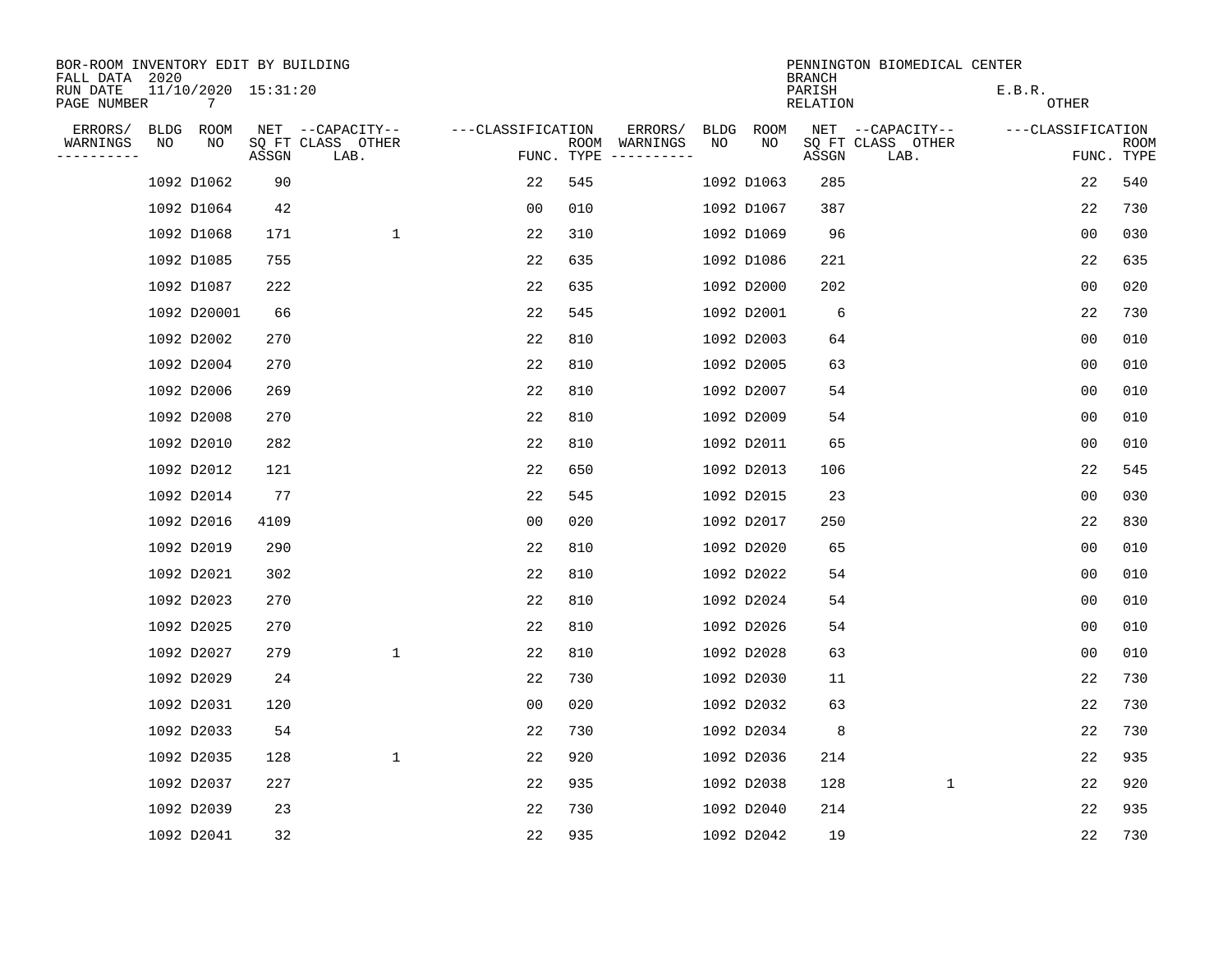| BOR-ROOM INVENTORY EDIT BY BUILDING<br>FALL DATA 2020 |      |                          |       |                           |                   |     |                              |             |             | <b>BRANCH</b>      | PENNINGTON BIOMEDICAL CENTER          |                   |                           |
|-------------------------------------------------------|------|--------------------------|-------|---------------------------|-------------------|-----|------------------------------|-------------|-------------|--------------------|---------------------------------------|-------------------|---------------------------|
| RUN DATE<br>PAGE NUMBER                               |      | 11/10/2020 15:31:20<br>8 |       |                           |                   |     |                              |             |             | PARISH<br>RELATION |                                       | E.B.R.<br>OTHER   |                           |
| ERRORS/                                               | BLDG | ROOM                     |       | NET --CAPACITY--          | ---CLASSIFICATION |     | ERRORS/                      | <b>BLDG</b> | ROOM        |                    | NET --CAPACITY--                      | ---CLASSIFICATION |                           |
| WARNINGS<br>----------                                | ΝO   | NO                       | ASSGN | SQ FT CLASS OTHER<br>LAB. | FUNC. TYPE        |     | ROOM WARNINGS<br>----------- | NO          | NO          | ASSGN              | SQ FT CLASS OTHER<br>LAB.             |                   | <b>ROOM</b><br>FUNC. TYPE |
|                                                       |      | 1092 D2043               | 51    |                           | 00                | 030 |                              |             | 1092 D2046  | 162                |                                       | 22                | 895                       |
|                                                       |      | 1092 D2047               | 557   |                           | 22                | 935 |                              |             | 1092 D2048  | 21                 |                                       | 22                | 730                       |
|                                                       |      | 1092 D2049               | 147   |                           | 22                | 935 |                              |             | 1092 D2050  | 130                | 1                                     | 22                | 920                       |
|                                                       |      | 1092 D2051               | 107   | 12                        | 22                | 935 |                              |             | 1092 D2052  | 64                 | $\mathbf{1}$                          | 22                | 920                       |
|                                                       |      | 1092 D2054               | 190   | $\mathbf 1$               | 22                | 310 |                              |             | 1092 D20541 | 17                 |                                       | 22                | 730                       |
|                                                       |      | 1092 D2055               | 133   |                           | 22                | 730 |                              |             | 1092 D2057  | 23                 |                                       | 22                | 730                       |
|                                                       |      | 1092 D2058               | 62    |                           | 0 <sub>0</sub>    | 010 |                              |             | 1092 D2059  | 71                 |                                       | 0 <sub>0</sub>    | 010                       |
|                                                       |      | 1092 D2061               | 120   | 12                        | 22                | 310 |                              |             | 1092 D2062  | 116                | $\mathbf{1}$                          | 22                | 310                       |
|                                                       |      | 1092 D2063               | 215   |                           | 22                | 545 |                              |             | 1092 D2064  | 136                | $\mathbf 1$                           | 22                | 310                       |
|                                                       |      | 1092 D2067               | 230   |                           | 22                | 895 |                              |             | 1092 D2068  | 33                 |                                       | 0 <sub>0</sub>    | 010                       |
|                                                       |      | 1092 D2069               | 16    |                           | 22                | 730 |                              |             | 1092 D2070  | 231                |                                       | 22                | 895                       |
|                                                       |      | 1092 D2071               | 34    |                           | 00                | 010 |                              |             | 1092 D2072  | 16                 |                                       | 22                | 730                       |
|                                                       |      | 1092 D2073               | 232   |                           | 22                | 895 |                              |             | 1092 D2074  | 34                 |                                       | 0 <sub>0</sub>    | 010                       |
|                                                       |      | 1092 D2075               | 15    |                           | 22                | 730 |                              |             | 1092 D2076  | 133                |                                       | 22                | 895                       |
|                                                       |      | 1092 D2077               | 582   |                           | 22                | 895 |                              |             | 1092 D2078  | 71                 |                                       | 22                | 730                       |
|                                                       |      | 1092 D2079               | 153   | 1                         | 22                | 310 |                              |             | 1092 D2080  | 209                |                                       | 22                | 895                       |
|                                                       |      | 1092 D2081               | 50    |                           | 0 <sub>0</sub>    | 010 |                              |             | 1092 D2082  | 50                 |                                       | 0 <sub>0</sub>    | 010                       |
|                                                       |      | 1092 D2083               | 114   | $\mathbf 1$               | 22                | 310 |                              |             | 1092 D2088  | 681                |                                       | 22                | 630                       |
|                                                       |      | 1092 D2089               | 94    |                           | 22                | 635 |                              |             | 1092 D2090  | 210                |                                       | 22                | 635                       |
|                                                       |      | 1092 D2091               | 343   |                           | 22                | 635 |                              |             | 1092 D2092  | 97                 |                                       | 22                | 635                       |
|                                                       |      | 1092 D20931              | 149   |                           | 22                | 630 |                              |             | 1092 D20932 | 183                |                                       | 22                | 630                       |
|                                                       |      | 1092 D20933              | 266   |                           | 22                | 630 |                              |             | 1092 D20934 | 179                |                                       | 22                | 630                       |
|                                                       |      | 1092 D2094               | 82    | 1                         | 22                | 310 |                              |             | 1092 D2095  | 17                 |                                       | 0 <sub>0</sub>    | 010                       |
|                                                       |      | 1092 D2096               | 95    | 1                         | 22                | 310 |                              |             | 1092 D2097  | 84                 |                                       | 22                | 730                       |
|                                                       |      | 1092 D2098               | 193   |                           | 00                | 030 |                              |             | 1092 D3001  | 525                |                                       | 00                | 030                       |
|                                                       |      | 1092 D3002               | 922   |                           | 0 <sub>0</sub>    | 030 |                              |             |             |                    | TOTAL ASSIGNABLE & UNASSIGNABLE SQFT: | 34,340            |                           |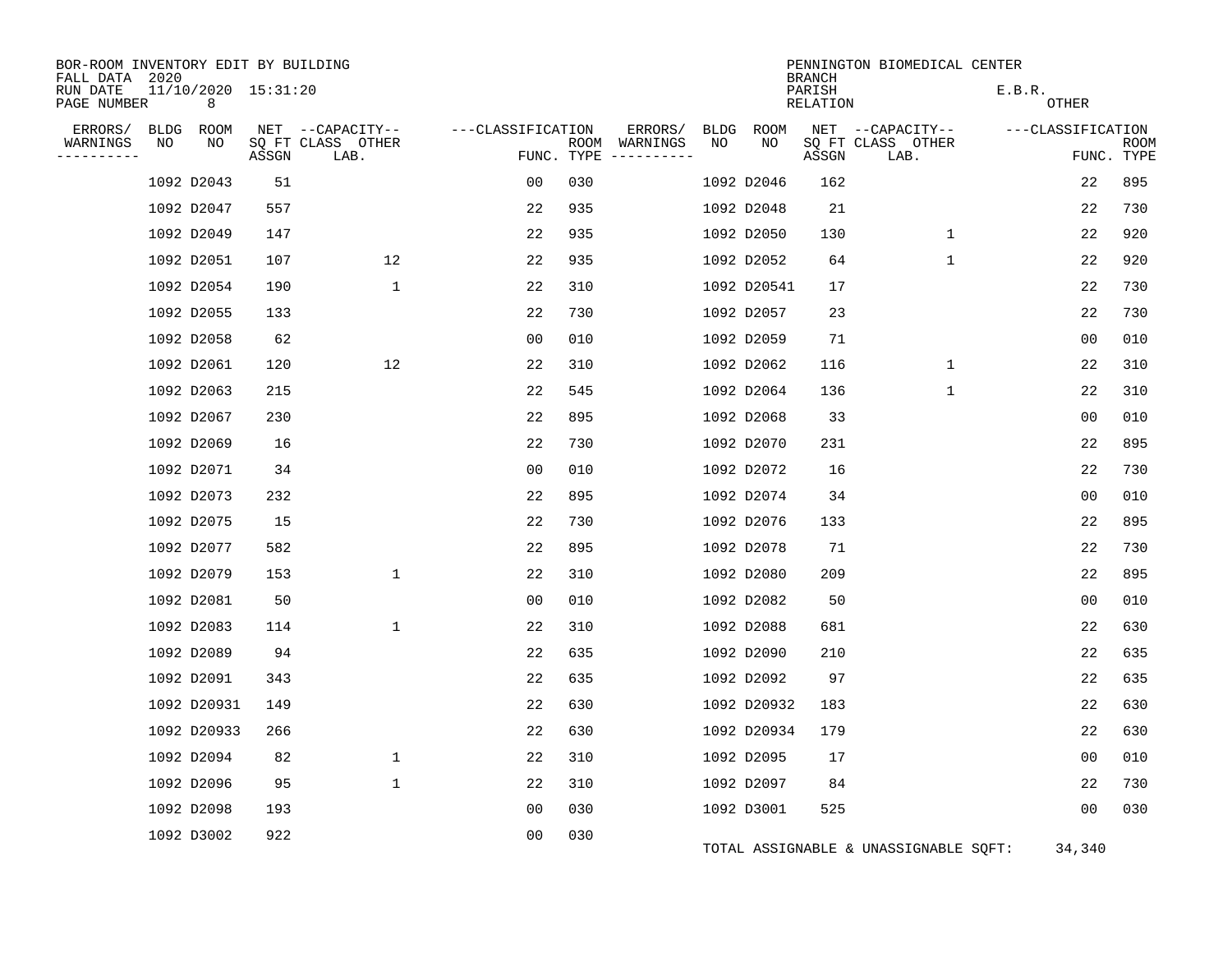| BOR-ROOM INVENTORY EDIT BY BUILDING<br>FALL DATA 2020<br>RUN DATE<br>PAGE NUMBER |    | 11/10/2020 15:31:20<br>9 |       |                                               |                   |     |                                                             |    |                                                                                   | <b>BRANCH</b><br>PARISH<br><b>RELATION</b> |                           | PENNINGTON BIOMEDICAL CENTER     | E.B.R.                                | <b>OTHER</b>      |                           |
|----------------------------------------------------------------------------------|----|--------------------------|-------|-----------------------------------------------|-------------------|-----|-------------------------------------------------------------|----|-----------------------------------------------------------------------------------|--------------------------------------------|---------------------------|----------------------------------|---------------------------------------|-------------------|---------------------------|
| ERRORS/<br>WARNINGS<br>---------                                                 | NO | BLDG ROOM<br>NO          | ASSGN | NET --CAPACITY--<br>SQ FT CLASS OTHER<br>LAB. | ---CLASSIFICATION |     | ERRORS/ BLDG ROOM<br>ROOM WARNINGS<br>FUNC. TYPE ---------- | NO | NO                                                                                | ASSGN                                      | SQ FT CLASS OTHER<br>LAB. | NET --CAPACITY--                 |                                       | ---CLASSIFICATION | <b>ROOM</b><br>FUNC. TYPE |
|                                                                                  |    |                          |       |                                               |                   |     |                                                             |    | TOTAL NUMBER CLASSROOMS<br>TOTAL NUMBER LABS 210<br>TOTAL NUMBER SPECIAL LABS 220 |                                            |                           | TOTAL NUMBER COMPUTER CLASSROOMS | TOTAL NET ASSIGN SQ. FT. IN ROOM FILE | 20,049            |                           |
|                                                                                  |    | 1093 E1001               | 9139  |                                               | 0 <sub>0</sub>    | 020 |                                                             |    | 1093 E1002                                                                        | 172                                        |                           | 1                                |                                       | 45                | 310                       |
|                                                                                  |    | 1093 E1003               | 172   | $\mathbf{1}$                                  | 22                | 310 |                                                             |    | 1093 E1004                                                                        | 180                                        |                           | $\mathbf{1}$                     |                                       | 22                | 310                       |
|                                                                                  |    | 1093 E1005               | 535   |                                               | 45                | 650 |                                                             |    | 1093 E1006                                                                        | 112                                        |                           |                                  |                                       | 0 <sub>0</sub>    | 010                       |
|                                                                                  |    | 1093 E1008               | 146   |                                               | 00                | 010 |                                                             |    | 1093 E1009                                                                        | 132                                        |                           |                                  |                                       | 0 <sub>0</sub>    | 010                       |
|                                                                                  |    | 1093 E1011               | 119   |                                               | 0 <sub>0</sub>    | 010 |                                                             |    | 1093 E1012                                                                        | 190                                        |                           |                                  |                                       | 22                | 570                       |
|                                                                                  |    | 1093 E1013               | 190   |                                               | 22                | 570 |                                                             |    | 1093 E1014                                                                        | 185                                        |                           |                                  |                                       | 22                | 570                       |
|                                                                                  |    | 1093 E1015               | 190   |                                               | 22                | 570 |                                                             |    | 1093 E1016                                                                        | 182                                        |                           |                                  |                                       | 22                | 570                       |
|                                                                                  |    | 1093 E1018               | 371   |                                               | 22                | 575 |                                                             |    | 1093 E1019                                                                        | 371                                        |                           |                                  |                                       | 22                | 570                       |
|                                                                                  |    | 1093 E1020               | 187   |                                               | 22                | 570 |                                                             |    | 1093 E1021                                                                        | 186                                        |                           |                                  |                                       | 22                | 570                       |
|                                                                                  |    | 1093 E1023               | 722   |                                               | 22                | 575 |                                                             |    | 1093 E1026                                                                        | 116                                        |                           |                                  |                                       | 22                | 730                       |
|                                                                                  |    | 1093 E1027               | 181   |                                               | 22                | 575 |                                                             |    | 1093 E1028                                                                        | 203                                        |                           |                                  |                                       | 00                | 020                       |
|                                                                                  |    | 1093 E1029               | 69    |                                               | 22                | 575 |                                                             |    | 1093 E1030                                                                        | 134                                        |                           |                                  |                                       | 22                | 575                       |
|                                                                                  |    | 1093 E1032               | 195   |                                               | 22                | 570 |                                                             |    | 1093 E1033                                                                        | 185                                        |                           |                                  |                                       | 22                | 570                       |
|                                                                                  |    | 1093 E1034               | 185   |                                               | 22                | 570 |                                                             |    | 1093 E1036                                                                        | 192                                        |                           |                                  |                                       | 22                | 570                       |
|                                                                                  |    | 1093 E1037               | 192   |                                               | 22                | 570 |                                                             |    | 1093 E1038                                                                        | 200                                        |                           |                                  |                                       | 22                | 570                       |
|                                                                                  |    | 1093 E1039               | 22    |                                               | 22                | 730 |                                                             |    | 1093 E1040A                                                                       | 182                                        |                           | 12                               |                                       | 22                | 250                       |
|                                                                                  |    | 1093 E1040B              | 185   | 12                                            | 22                | 250 |                                                             |    | 1093 E1041                                                                        | 190                                        |                           |                                  |                                       | 22                | 570                       |
|                                                                                  |    | 1093 E1042               | 190   |                                               | 22                | 570 |                                                             |    | 1093 E1043                                                                        | 190                                        |                           |                                  |                                       | 22                | 570                       |
|                                                                                  |    | 1093 E1044               | 190   |                                               | 22                | 570 |                                                             |    | 1093 E1045                                                                        | 190                                        |                           |                                  |                                       | 22                | 570                       |
|                                                                                  |    | 1093 E1046               | 190   |                                               | 22                | 570 |                                                             |    | 1093 E1047                                                                        | 380                                        |                           |                                  |                                       | 22                | 570                       |
|                                                                                  |    | 1093 E1048               | 103   |                                               | 22                | 575 |                                                             |    | 1093 E1049                                                                        | 200                                        |                           |                                  |                                       | 22                | 570                       |
|                                                                                  |    | 1093 E1050               | 190   |                                               | 22                | 570 |                                                             |    | 1093 E1051                                                                        | 200                                        |                           |                                  |                                       | 22                | 570                       |
|                                                                                  |    | 1093 E1055               | 295   | 12                                            | 22                | 250 |                                                             |    | 1093 E1056                                                                        | 96                                         |                           |                                  |                                       | 00                | 030                       |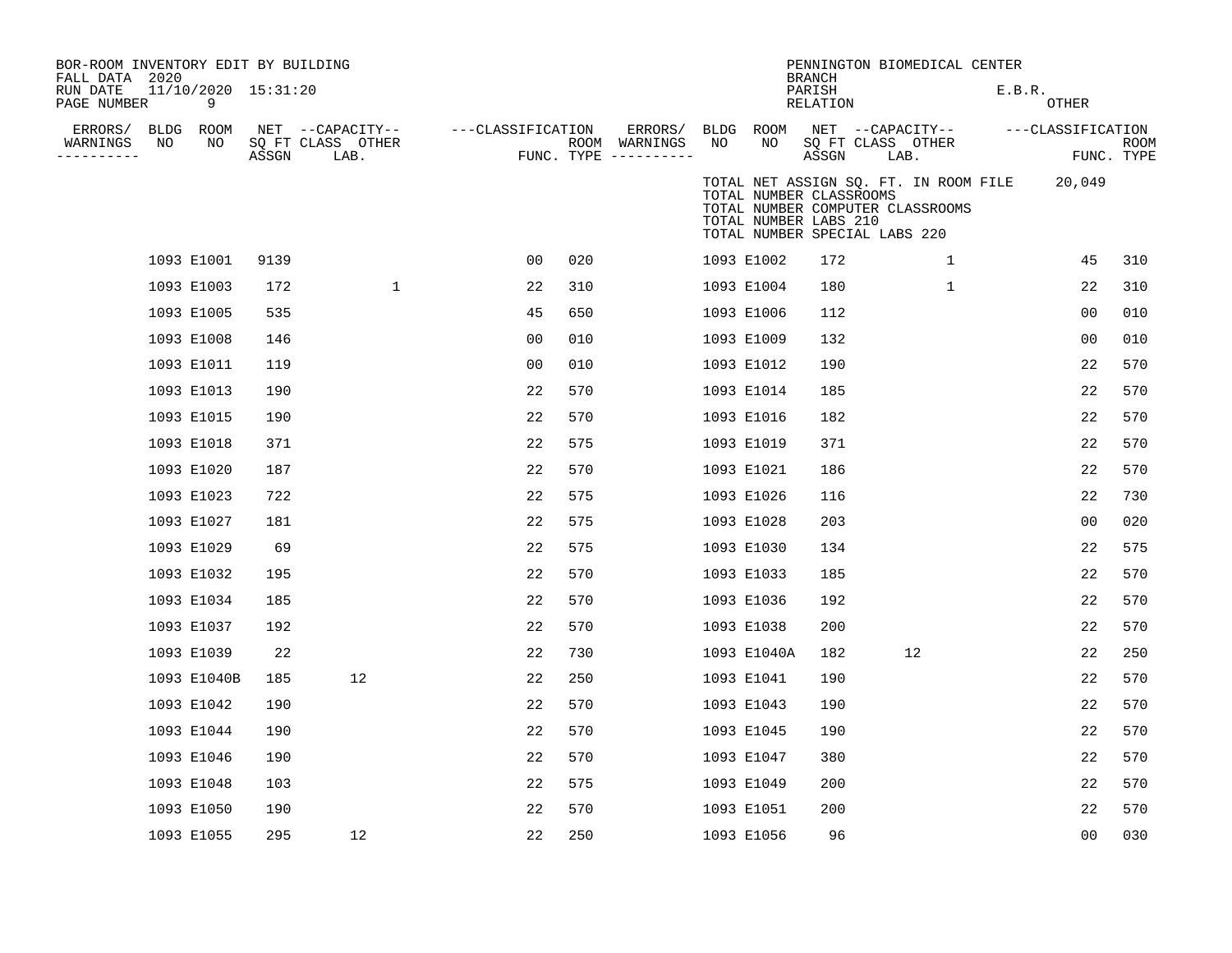| BOR-ROOM INVENTORY EDIT BY BUILDING<br>FALL DATA 2020 |       |                           |                   |     |                                      |             |             | <b>BRANCH</b>             | PENNINGTON BIOMEDICAL CENTER |                        |                           |
|-------------------------------------------------------|-------|---------------------------|-------------------|-----|--------------------------------------|-------------|-------------|---------------------------|------------------------------|------------------------|---------------------------|
| 11/10/2020 15:31:20<br>RUN DATE<br>PAGE NUMBER<br>10  |       |                           |                   |     |                                      |             |             | PARISH<br><b>RELATION</b> |                              | E.B.R.<br><b>OTHER</b> |                           |
| ERRORS/<br><b>BLDG</b><br>ROOM                        |       | NET --CAPACITY--          | ---CLASSIFICATION |     | ERRORS/                              | <b>BLDG</b> | <b>ROOM</b> |                           | NET --CAPACITY--             | ---CLASSIFICATION      |                           |
| WARNINGS<br>NO<br>NO<br>----------                    | ASSGN | SQ FT CLASS OTHER<br>LAB. |                   |     | ROOM WARNINGS<br>FUNC. TYPE $------$ | NO          | NO          | ASSGN                     | SQ FT CLASS OTHER<br>LAB.    |                        | <b>ROOM</b><br>FUNC. TYPE |
| 1093 E1058                                            | 25    |                           | 22                | 730 |                                      |             | 1093 E1059  | 136                       |                              | 22                     | 575                       |
| 1093 E1060                                            | 196   |                           | 22                | 575 |                                      |             | 1093 E1061  | 187                       |                              | 22                     | 575                       |
| 1093 E1062                                            | 379   |                           | 22                | 575 |                                      |             | 1093 E1063  | 297                       |                              | 22                     | 575                       |
| 1093 E1065                                            | 189   |                           | 22                | 730 |                                      |             | 1093 E1066  | 59                        |                              | 0 <sub>0</sub>         | 030                       |
| 1093 E1067                                            | 215   |                           | 22                | 575 |                                      |             | 1093 E1068  | 183                       |                              | 22                     | 575                       |
| 1093 E1068B                                           | 183   |                           | 22                | 575 |                                      |             | 1093 E1069  | 273                       |                              | 22                     | 575                       |
| 1093 E1072                                            | 131   |                           | 22                | 575 |                                      |             | 1093 E1073  | 60                        |                              | 22                     | 570                       |
| 1093 E1074                                            | 125   |                           | 22                | 575 |                                      |             | 1093 E1075  | 62                        |                              | 22                     | 575                       |
| 1093 E1076                                            | 113   |                           | 22                | 575 |                                      |             | 1093 E1077  | 51                        |                              | 22                     | 575                       |
| 1093 E1082                                            | 263   |                           | 22                | 575 |                                      |             | 1093 E1083  | 392                       |                              | 22                     | 575                       |
| 1093 E1085                                            | 195   |                           | 22                | 570 |                                      |             | 1093 E1086  | 200                       |                              | 22                     | 570                       |
| 1093 E1087                                            | 298   |                           | 22                | 570 |                                      |             | 1093 E1095  | 133                       |                              | 22                     | 575                       |
| 1093 E1096                                            | 48    |                           | 22                | 575 |                                      |             | 1093 E1097  | 99                        |                              | 22                     | 575                       |
| 1093 E1098                                            | 47    |                           | 22                | 575 |                                      |             | 1093 E1101  | 647                       |                              | 22                     | 570                       |
| 1093 E1103                                            | 171   |                           | 22                | 570 |                                      |             | 1093 E1104  | 172                       |                              | 22                     | 570                       |
| 1093 E1107                                            | 206   |                           | 22                | 575 |                                      |             | 1093 E1109  | 97                        |                              | 22                     | 570                       |
| 1093 E1110                                            | 95    |                           | 22                | 570 |                                      |             | 1093 E1113  | 232                       |                              | 22                     | 570                       |
| 1093 E1115                                            | 231   |                           | 22                | 570 |                                      |             | 1093 E1116  | 250                       |                              | 22                     | 570                       |
| 1093 E1117                                            | 250   |                           | 22                | 570 |                                      |             | 1093 E1118A | 209                       |                              | 22                     | 575                       |
| 1093 E1118B                                           | 207   |                           | 22                | 575 |                                      |             | 1093 E1119  | 109                       |                              | 22                     | 575                       |
| 1093 E1120                                            | 102   |                           | 22                | 570 |                                      |             | 1093 E1121  | 105                       |                              | 22                     | 570                       |
| 1093 E1122                                            | 105   |                           | 22                | 570 |                                      |             | 1093 E1123  | 105                       |                              | 22                     | 570                       |
| 1093 E1124                                            | 110   |                           | 22                | 570 |                                      |             | 1093 E1126  | 451                       | 10                           | 22                     | 250                       |
| 1093 E1128                                            | 374   |                           | 22                | 570 |                                      |             | 1093 E1133  | 190                       |                              | 22                     | 570                       |
| 1093 E1134                                            | 190   |                           | 22                | 570 |                                      |             | 1093 E1135  | 190                       |                              | 22                     | 570                       |
| 1093 E1136                                            | 190   |                           | 22                | 570 |                                      |             | 1093 E1137  | 190                       |                              | 22                     | 570                       |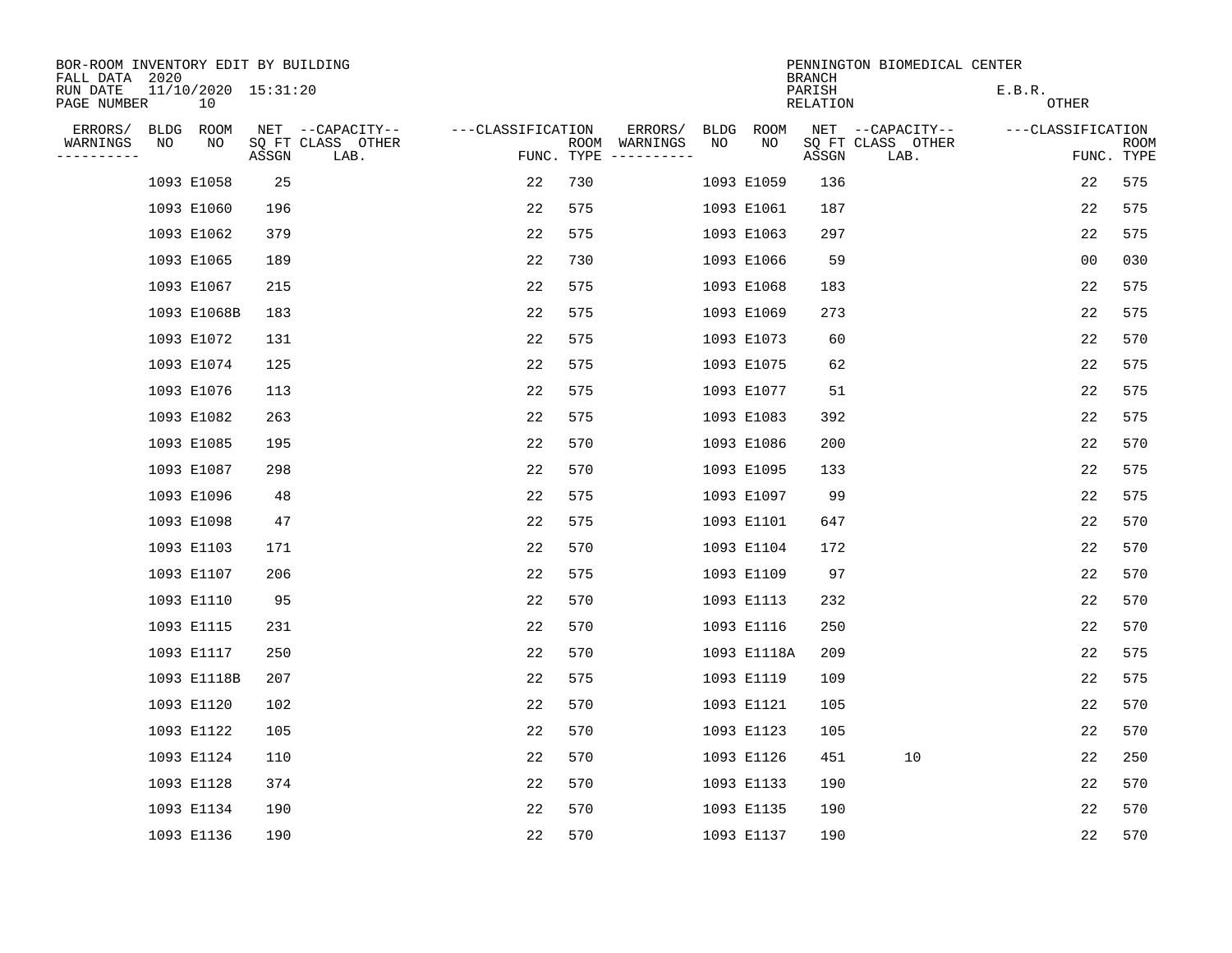| BOR-ROOM INVENTORY EDIT BY BUILDING<br>FALL DATA 2020 |      |                           |       |                           |                   |            |                              |    |                                                  | <b>BRANCH</b>             | PENNINGTON BIOMEDICAL CENTER                                                                                                                        |                        |                           |
|-------------------------------------------------------|------|---------------------------|-------|---------------------------|-------------------|------------|------------------------------|----|--------------------------------------------------|---------------------------|-----------------------------------------------------------------------------------------------------------------------------------------------------|------------------------|---------------------------|
| RUN DATE<br>PAGE NUMBER                               |      | 11/10/2020 15:31:20<br>11 |       |                           |                   |            |                              |    |                                                  | PARISH<br><b>RELATION</b> |                                                                                                                                                     | E.B.R.<br><b>OTHER</b> |                           |
| ERRORS/                                               | BLDG | ROOM                      |       | NET --CAPACITY--          | ---CLASSIFICATION |            | ERRORS/                      |    | BLDG ROOM                                        |                           | NET --CAPACITY--                                                                                                                                    | ---CLASSIFICATION      |                           |
| WARNINGS<br>----------                                | NO   | NO                        | ASSGN | SQ FT CLASS OTHER<br>LAB. |                   | FUNC. TYPE | ROOM WARNINGS<br>----------- | NO | NO                                               | ASSGN                     | SQ FT CLASS OTHER<br>LAB.                                                                                                                           |                        | <b>ROOM</b><br>FUNC. TYPE |
|                                                       |      | 1093 E1138                | 190   |                           | 22                | 570        |                              |    | 1093 E1139                                       | 190                       |                                                                                                                                                     | 22                     | 570                       |
|                                                       |      | 1093 E1140                | 380   |                           | 22                | 730        |                              |    | 1093 E1141                                       | 375                       |                                                                                                                                                     | 22                     | 730                       |
|                                                       |      | 1093 E1142                | 375   |                           | 22                | 730        |                              |    | 1093 E1202                                       | 490                       |                                                                                                                                                     | 22                     | 575                       |
|                                                       |      | 1093 E1203                | 250   |                           | 22                | 570        |                              |    | 1093 E1204                                       | 246                       |                                                                                                                                                     | 22                     | 570                       |
|                                                       |      | 1093 E1205                | 253   |                           | 22                | 570        |                              |    | 1093 E1207                                       | 164                       |                                                                                                                                                     | 22                     | 570                       |
|                                                       |      | 1093 E1208                | 155   |                           | 22                | 570        |                              |    | 1093 E1210                                       | 170                       |                                                                                                                                                     | 22                     | 570                       |
|                                                       |      | 1093 E1211                | 160   |                           | 22                | 570        |                              |    | 1093 E2001                                       | 3600                      |                                                                                                                                                     | 0 <sub>0</sub>         | 030                       |
|                                                       |      | 1093 E2002                | 3420  |                           | 0 <sub>0</sub>    | 030        |                              |    | 1093 E2003 10141                                 |                           |                                                                                                                                                     | 0 <sub>0</sub>         | 030                       |
|                                                       |      | 1093 E2054                | 500   |                           | 0 <sub>0</sub>    | 020        |                              |    | TOTAL NUMBER CLASSROOMS<br>TOTAL NUMBER LABS 210 |                           | TOTAL ASSIGNABLE & UNASSIGNABLE SQFT:<br>TOTAL NET ASSIGN SQ. FT. IN ROOM FILE<br>TOTAL NUMBER COMPUTER CLASSROOMS<br>TOTAL NUMBER SPECIAL LABS 220 | 49,102<br>21,435       |                           |
|                                                       |      | 1094 F1001                | 4700  |                           | 00                | 030        |                              |    | 1094 F1002                                       | 1767                      |                                                                                                                                                     | 63                     | 730                       |
|                                                       |      | 1094 F1002A               | 238   |                           | 63                | 730        |                              |    | 1094 F1002B                                      | 256                       |                                                                                                                                                     | 22                     | 575                       |
|                                                       |      | 1094 F1002C               | 371   |                           | 63                | 730        |                              |    | 1094 F1003                                       | 440                       |                                                                                                                                                     | 63                     | 575                       |
|                                                       |      | 1094 F1003A               | 2338  |                           | 0 <sub>0</sub>    | 010        |                              |    | 1094 F1004A                                      | 1628                      |                                                                                                                                                     | 63                     | 575                       |
|                                                       |      | 1094 F1005                | 160   |                           | 63                | 760        |                              |    | 1094 F1006                                       | 152                       |                                                                                                                                                     | 63                     | 760                       |
|                                                       |      | 1094 F1007                | 274   | 1                         | 63                | 310        |                              |    | 1094 F1008                                       | 164                       |                                                                                                                                                     | 0 <sub>0</sub>         | 010                       |
|                                                       |      | 1094 F1009                | 152   |                           | 0 <sub>0</sub>    | 010        |                              |    | 1094 F10121                                      | 231                       | $\mathbf 1$                                                                                                                                         | 71                     | 310                       |
|                                                       |      | 1094 F10122               | 223   | $\mathbf{1}$              | 71                | 310        |                              |    | 1094 F1013                                       | 417                       |                                                                                                                                                     | 72                     | 720                       |
|                                                       |      | 1094 F1015                | 640   |                           | 72                | 720        |                              |    | 1094 F1016                                       | 380                       |                                                                                                                                                     | 72                     | 720                       |
|                                                       |      | 1094 F1017                | 896   |                           | 72                | 720        |                              |    | 1094 F1018                                       | 662                       |                                                                                                                                                     | 72                     | 720                       |
|                                                       |      | 1094 F1019                | 98    |                           | 75                | 730        |                              |    | 1094 F1020                                       | 96                        |                                                                                                                                                     | 75                     | 730                       |
|                                                       |      | 1094 F1021                | 92    |                           | 75                | 730        |                              |    | 1094 F1022                                       | 102                       |                                                                                                                                                     | 75                     | 730                       |
|                                                       |      | 1094 F1023                | 639   |                           | 0 <sub>0</sub>    | 030        |                              |    | 1094 F1024                                       | 1373                      |                                                                                                                                                     | 0 <sub>0</sub>         | 030                       |
|                                                       |      | 1094 F1025                | 1360  |                           | 0 <sub>0</sub>    | 030        |                              |    | 1094 F1026                                       | 384                       |                                                                                                                                                     | 72                     | 720                       |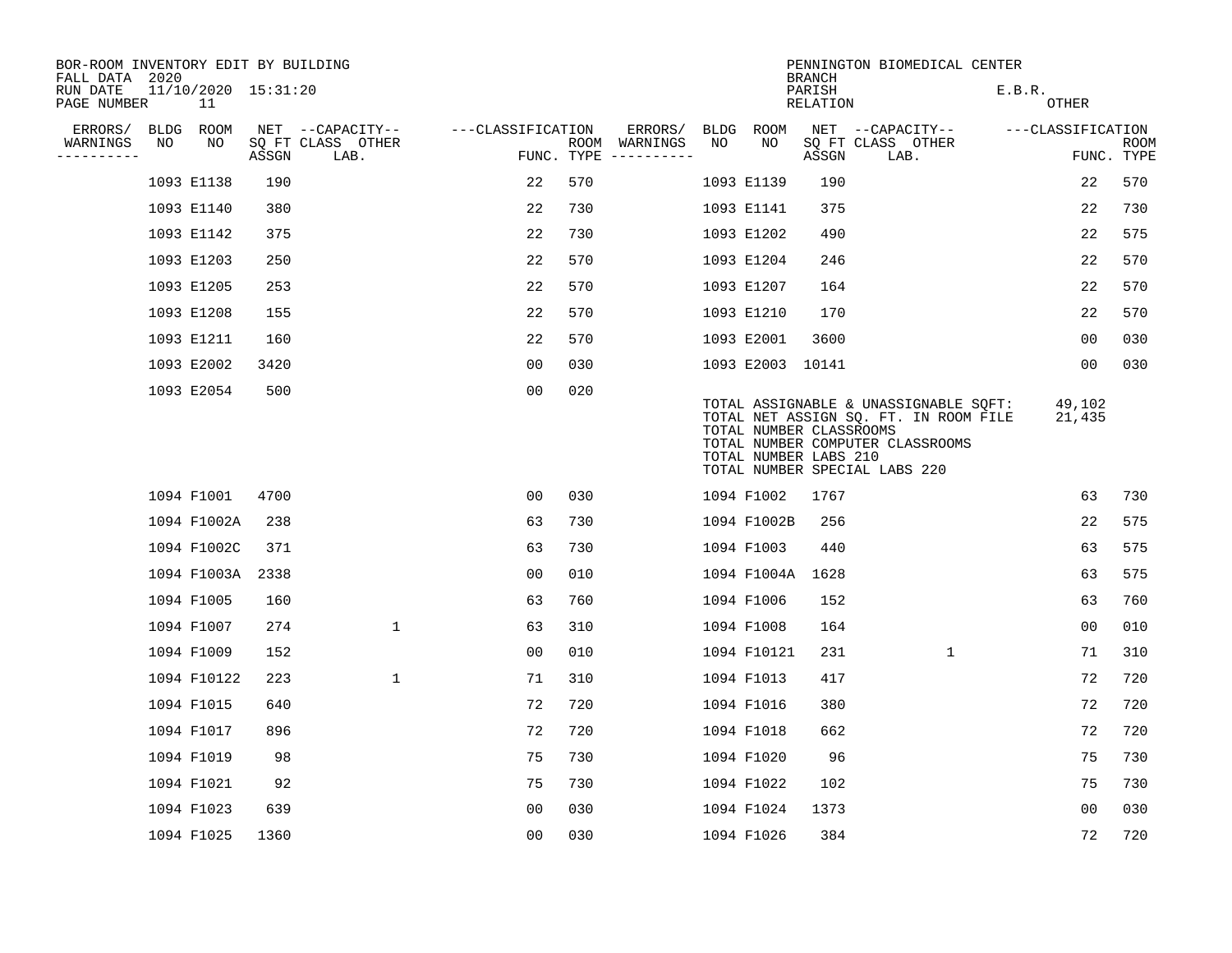| BOR-ROOM INVENTORY EDIT BY BUILDING<br>FALL DATA 2020 |    |                           |       |                           |                   |     |                                      |      |             | <b>BRANCH</b>                                    | PENNINGTON BIOMEDICAL CENTER                                                                                                                        |                   |                           |
|-------------------------------------------------------|----|---------------------------|-------|---------------------------|-------------------|-----|--------------------------------------|------|-------------|--------------------------------------------------|-----------------------------------------------------------------------------------------------------------------------------------------------------|-------------------|---------------------------|
| RUN DATE<br>PAGE NUMBER                               |    | 11/10/2020 15:31:20<br>12 |       |                           |                   |     |                                      |      |             | PARISH<br>RELATION                               |                                                                                                                                                     | E.B.R.<br>OTHER   |                           |
| ERRORS/                                               |    | BLDG ROOM                 |       | NET --CAPACITY--          | ---CLASSIFICATION |     | ERRORS/                              | BLDG | <b>ROOM</b> |                                                  | NET --CAPACITY--                                                                                                                                    | ---CLASSIFICATION |                           |
| WARNINGS<br>----------                                | NO | NO                        | ASSGN | SQ FT CLASS OTHER<br>LAB. |                   |     | ROOM WARNINGS<br>FUNC. TYPE $------$ | NO.  | NO.         | ASSGN                                            | SQ FT CLASS OTHER<br>LAB.                                                                                                                           |                   | <b>ROOM</b><br>FUNC. TYPE |
|                                                       |    | 1094 F1027                | 140   |                           | 72                | 760 |                                      |      | 1094 F10281 | 37                                               |                                                                                                                                                     | 22                | 575                       |
|                                                       |    | 1094 F10282               | 35    |                           | 22                | 575 |                                      |      | 1094 F2001  | 2622                                             |                                                                                                                                                     | 63                | 730                       |
|                                                       |    | 1094 F2002                | 1025  |                           | 63                | 730 |                                      |      |             |                                                  |                                                                                                                                                     |                   |                           |
|                                                       |    |                           |       |                           |                   |     |                                      |      |             | TOTAL NUMBER CLASSROOMS<br>TOTAL NUMBER LABS 210 | TOTAL ASSIGNABLE & UNASSIGNABLE SQFT:<br>TOTAL NET ASSIGN SQ. FT. IN ROOM FILE<br>TOTAL NUMBER COMPUTER CLASSROOMS<br>TOTAL NUMBER SPECIAL LABS 220 | 24,092<br>13,366  |                           |
|                                                       |    | 1095 G1001                | 128   | $\mathbf{1}$              | 22                | 310 |                                      |      | 1095 G1002  | 143                                              | $\mathbf 1$                                                                                                                                         | 22                | 310                       |
|                                                       |    | 1095 G1003                | 143   | $\mathbf 1$               | 22                | 310 |                                      |      | 1095 G1004  | 143                                              | 1                                                                                                                                                   | 22                | 310                       |
|                                                       |    | 1095 G1005                | 143   | $\mathbf 1$               | 22                | 310 |                                      |      | 1095 G1006  | 143                                              | $\mathbf 1$                                                                                                                                         | 22                | 310                       |
|                                                       |    | 1095 G1007                | 143   | 1                         | 22                | 310 |                                      |      | 1095 G1008  | 143                                              | $\mathbf 1$                                                                                                                                         | 22                | 310                       |
|                                                       |    | 1095 G1009                | 143   | $\mathbf{1}$              | 22                | 310 |                                      |      | 1095 G1010  | 12198                                            |                                                                                                                                                     | 0 <sub>0</sub>    | 020                       |
|                                                       |    | 1095 G1011                | 22    |                           | 22                | 730 |                                      |      | 1095 G1012  | 167                                              |                                                                                                                                                     | 0 <sub>0</sub>    | 020                       |
|                                                       |    | 1095 G1013                | 171   |                           | 22                | 315 |                                      |      | 1095 G1014  | 161                                              |                                                                                                                                                     | 0 <sub>0</sub>    | 020                       |
|                                                       |    | 1095 G1016                | 143   |                           | 22                | 315 |                                      |      | 1095 G1017  | 870                                              |                                                                                                                                                     | 00                | 020                       |
|                                                       |    | 1095 G1019                | 157   | 1                         | 22                | 310 |                                      |      | 1095 G1020  | 164                                              | 1                                                                                                                                                   | 22                | 310                       |
|                                                       |    | 1095 G1021                | 157   | $\mathbf{1}$              | 22                | 310 |                                      |      | 1095 G1023  | 143                                              | $\mathbf 1$                                                                                                                                         | 22                | 310                       |
|                                                       |    | 1095 G1024                | 143   | 1                         | 22                | 310 |                                      |      | 1095 G1025  | 143                                              | 1                                                                                                                                                   | 22                | 310                       |
|                                                       |    | 1095 G1026                | 143   | $\mathbf{1}$              | 45                | 310 |                                      |      | 1095 G1027  | 143                                              | 1                                                                                                                                                   | 22                | 310                       |
|                                                       |    | 1095 G1028                | 143   | $\mathbf{1}$              | 22                | 310 |                                      |      | 1095 G1029  | 143                                              | 1                                                                                                                                                   | 22                | 310                       |
|                                                       |    | 1095 G1030                | 143   | $\mathbf{1}$              | 22                | 310 |                                      |      | 1095 G1033  | 107                                              |                                                                                                                                                     | 0 <sub>0</sub>    | 030                       |
|                                                       |    | 1095 G1034                | 238   |                           | 0 <sub>0</sub>    | 030 |                                      |      | 1095 G1035  | 1539                                             |                                                                                                                                                     | 22                | 680                       |
|                                                       |    | 1095 G1036                | 201   |                           | 0 <sub>0</sub>    | 030 |                                      |      | 1095 G1037  | 107                                              |                                                                                                                                                     | 22                | 730                       |
|                                                       |    | 1095 G1039                | 239   |                           | 71                | 315 |                                      |      | 1095 G1041  | 149                                              | $\mathbf 1$                                                                                                                                         | 71                | 310                       |
|                                                       |    | 1095 G1042                | 145   | $\mathbf 1$               | 71                | 310 |                                      |      | 1095 G1043  | 219                                              |                                                                                                                                                     | 71                | 350                       |
|                                                       |    | 1095 G1045                | 500   |                           | 71                | 680 |                                      |      | 1095 G1046  | 1042                                             |                                                                                                                                                     | 22                | 680                       |
|                                                       |    | 1095 G1048                | 282   | $\mathbf 1$               | 71                | 310 |                                      |      | 1095 G1049  | 128                                              |                                                                                                                                                     | 71                | 315                       |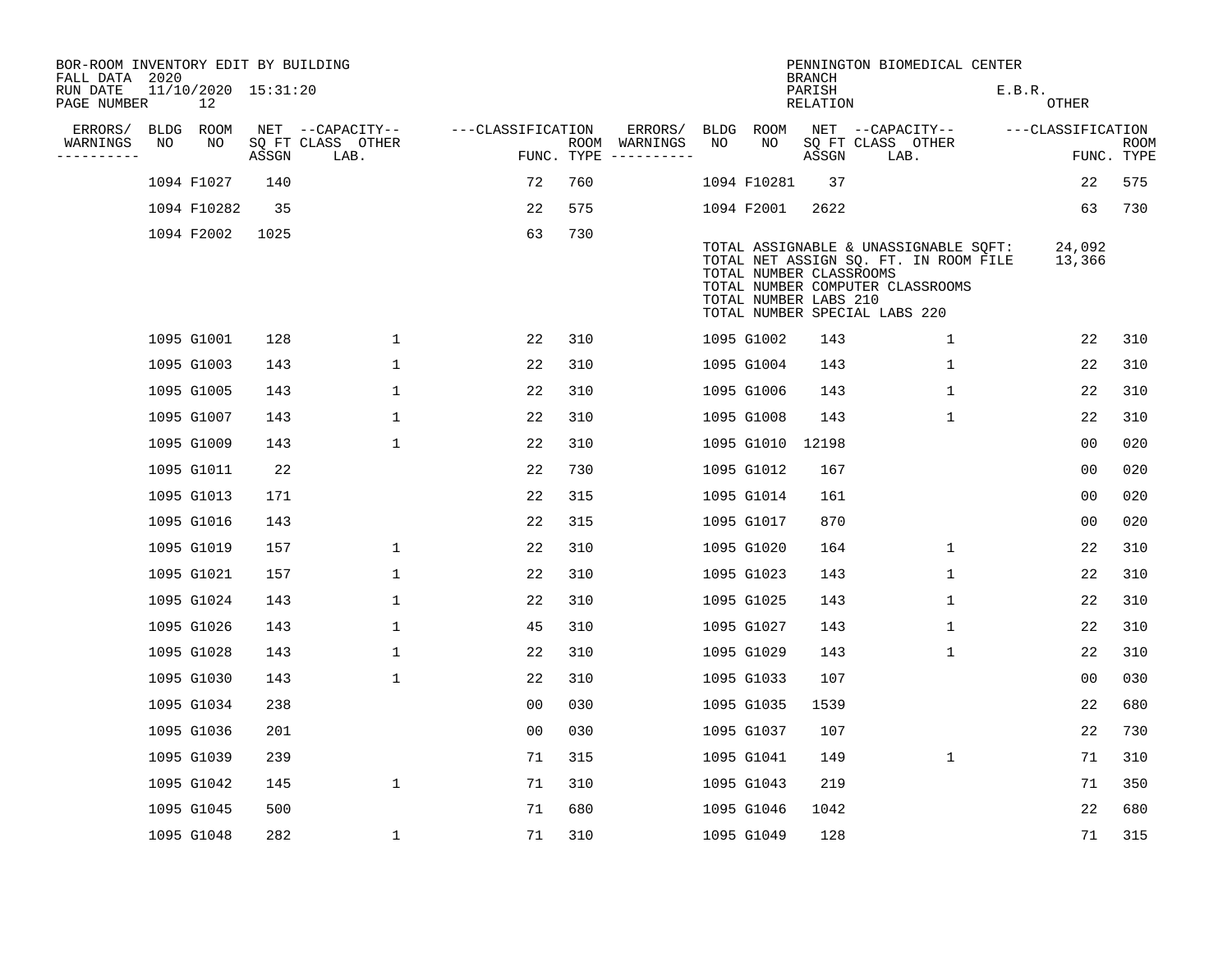| BOR-ROOM INVENTORY EDIT BY BUILDING<br>FALL DATA 2020 |    |            |                     |                           |                   |      |                                 |             |             | <b>BRANCH</b>      | PENNINGTON BIOMEDICAL CENTER |                        |                           |
|-------------------------------------------------------|----|------------|---------------------|---------------------------|-------------------|------|---------------------------------|-------------|-------------|--------------------|------------------------------|------------------------|---------------------------|
| RUN DATE<br>PAGE NUMBER                               |    | 13         | 11/10/2020 15:31:20 |                           |                   |      |                                 |             |             | PARISH<br>RELATION |                              | E.B.R.<br><b>OTHER</b> |                           |
| ERRORS/                                               |    | BLDG ROOM  |                     | NET --CAPACITY--          | ---CLASSIFICATION |      | ERRORS/                         | <b>BLDG</b> | <b>ROOM</b> |                    | NET --CAPACITY--             | ---CLASSIFICATION      |                           |
| WARNINGS<br>-----------                               | NO | NO         | ASSGN               | SQ FT CLASS OTHER<br>LAB. |                   | ROOM | WARNINGS<br>FUNC. TYPE $------$ | NO          | NO          | ASSGN              | SQ FT CLASS OTHER<br>LAB.    |                        | <b>ROOM</b><br>FUNC. TYPE |
|                                                       |    | 1095 G1050 | 102                 |                           | 71                | 730  |                                 |             | 1095 G1051  | 305                |                              | 71                     | 315                       |
|                                                       |    | 1095 G1052 | 155                 | $\mathbf{1}$              | 71                | 310  |                                 |             | 1095 G1053  | 173                |                              | 0 <sub>0</sub>         | 010                       |
|                                                       |    | 1095 G1054 | 173                 |                           | 0 <sub>0</sub>    | 010  |                                 |             | 1095 G1055  | 484                |                              | 0 <sub>0</sub>         | 030                       |
|                                                       |    | 1095 G1057 | 50                  |                           | 22                | 685  |                                 |             | 1095 G2002  | 43                 |                              | 0 <sub>0</sub>         | 030                       |
|                                                       |    | 1095 G2003 | 46                  |                           | 0 <sub>0</sub>    | 030  |                                 |             | 1095 G2004  | 330                |                              | 31                     | 730                       |
|                                                       |    | 1095 G2005 | 235                 | $\mathbf 1$               | 22                | 310  |                                 |             | 1095 G2006  | 235                | $\mathbf 1$                  | 45                     | 310                       |
|                                                       |    | 1095 G2007 | 237                 | $\mathbf 1$               | 22                | 310  |                                 |             | 1095 G2008  | 900                |                              | 45                     | 315                       |
|                                                       |    | 1095 G2009 | 173                 | $\mathbf 1$               | 45                | 310  |                                 |             | 1095 G2010  | 446                |                              | 22                     | 315                       |
|                                                       |    | 1095 G2011 | 168                 | $\mathbf{1}$              | 22                | 310  |                                 |             | 1095 G2012  | 173                | $\mathbf 1$                  | 22                     | 310                       |
|                                                       |    | 1095 G2013 | 173                 | $\mathbf 1$               | 22                | 310  |                                 |             | 1095 G2014  | 121                |                              | 45                     | 315                       |
|                                                       |    | 1095 G2015 | 105                 |                           | 22                | 315  |                                 |             | 1095 G2017  | 1000               |                              | 0 <sub>0</sub>         | 020                       |
|                                                       |    | 1095 G2020 | 620                 |                           | 0 <sub>0</sub>    | 010  |                                 |             | 1095 G2021  | 798                |                              | 46                     | 730                       |
|                                                       |    | 1095 G2023 | 453                 |                           | 46                | 730  |                                 |             | 1095 G2023A | 148                |                              | 0 <sub>0</sub>         | 030                       |
|                                                       |    | 1095 G2024 | 5570                |                           | 46                | 680  |                                 |             | 1095 G2025  | 878                |                              | 0 <sub>0</sub>         | 030                       |
|                                                       |    | 1095 G2027 | 133                 | $\mathbf 1$               | 45                | 310  |                                 |             | 1095 G20271 | 31                 |                              | 45                     | 730                       |
|                                                       |    | 1095 G2028 | 330                 |                           | 71                | 730  |                                 |             | 1095 G2030  | 159                |                              | 0 <sub>0</sub>         | 030                       |
|                                                       |    | 1095 G2031 | 536                 |                           | 45                | 635  |                                 |             | 1095 G2034  | 329                |                              | 0 <sub>0</sub>         | 010                       |
|                                                       |    | 1095 G2038 | 40                  |                           | 72                | 730  |                                 |             | 1095 G2041  | 83                 |                              | 72                     | 730                       |
|                                                       |    | 1095 G2042 | 65                  |                           | 46                | 315  |                                 |             | 1095 G2044  | 46                 |                              | 0 <sub>0</sub>         | 030                       |
|                                                       |    | 1095 G2045 | 43                  |                           | 0 <sub>0</sub>    | 030  |                                 |             | 1095 G2047  | 471                |                              | 0 <sub>0</sub>         | 020                       |
|                                                       |    | 1095 G2048 | 67                  |                           | 0 <sub>0</sub>    | 030  |                                 |             | 1095 G2049  | 145                | $\mathbf 1$                  | 71                     | 310                       |
|                                                       |    | 1095 G2050 | 80                  |                           | 72                | 730  |                                 |             | 1095 G2052  | 247                |                              | 22                     | 315                       |
|                                                       |    | 1095 G2053 | 2047                |                           | 0 <sub>0</sub>    | 030  |                                 |             | 1095 G2053A | 184                |                              | 00                     | 030                       |
|                                                       |    | 1095 G2056 | 159                 |                           | 22                | 315  |                                 |             | 1095 G2058  | 2300               |                              | 45                     | 315                       |
|                                                       |    | 1095 G2059 | $7\phantom{.0}$     |                           | 22                | 730  |                                 |             | 1095 G2060  | 114                | 1                            | 22                     | 310                       |
|                                                       |    | 1095 G2061 | 194                 | $\mathbf 1$               | 22                | 310  |                                 |             | 1095 G2062  | 112                | 1                            | 21                     | 310                       |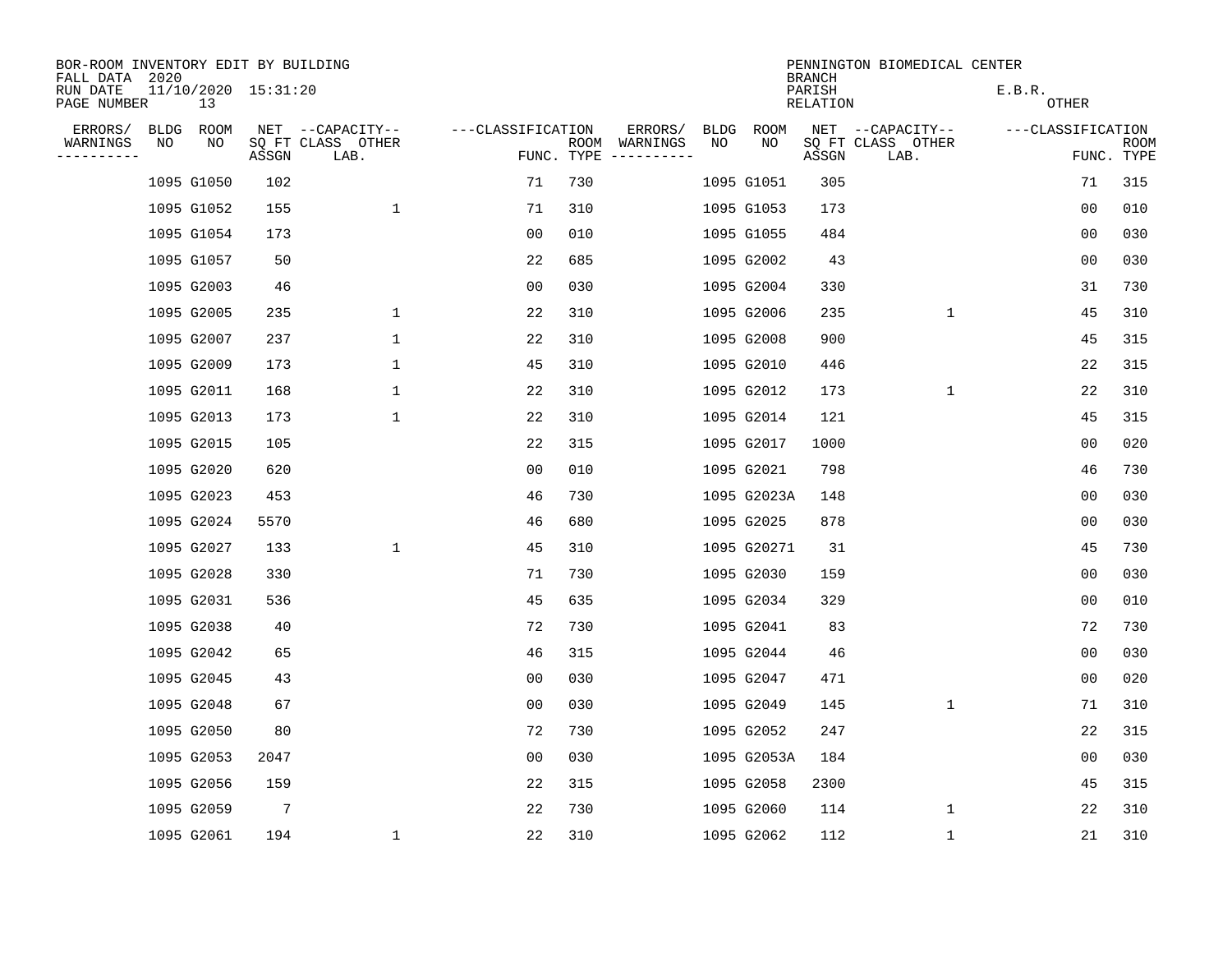| BOR-ROOM INVENTORY EDIT BY BUILDING<br>FALL DATA 2020 |    |                           |       |                           |                   |     |                                      |             |             | <b>BRANCH</b>      | PENNINGTON BIOMEDICAL CENTER |                        |                           |
|-------------------------------------------------------|----|---------------------------|-------|---------------------------|-------------------|-----|--------------------------------------|-------------|-------------|--------------------|------------------------------|------------------------|---------------------------|
| RUN DATE<br>PAGE NUMBER                               |    | 11/10/2020 15:31:20<br>14 |       |                           |                   |     |                                      |             |             | PARISH<br>RELATION |                              | E.B.R.<br><b>OTHER</b> |                           |
| ERRORS/                                               |    | BLDG ROOM                 |       | NET --CAPACITY--          | ---CLASSIFICATION |     | ERRORS/                              | <b>BLDG</b> | <b>ROOM</b> |                    | NET --CAPACITY--             | ---CLASSIFICATION      |                           |
| WARNINGS<br>----------                                | NO | NO                        | ASSGN | SQ FT CLASS OTHER<br>LAB. |                   |     | ROOM WARNINGS<br>FUNC. TYPE $------$ | NO          | NO          | ASSGN              | SQ FT CLASS OTHER<br>LAB.    |                        | <b>ROOM</b><br>FUNC. TYPE |
|                                                       |    | 1095 G2063                | 107   | 1                         | 22                | 310 |                                      |             | 1095 G2064  | 112                |                              | 22                     | 315                       |
|                                                       |    | 1095 G2065                | 109   | $\mathbf 1$               | 22                | 310 |                                      |             | 1095 G2066  | 109                | 1                            | 22                     | 310                       |
|                                                       |    | 1095 G2067                | 228   | $\mathbf 1$               | 22                | 310 |                                      |             | 1095 G2068  | 269                |                              | 46                     | 350                       |
|                                                       |    | 1095 G2070                | 266   |                           | 46                | 350 |                                      |             | 1095 G2071  | 228                | $\mathbf 1$                  | 22                     | 310                       |
|                                                       |    | 1095 G2072                | 109   | $\mathbf 1$               | 22                | 310 |                                      |             | 1095 G2073  | 109                | $\mathbf 1$                  | 22                     | 310                       |
|                                                       |    | 1095 G2074                | 112   |                           | 22                | 315 |                                      |             | 1095 G2075  | 107                | 1                            | 22                     | 310                       |
|                                                       |    | 1095 G2076                | 112   | $\mathbf 1$               | 22                | 310 |                                      |             | 1095 G2077  | 170                | $\mathbf 1$                  | 22                     | 310                       |
|                                                       |    | 1095 G2078                | 151   | $\mathbf{1}$              | 22                | 310 |                                      |             | 1095 G2079  | 113                |                              | 0 <sub>0</sub>         | 030                       |
|                                                       |    | 1095 G2080                | 96    |                           | 00                | 030 |                                      |             | 1095 G2081  | 57                 |                              | 0 <sub>0</sub>         | 010                       |
|                                                       |    | 1095 G2082                | 67    |                           | 22                | 315 |                                      |             | 1095 G2083  | 57                 |                              | 0 <sub>0</sub>         | 010                       |
|                                                       |    | 1095 G2084                | 12    |                           | 00                | 030 |                                      |             | 1095 G3001  | 539                |                              | 46                     | 680                       |
|                                                       |    | 1095 G3002                | 888   |                           | 46                | 680 |                                      |             | 1095 G3003  | 398                |                              | 46                     | 680                       |
|                                                       |    | 1095 G3004                | 5626  |                           | 0 <sub>0</sub>    | 020 |                                      |             | 1095 G3005  | 554                |                              | 0 <sub>0</sub>         | 030                       |
|                                                       |    | 1095 G3008                | 497   |                           | 46                | 680 |                                      |             | 1095 G3010  | 201                |                              | 46                     | 680                       |
|                                                       |    | 1095 G3012                | 883   |                           | 46                | 680 |                                      |             | 1095 G3013  | 225                | 1                            | 46                     | 310                       |
|                                                       |    | 1095 G3013A               | 83    |                           | 0 <sub>0</sub>    | 010 |                                      |             | 1095 G3013B | 83                 |                              | 0 <sub>0</sub>         | 010                       |
|                                                       |    | 1095 G3015                | 92    |                           | 0 <sub>0</sub>    | 030 |                                      |             | 1095 G3016  | 99                 |                              | 45                     | 730                       |
|                                                       |    | 1095 G3017                | 1896  |                           | 45                | 680 |                                      |             | 1095 G3018  | 99                 |                              | 45                     | 685                       |
|                                                       |    | 1095 G3019                | 92    |                           | 45                | 685 |                                      |             | 1095 G3021  | 668                |                              | 46                     | 685                       |
|                                                       |    | 1095 G3022                | 1612  |                           | 0 <sub>0</sub>    | 030 |                                      |             | 1095 G3023  | 1642               |                              | 0 <sub>0</sub>         | 030                       |
|                                                       |    | 1095 G3024                | 477   |                           | 45                | 315 |                                      |             | 1095 G3025  | 238                | 1                            | 45                     | 310                       |
|                                                       |    | 1095 G3026                | 238   | $\mathbf 1$               | 45                | 310 |                                      |             | 1095 G3027  | 244                | $\mathbf 1$                  | 45                     | 310                       |
|                                                       |    | 1095 G3028                | 372   | $\mathbf{1}$              | 45                | 310 |                                      |             | 1095 G3029  | 294                | 1                            | 45                     | 310                       |
|                                                       |    | 1095 G3030                | 86    |                           | 0 <sub>0</sub>    | 010 |                                      |             | 1095 G3032  | 468                | $\mathbf 1$                  | 45                     | 310                       |
|                                                       |    | 1095 G3033                | 204   |                           | 45                | 315 |                                      |             | 1095 G3034  | 68                 |                              | 45                     | 730                       |
|                                                       |    | 1095 G3035                | 593   |                           | 45                | 680 |                                      |             | 1095 G3036  | 501                |                              | 45                     | 355                       |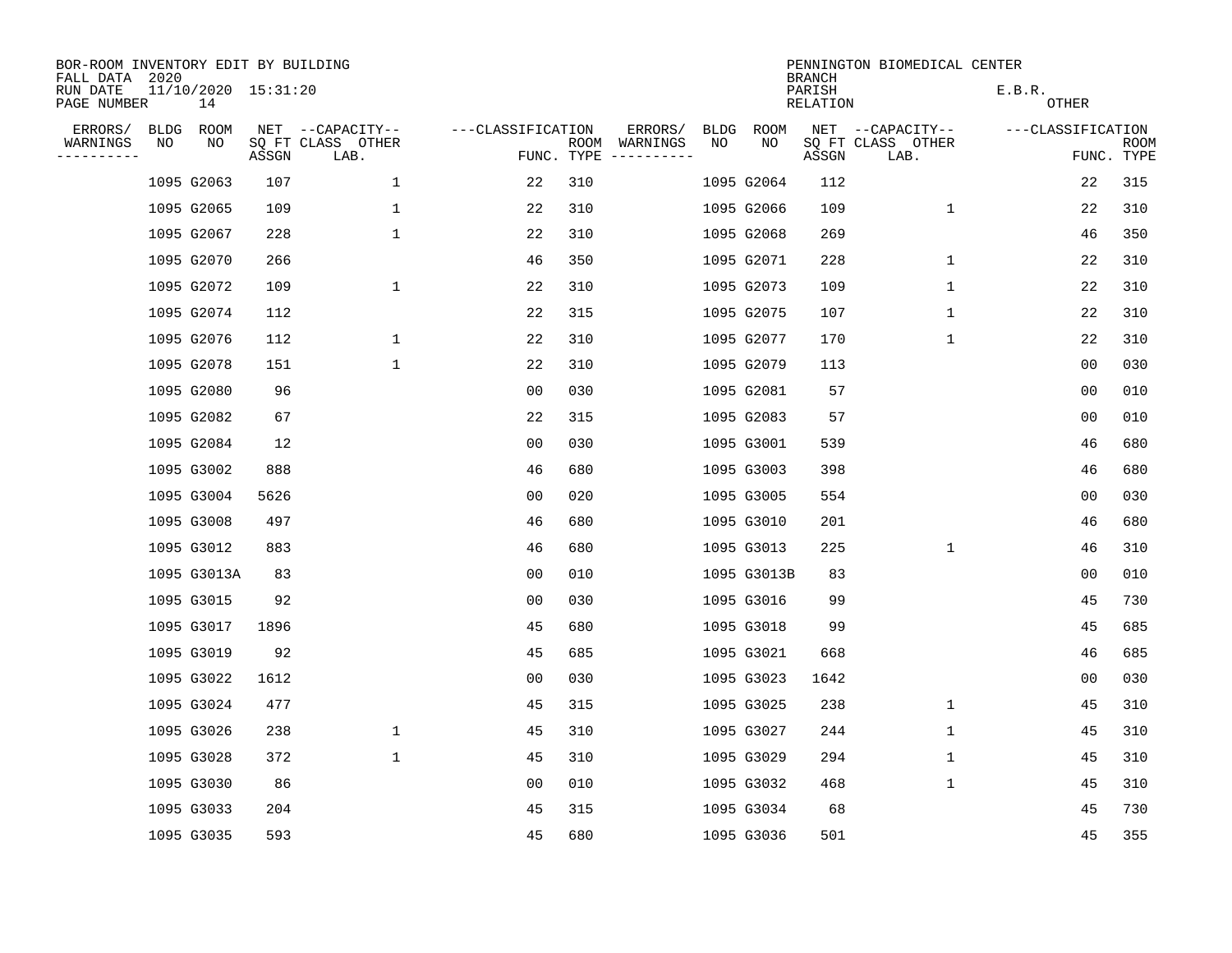| BOR-ROOM INVENTORY EDIT BY BUILDING<br>FALL DATA 2020 |    |            |                     |                           |                   |     |                                      |      |                                                                | <b>BRANCH</b>      | PENNINGTON BIOMEDICAL CENTER                                                                                                                        |                        |                    |
|-------------------------------------------------------|----|------------|---------------------|---------------------------|-------------------|-----|--------------------------------------|------|----------------------------------------------------------------|--------------------|-----------------------------------------------------------------------------------------------------------------------------------------------------|------------------------|--------------------|
| RUN DATE<br>PAGE NUMBER                               |    | 15         | 11/10/2020 15:31:20 |                           |                   |     |                                      |      |                                                                | PARISH<br>RELATION |                                                                                                                                                     | E.B.R.<br>OTHER        |                    |
| ERRORS/                                               |    | BLDG ROOM  |                     | NET --CAPACITY--          | ---CLASSIFICATION |     | ERRORS/                              | BLDG | ROOM                                                           |                    | NET --CAPACITY--                                                                                                                                    | ---CLASSIFICATION      |                    |
| WARNINGS<br>----------                                | NO | NO         | ASSGN               | SO FT CLASS OTHER<br>LAB. |                   |     | ROOM WARNINGS<br>FUNC. TYPE $------$ | NO   | NO                                                             | ASSGN              | SQ FT CLASS OTHER<br>LAB.                                                                                                                           |                        | ROOM<br>FUNC. TYPE |
|                                                       |    | 1095 G3040 | 1376                |                           | 45                | 315 |                                      |      | 1095 G3041                                                     | 174                | $\mathbf 1$                                                                                                                                         | 45                     | 310                |
|                                                       |    | 1095 G3042 | 220                 | 1                         | 45                | 310 |                                      |      | 1095 G3044                                                     | 2240               |                                                                                                                                                     | 22                     | 315                |
|                                                       |    | 1095 G3045 | -7                  |                           | 22                | 730 |                                      |      | 1095 G3046                                                     | 114                | 1                                                                                                                                                   | 22                     | 310                |
|                                                       |    | 1095 G3047 | 194                 | $\mathbf 1$               | 22                | 310 |                                      |      | 1095 G3048                                                     | 112                | $\mathbf 1$                                                                                                                                         | 22                     | 310                |
|                                                       |    | 1095 G3049 | 107                 | $\mathbf{1}$              | 22                | 310 |                                      |      | 1095 G3050                                                     | 112                |                                                                                                                                                     | 22                     | 315                |
|                                                       |    | 1095 G3051 | 109                 | $\mathbf 1$               | 22                | 310 |                                      |      | 1095 G3052                                                     | 109                | $\mathbf 1$                                                                                                                                         | 22                     | 310                |
|                                                       |    | 1095 G3053 | 228                 | $\mathbf 1$               | 22                | 310 |                                      |      | 1095 G3054                                                     | 269                |                                                                                                                                                     | 22                     | 350                |
|                                                       |    | 1095 G3056 | 269                 |                           | 22                | 350 |                                      |      | 1095 G3057                                                     | 228                | $\mathbf 1$                                                                                                                                         | 22                     | 310                |
|                                                       |    | 1095 G3058 | 109                 | $\mathbf 1$               | 22                | 310 |                                      |      | 1095 G3059                                                     | 109                | $\mathbf 1$                                                                                                                                         | 22                     | 310                |
|                                                       |    | 1095 G3060 | 112                 |                           | 22                | 315 |                                      |      | 1095 G3061                                                     | 107                | 1                                                                                                                                                   | 22                     | 310                |
|                                                       |    | 1095 G3062 | 112                 | 1                         | 22                | 310 |                                      |      | 1095 G3063                                                     | 170                | 1                                                                                                                                                   | 22                     | 310                |
|                                                       |    | 1095 G3064 | 151                 | $\mathbf{1}$              | 22                | 310 |                                      |      | 1095 G3065                                                     | 77                 |                                                                                                                                                     | 00                     | 030                |
|                                                       |    | 1095 G3066 | 75                  |                           | 0 <sub>0</sub>    | 030 |                                      |      | 1095 G3067                                                     | 53                 |                                                                                                                                                     | 00                     | 010                |
|                                                       |    | 1095 G3068 | 63                  |                           | 22                | 315 |                                      |      | 1095 G3069<br>TOTAL NUMBER CLASSROOMS<br>TOTAL NUMBER LABS 210 | 57                 | TOTAL ASSIGNABLE & UNASSIGNABLE SQFT:<br>TOTAL NET ASSIGN SQ. FT. IN ROOM FILE<br>TOTAL NUMBER COMPUTER CLASSROOMS<br>TOTAL NUMBER SPECIAL LABS 220 | 00<br>73,461<br>42,233 | 010                |
|                                                       |    | 1096 H1001 | 199                 |                           | 45                | 950 |                                      |      | 1096 H1002                                                     | 37                 |                                                                                                                                                     | 45                     | 950                |
|                                                       |    | 1096 H1003 | 294                 |                           | 45                | 950 |                                      |      | 1096 H1004                                                     | 68                 |                                                                                                                                                     | 45                     | 950                |
|                                                       |    | 1096 H1005 | 61                  |                           | 45                | 919 |                                      |      | 1096 H1006                                                     | 221                |                                                                                                                                                     | 45                     | 950                |
|                                                       |    | 1096 H1007 | 77                  |                           | 45                | 919 |                                      |      | 1096 H1008                                                     | 222                |                                                                                                                                                     | 45                     | 950                |
|                                                       |    | 1096 H1009 | 276                 |                           | 45                | 950 |                                      |      | 1096 H1010                                                     | 275                |                                                                                                                                                     | 45                     | 950                |
|                                                       |    | 1096 H1011 | 64                  |                           | 45                | 919 |                                      |      | 1096 H1012                                                     | 222                |                                                                                                                                                     | 45                     | 950                |
|                                                       |    | 1096 H1013 | 1365                |                           | 00                | 020 |                                      |      | 1096 H1014                                                     | 345                |                                                                                                                                                     | 00                     | 030                |
|                                                       |    | 1096 H1015 | 47                  |                           | 45                | 919 |                                      |      | 1096 H1016                                                     | 77                 |                                                                                                                                                     | 45                     | 955                |
|                                                       |    | 1096 H1017 | 57                  |                           | 45                | 919 |                                      |      | 1096 H1019                                                     | 180                |                                                                                                                                                     | 0 <sub>0</sub>         | 020                |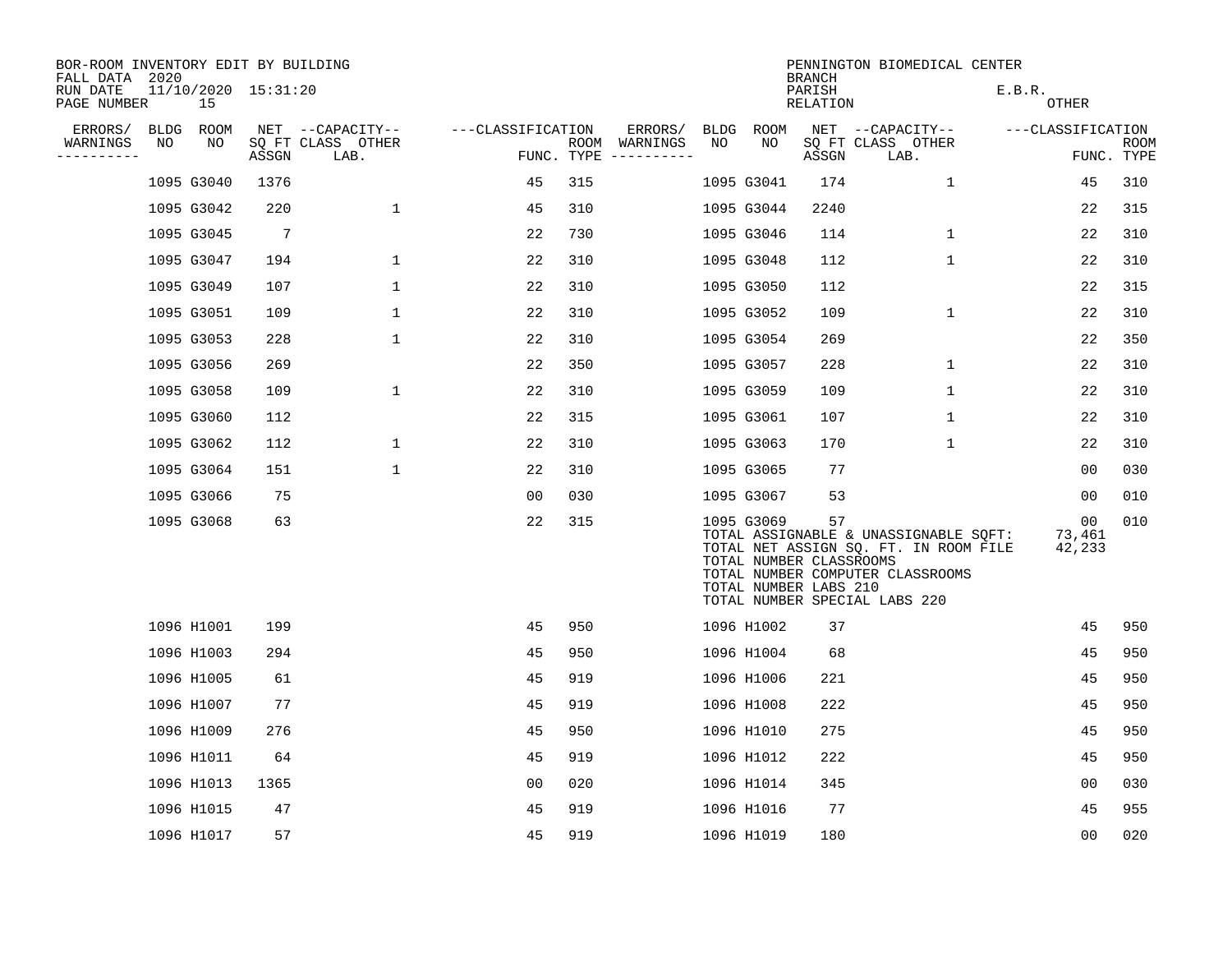| BOR-ROOM INVENTORY EDIT BY BUILDING<br>FALL DATA 2020 |    |                           |       |                           |                   |     |                                      |      |                                                  | <b>BRANCH</b>      | PENNINGTON BIOMEDICAL CENTER                                                                                                                        |                   |                    |
|-------------------------------------------------------|----|---------------------------|-------|---------------------------|-------------------|-----|--------------------------------------|------|--------------------------------------------------|--------------------|-----------------------------------------------------------------------------------------------------------------------------------------------------|-------------------|--------------------|
| RUN DATE<br>PAGE NUMBER                               |    | 11/10/2020 15:31:20<br>16 |       |                           |                   |     |                                      |      |                                                  | PARISH<br>RELATION |                                                                                                                                                     | E.B.R.<br>OTHER   |                    |
| ERRORS/                                               |    | BLDG ROOM                 |       | NET --CAPACITY--          | ---CLASSIFICATION |     | ERRORS/                              | BLDG | ROOM                                             |                    | NET --CAPACITY--                                                                                                                                    | ---CLASSIFICATION |                    |
| WARNINGS<br>----------                                | NO | NO                        | ASSGN | SQ FT CLASS OTHER<br>LAB. |                   |     | ROOM WARNINGS<br>FUNC. TYPE $------$ | NO   | NO                                               | ASSGN              | SQ FT CLASS OTHER<br>LAB.                                                                                                                           |                   | ROOM<br>FUNC. TYPE |
|                                                       |    | 1096 H1020                | 270   |                           | 45                | 955 |                                      |      | 1096 H1021                                       | 77                 |                                                                                                                                                     | 45                | 919                |
|                                                       |    | 1096 H1022                | 222   |                           | 45                | 950 |                                      |      | 1096 H1023                                       | 276                |                                                                                                                                                     | 45                | 950                |
|                                                       |    | 1096 H1024                | 275   |                           | 45                | 950 |                                      |      | 1096 H1025                                       | 222                |                                                                                                                                                     | 45                | 950                |
|                                                       |    | 1096 H1026                | 64    |                           | 45                | 919 |                                      |      | 1096 H1031                                       | 850                |                                                                                                                                                     | 45                | 955                |
|                                                       |    | 1096 H2001                | 199   |                           | 45                | 950 |                                      |      | 1096 H2002                                       | 37                 |                                                                                                                                                     | 45                | 919                |
|                                                       |    | 1096 H2003                | 306   |                           | 45                | 950 |                                      |      | 1096 H2004                                       | 68                 |                                                                                                                                                     | 45                | 950                |
|                                                       |    | 1096 H2005                | 51    |                           | 45                | 919 |                                      |      | 1096 H2006                                       | 221                |                                                                                                                                                     | 45                | 950                |
|                                                       |    | 1096 H2007                | 77    |                           | 45                | 919 |                                      |      | 1096 H2008                                       | 222                |                                                                                                                                                     | 45                | 950                |
|                                                       |    | 1096 H2009                | 276   |                           | 45                | 950 |                                      |      | 1096 H2010                                       | 275                |                                                                                                                                                     | 45                | 950                |
|                                                       |    | 1096 H2011                | 64    |                           | 45                | 919 |                                      |      | 1096 H2012                                       | 222                |                                                                                                                                                     | 45                | 950                |
|                                                       |    | 1096 H2013                | 1485  |                           | 0 <sub>0</sub>    | 020 |                                      |      | 1096 H2014                                       | 83                 |                                                                                                                                                     | 45                | 955                |
|                                                       |    | 1096 H2015                | 59    |                           | 0 <sub>0</sub>    | 030 |                                      |      | 1096 H2016                                       | 96                 |                                                                                                                                                     | 0 <sub>0</sub>    | 030                |
|                                                       |    | 1096 H2020                | 222   |                           | 0 <sub>0</sub>    | 010 |                                      |      | 1096 H2021                                       | 224                |                                                                                                                                                     | 45                | 950                |
|                                                       |    | 1096 H2022                | 77    |                           | 45                | 919 |                                      |      | 1096 H2023                                       | 275                |                                                                                                                                                     | 45                | 950                |
|                                                       |    | 1096 H2024                | 273   |                           | 45                | 950 |                                      |      | 1096 H2025                                       | 224                |                                                                                                                                                     | 45                | 950                |
|                                                       |    | 1096 H2026                | 64    |                           | 45                | 919 |                                      |      | 1096 H2031                                       | 64                 |                                                                                                                                                     | 0 <sub>0</sub>    | 010                |
|                                                       |    | 1096 H2032                | 297   |                           | 45                | 950 |                                      |      | 1096 H2034                                       | 191                |                                                                                                                                                     | 45                | 950                |
|                                                       |    | 1096 H2035                | 152   |                           | 45                | 950 |                                      |      | 1096 H2036                                       | 46                 |                                                                                                                                                     | 45                | 919                |
|                                                       |    | 1096 H2037                | 157   |                           | 45                | 950 |                                      |      | 1096 H2038                                       | 67                 |                                                                                                                                                     | 45                | 919                |
|                                                       |    | 1096 H3001                | 250   |                           | 0 <sub>0</sub>    | 030 |                                      |      | TOTAL NUMBER CLASSROOMS<br>TOTAL NUMBER LABS 210 |                    | TOTAL ASSIGNABLE & UNASSIGNABLE SQFT:<br>TOTAL NET ASSIGN SQ. FT. IN ROOM FILE<br>TOTAL NUMBER COMPUTER CLASSROOMS<br>TOTAL NUMBER SPECIAL LABS 220 | 12,667<br>8,601   |                    |
|                                                       |    | 1097 J1001                | 756   |                           | 0 <sub>0</sub>    | 030 |                                      |      | 1097 J1002                                       | 57                 |                                                                                                                                                     | 0 <sub>0</sub>    | 030                |
|                                                       |    | 1097 J1003                | 75    | $\mathbf 1$               | 22                | 730 |                                      |      | 1097 J1004                                       | 92                 |                                                                                                                                                     | 22                | 255                |
|                                                       |    | 1097 J1005                | 327   |                           | 22                | 255 |                                      |      | 1097 J1006                                       | 1240               |                                                                                                                                                     | 0 <sub>0</sub>    | 020                |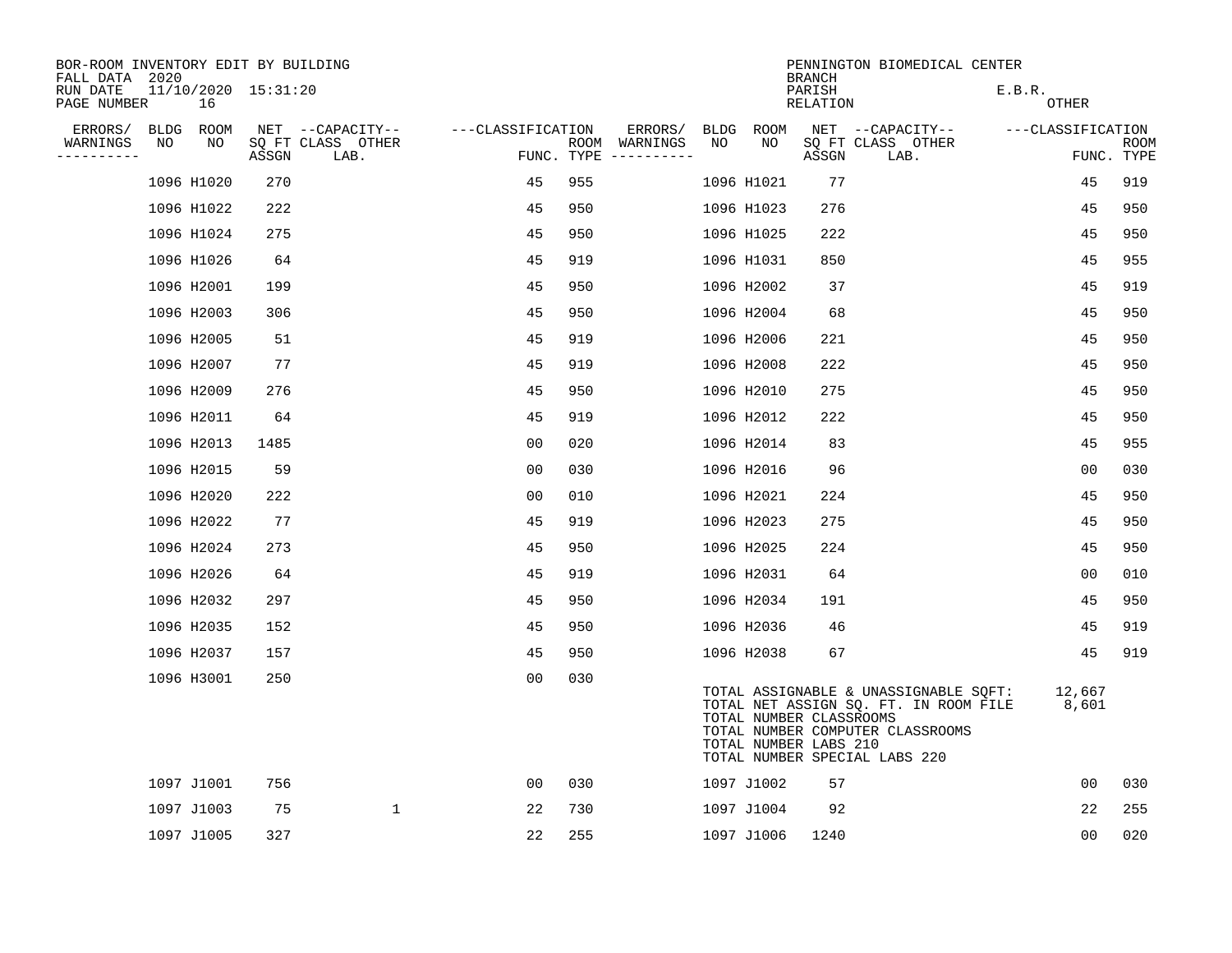| BOR-ROOM INVENTORY EDIT BY BUILDING<br>FALL DATA 2020 |    |                           |                                 |                           |                   |     |                                      |    |                                                                | <b>BRANCH</b>      | PENNINGTON BIOMEDICAL CENTER                                                                                                                        |        |                      |                    |
|-------------------------------------------------------|----|---------------------------|---------------------------------|---------------------------|-------------------|-----|--------------------------------------|----|----------------------------------------------------------------|--------------------|-----------------------------------------------------------------------------------------------------------------------------------------------------|--------|----------------------|--------------------|
| RUN DATE<br>PAGE NUMBER                               |    | 11/10/2020 15:31:20<br>17 |                                 |                           |                   |     |                                      |    |                                                                | PARISH<br>RELATION |                                                                                                                                                     | E.B.R. | OTHER                |                    |
| ERRORS/                                               |    | BLDG ROOM                 |                                 | NET --CAPACITY--          | ---CLASSIFICATION |     | ERRORS/                              |    | BLDG ROOM                                                      |                    | NET --CAPACITY--                                                                                                                                    |        | ---CLASSIFICATION    |                    |
| WARNINGS<br>----------                                | NO | NO                        | $\operatorname{\mathsf{ASSGN}}$ | SQ FT CLASS OTHER<br>LAB. |                   |     | ROOM WARNINGS<br>FUNC. TYPE $------$ | NO | NO                                                             | ASSGN              | SQ FT CLASS OTHER<br>LAB.                                                                                                                           |        |                      | ROOM<br>FUNC. TYPE |
|                                                       |    | 1097 J1008                | 129                             | $\mathbf 1$               | 22                | 310 |                                      |    | 1097 J1009                                                     | 103                |                                                                                                                                                     |        | 22                   | 315                |
|                                                       |    | 1097 J1010                | 103                             | 1                         | 22                | 310 |                                      |    | 1097 J1011                                                     | 71                 | 1                                                                                                                                                   |        | 22                   | 310                |
|                                                       |    | 1097 J1012                | 49                              |                           | 22                | 315 |                                      |    | 1097 J1013                                                     | 185                |                                                                                                                                                     |        | 0 <sub>0</sub>       | 020                |
|                                                       |    | 1097 J1014                | 135                             | $\mathbf{1}$              | 22                | 310 |                                      |    | 1097 J1015                                                     | 1020               |                                                                                                                                                     |        | 22                   | 255                |
|                                                       |    | 1097 J1018                | 990                             |                           | 22                | 255 |                                      |    | 1097 J1019                                                     | 21                 |                                                                                                                                                     |        | 0 <sub>0</sub>       | 010                |
|                                                       |    | 1097 J1020                | 45                              |                           | 22                | 730 |                                      |    | 1097 J1022                                                     | 161                |                                                                                                                                                     |        | 22                   | 730                |
|                                                       |    | 1097 J1023                | 161                             |                           | 22                | 255 |                                      |    | 1097 J1026                                                     | 400                |                                                                                                                                                     |        | 00                   | 010                |
|                                                       |    | 1097 J1027                | 400                             |                           | 0 <sub>0</sub>    | 010 |                                      |    | 1097 J2001<br>TOTAL NUMBER CLASSROOMS<br>TOTAL NUMBER LABS 210 | 870                | TOTAL ASSIGNABLE & UNASSIGNABLE SQFT:<br>TOTAL NET ASSIGN SQ. FT. IN ROOM FILE<br>TOTAL NUMBER COMPUTER CLASSROOMS<br>TOTAL NUMBER SPECIAL LABS 220 |        | 00<br>7,390<br>3,461 | 030                |
|                                                       |    | 1098 K1001                | 1344                            | $\mathbf{1}$              | 46                | 310 |                                      |    | TOTAL NUMBER CLASSROOMS<br>TOTAL NUMBER LABS 210               |                    | TOTAL ASSIGNABLE & UNASSIGNABLE SQFT:<br>TOTAL NET ASSIGN SQ. FT. IN ROOM FILE<br>TOTAL NUMBER COMPUTER CLASSROOMS<br>TOTAL NUMBER SPECIAL LABS 220 |        | 1,344<br>1,344       |                    |
|                                                       |    | 1099 L1001                | 6250                            |                           | 00                | 020 |                                      |    | 1099 L1003                                                     | 1840               |                                                                                                                                                     |        | 0 <sub>0</sub>       | 020                |
|                                                       |    | 1099 L1005                | 207                             |                           | 22                | 315 |                                      |    | 1099 L1005A                                                    | 200                |                                                                                                                                                     |        | 22                   | 315                |
|                                                       |    | 1099 L1005B               | 207                             | $\mathbf{1}$              | 22                | 310 |                                      |    | 1099 L1005C                                                    | 207                | 1                                                                                                                                                   |        | 22                   | 310                |
|                                                       |    | 1099 L1005D               | 235                             | $\mathbf{1}$              | 46                | 310 |                                      |    | 1099 L1006                                                     | 1392               |                                                                                                                                                     |        | 46                   | 350                |
|                                                       |    | 1099 L1007                | 932                             |                           | 0 <sub>0</sub>    | 030 |                                      |    | 1099 L1008                                                     | 487                |                                                                                                                                                     |        | 0 <sub>0</sub>       | 030                |
|                                                       |    | 1099 L1009                | 662                             |                           | 0 <sub>0</sub>    | 030 |                                      |    | 1099 L1010                                                     | 285                |                                                                                                                                                     |        | 46                   | 315                |
|                                                       |    | 1099 L1011                | 620                             |                           | 46                | 315 |                                      |    | 1099 L1011A                                                    | 193                |                                                                                                                                                     |        | 46                   | 315                |
|                                                       |    | 1099 L1012                | 167                             |                           | 46                | 315 |                                      |    | 1099 L1012A                                                    | 16                 |                                                                                                                                                     |        | 46                   | 730                |
|                                                       |    | 1099 L1013                | 189                             | 1                         | 22                | 310 |                                      |    | 1099 L1014                                                     | 176                | $\mathbf{1}$                                                                                                                                        |        | 22                   | 310                |
|                                                       |    | 1099 L1015                | 179                             | $\mathbf 1$               | 22                | 310 |                                      |    | 1099 L1016                                                     | 208                | 1                                                                                                                                                   |        | 22                   | 310                |
|                                                       |    | 1099 L1017                | 207                             | $\mathbf{1}$              | 22                | 310 |                                      |    | 1099 L1018                                                     | 179                | $\mathbf 1$                                                                                                                                         |        | 22                   | 310                |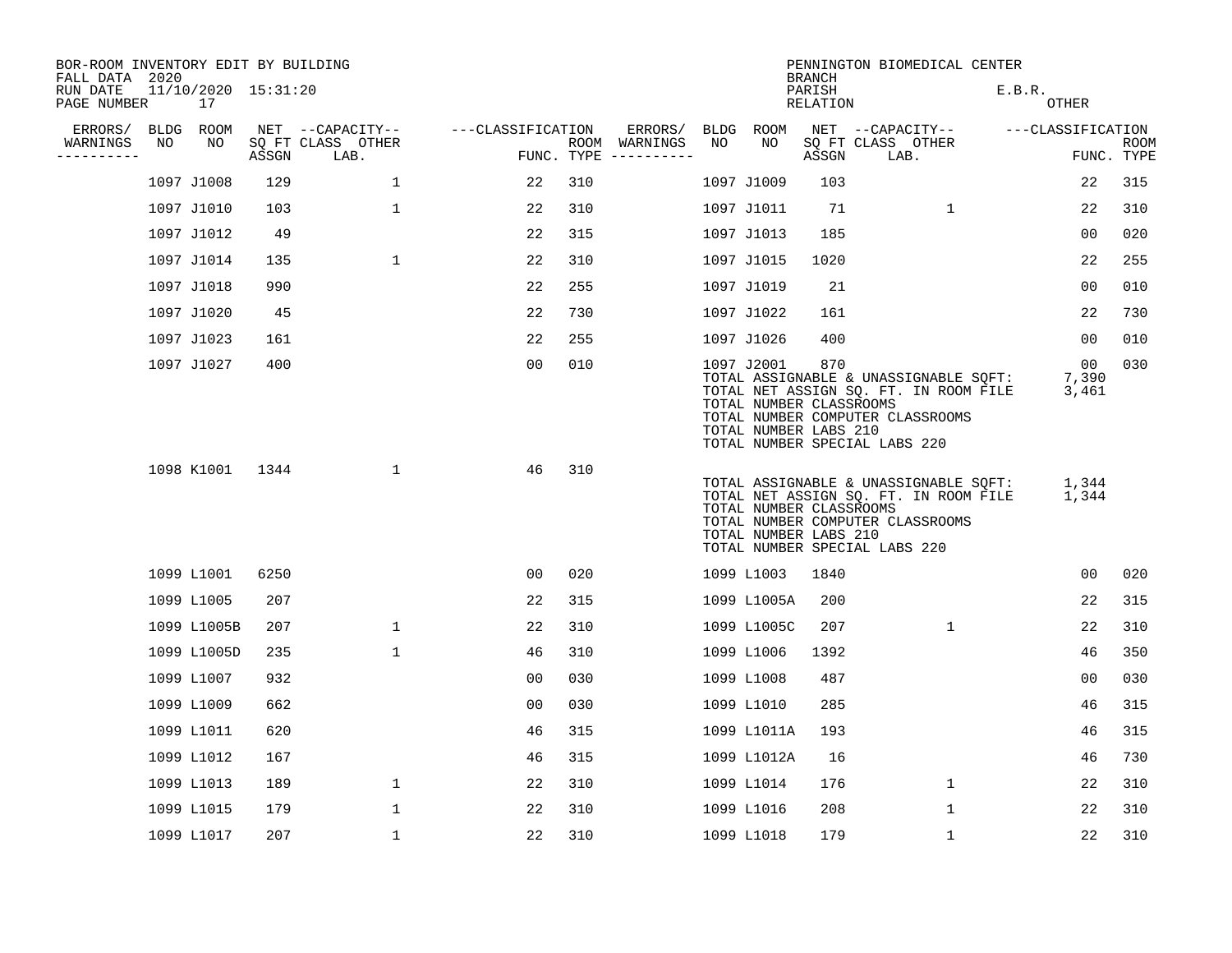| BOR-ROOM INVENTORY EDIT BY BUILDING<br>FALL DATA 2020 |      |                           |       |                           |                   |                    |                         |             |             | <b>BRANCH</b>             | PENNINGTON BIOMEDICAL CENTER |                        |                |                           |
|-------------------------------------------------------|------|---------------------------|-------|---------------------------|-------------------|--------------------|-------------------------|-------------|-------------|---------------------------|------------------------------|------------------------|----------------|---------------------------|
| RUN DATE<br>PAGE NUMBER                               |      | 11/10/2020 15:31:20<br>18 |       |                           |                   |                    |                         |             |             | PARISH<br><b>RELATION</b> |                              | E.B.R.<br><b>OTHER</b> |                |                           |
| ERRORS/                                               | BLDG | ROOM                      |       | NET --CAPACITY--          | ---CLASSIFICATION |                    | ERRORS/                 | <b>BLDG</b> | <b>ROOM</b> |                           | NET --CAPACITY--             | ---CLASSIFICATION      |                |                           |
| WARNINGS<br>----------                                | NO   | NO                        | ASSGN | SQ FT CLASS OTHER<br>LAB. |                   | ROOM<br>FUNC. TYPE | WARNINGS<br>----------- | NO          | NO          | ASSGN                     | SQ FT CLASS OTHER<br>LAB.    |                        |                | <b>ROOM</b><br>FUNC. TYPE |
|                                                       |      | 1099 L1019                | 171   | $\mathbf{1}$              | 22                | 310                |                         |             | 1099 L1020  | 231                       | 1                            |                        | 22             | 310                       |
|                                                       |      | 1099 L1024                | 237   | $\mathbf 1$               | 22                | 310                |                         |             | 1099 L1025  | 237                       | 1                            |                        | 22             | 310                       |
|                                                       |      | 1099 L1026                | 505   |                           | 46                | 350                |                         |             | 1099 L1027  | 216                       |                              |                        | 0 <sub>0</sub> | 030                       |
|                                                       |      | 1099 L1028                | 504   |                           | 22                | 255                |                         |             | 1099 L1029  | 167                       |                              |                        | 0 <sub>0</sub> | 030                       |
|                                                       |      | 1099 L1030                | 190   |                           | 0 <sub>0</sub>    | 030                |                         |             | 1099 L1031  | 455                       |                              |                        | 22             | 255                       |
|                                                       |      | 1099 L1032                | 229   |                           | 0 <sub>0</sub>    | 010                |                         |             | 1099 L1033  | 30                        |                              |                        | 22             | 730                       |
|                                                       |      | 1099 L1034                | 230   |                           | 0 <sub>0</sub>    | 010                |                         |             | 1099 L1035  | 458                       |                              |                        | 46             | 315                       |
|                                                       |      | 1099 L1035A               | 120   | $\mathbf 1$               | 45                | 310                |                         |             | 1099 L1035B | 120                       | $\mathbf 1$                  |                        | 45             | 310                       |
|                                                       |      | 1099 L1035C               | 208   | $\mathbf 1$               | 22                | 310                |                         |             | 1099 L1035D | 195                       | $\mathbf 1$                  |                        | 22             | 310                       |
|                                                       |      | 1099 L1035E               | 200   | 1                         | 22                | 310                |                         |             | 1099 L1035F | 49                        |                              |                        | 45             | 730                       |
|                                                       |      | 1099 L1036                | 1786  |                           | 45                | 650                |                         |             | 1099 L1037  | 538                       |                              |                        | 46             | 735                       |
|                                                       |      | 1099 L1038                | 603   |                           | 45                | 730                |                         |             | 1099 L1039  | 262                       |                              |                        | 45             | 730                       |
|                                                       |      | 1099 L1040                | 118   |                           | 00                | 030                |                         |             | 1099 L1041  | 140                       |                              |                        | 22             | 255                       |
|                                                       |      | 1099 L1042                | 102   |                           | 22                | 255                |                         |             | 1099 L1043  | 102                       |                              |                        | 22             | 255                       |
|                                                       |      | 1099 L1045                | 93    | $\mathbf{1}$              | 46                | 310                |                         |             | 1099 L1046  | 321                       |                              |                        | 0 <sub>0</sub> | 030                       |
|                                                       |      | 1099 L1047                | 119   |                           | 22                | 730                |                         |             | 1099 L1048  | 2331                      |                              |                        | 22             | 730                       |
|                                                       |      | 1099 L1049                | 729   |                           | 0 <sub>0</sub>    | 030                |                         |             | 1099 L1052  | 1756                      |                              |                        | 92             | 660                       |
|                                                       |      | 1099 L1053                | 235   | $\mathbf{1}$              | 92                | 310                |                         |             | 1099 L1054  | 247                       | 1                            |                        | 92             | 310                       |
|                                                       |      | 1099 L1055                | 267   | $\mathbf{1}$              | 92                | 310                |                         |             | 1099 L1056  | 188                       |                              |                        | 92             | 315                       |
|                                                       |      | 1099 L1057                | 2878  |                           | 22                | 255                |                         |             | 1099 L2001  | 5100                      |                              |                        | 00             | 020                       |
|                                                       |      | 1099 L2004                | 3000  | 12                        | 22                | 250                |                         |             | 1099 L2005  | 182                       |                              |                        | 22             | 255                       |
|                                                       |      | 1099 L2006                | 206   |                           | 22                | 255                |                         |             | 1099 L2007  | 222                       |                              |                        | 22             | 255                       |
|                                                       |      | 1099 L2008                | 231   |                           | 22                | 255                |                         |             | 1099 L2009  | 219                       |                              |                        | 22             | 255                       |
|                                                       |      | 1099 L2010                | 223   |                           | 22                | 255                |                         |             | 1099 L2011  | 149                       |                              |                        | 22             | 315                       |
|                                                       |      | 1099 L2012                | 1150  |                           | 22                | 255                |                         |             | 1099 L2013  | 442                       |                              |                        | 22             | 255                       |
|                                                       |      | 1099 L2014                | 112   |                           | 22                | 255                |                         |             | 1099 L2015  | 355                       |                              |                        | 22             | 255                       |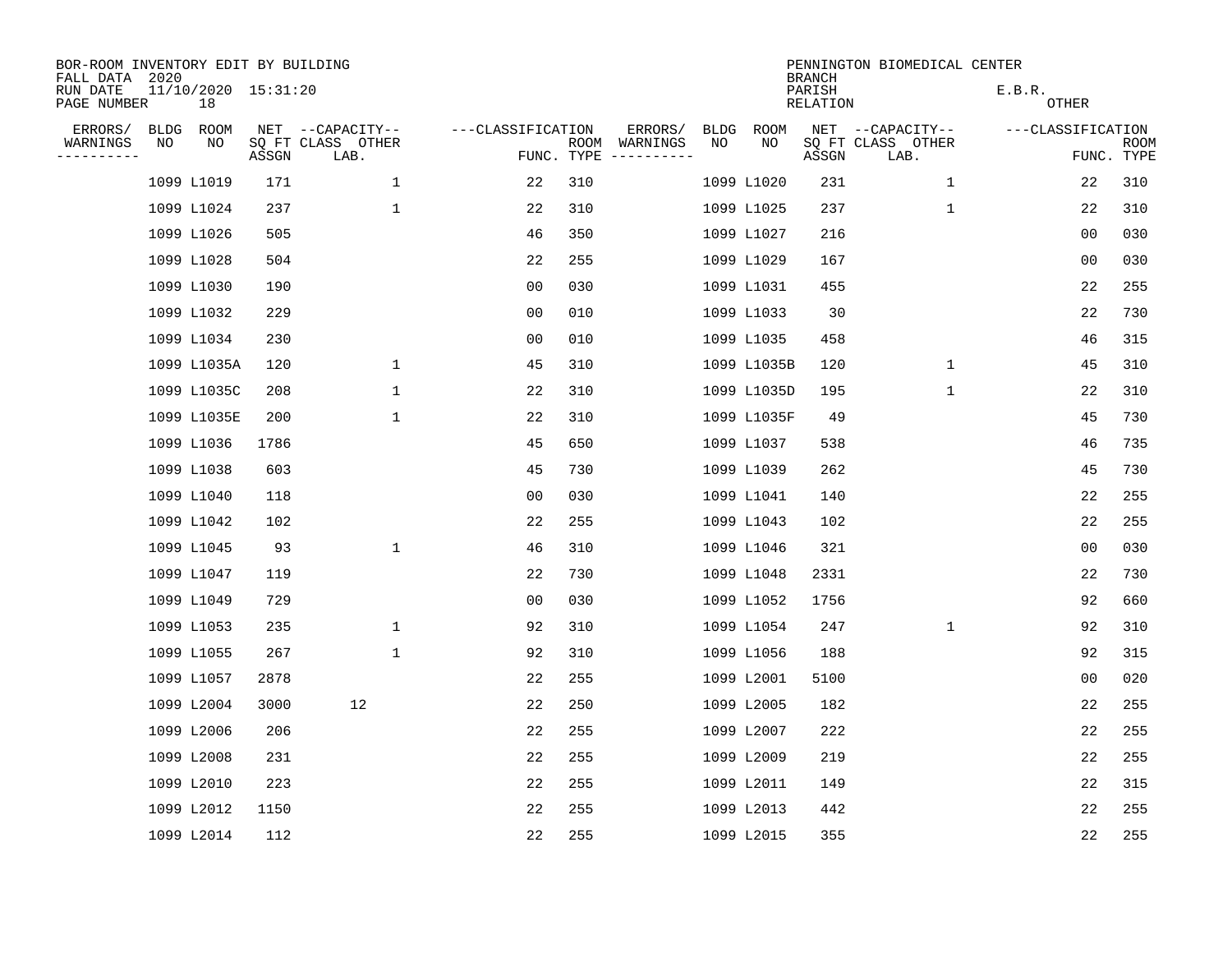| BOR-ROOM INVENTORY EDIT BY BUILDING<br>FALL DATA 2020 |      |                           |       |                           |                   |                    |                         |      |             | <b>BRANCH</b>             | PENNINGTON BIOMEDICAL CENTER |                        |    |                           |
|-------------------------------------------------------|------|---------------------------|-------|---------------------------|-------------------|--------------------|-------------------------|------|-------------|---------------------------|------------------------------|------------------------|----|---------------------------|
| RUN DATE<br>PAGE NUMBER                               |      | 11/10/2020 15:31:20<br>19 |       |                           |                   |                    |                         |      |             | PARISH<br><b>RELATION</b> |                              | E.B.R.<br><b>OTHER</b> |    |                           |
| ERRORS/                                               | BLDG | ROOM                      |       | NET --CAPACITY--          | ---CLASSIFICATION |                    | ERRORS/                 | BLDG | ROOM        |                           | NET --CAPACITY--             | ---CLASSIFICATION      |    |                           |
| WARNINGS<br>----------                                | NO   | ΝO                        | ASSGN | SQ FT CLASS OTHER<br>LAB. |                   | ROOM<br>FUNC. TYPE | WARNINGS<br>----------- | NO   | NO          | ASSGN                     | SQ FT CLASS OTHER<br>LAB.    |                        |    | <b>ROOM</b><br>FUNC. TYPE |
|                                                       |      | 1099 L2016                | 338   |                           | 22                | 255                |                         |      | 1099 L2017  | 554                       |                              |                        | 22 | 315                       |
|                                                       |      | 1099 L2018                | 830   |                           | 22                | 315                |                         |      | 1099 L2019  | 83                        |                              |                        | 22 | 315                       |
|                                                       |      | 1099 L2020                | 194   | $\mathbf 1$               | 22                | 310                |                         |      | 1099 L2021  | 173                       | 1                            |                        | 22 | 310                       |
|                                                       |      | 1099 L2022                | 178   | $\mathbf 1$               | 22                | 310                |                         |      | 1099 L2023  | 293                       | 1                            |                        | 22 | 310                       |
|                                                       |      | 1099 L2024                | 180   | $\mathbf{1}$              | 22                | 310                |                         |      | 1099 L2025  | 178                       | $\mathbf 1$                  |                        | 22 | 310                       |
|                                                       |      | 1099 L2026                | 194   | $\mathbf{1}$              | 22                | 310                |                         |      | 1099 L2027  | 79                        |                              |                        | 22 | 730                       |
|                                                       |      | 1099 L2029                | 3000  | 12                        | 22                | 250                |                         |      | 1099 L2030  | 390                       | $\mathbf 1$                  |                        | 22 | 310                       |
|                                                       |      | 1099 L2031                | 231   |                           | 22                | 255                |                         |      | 1099 L2032  | 218                       |                              |                        | 22 | 255                       |
|                                                       |      | 1099 L2033                | 206   |                           | 22                | 255                |                         |      | 1099 L2034  | 152                       |                              |                        | 22 | 255                       |
|                                                       |      | 1099 L2035                | 210   |                           | 0 <sub>0</sub>    | 030                |                         |      | 1099 L2035A | 17                        |                              |                        | 22 | 730                       |
|                                                       |      | 1099 L2036                | 442   |                           | 22                | 255                |                         |      | 1099 L2037  | 231                       |                              |                        | 22 | 255                       |
|                                                       |      | 1099 L2038                | 229   |                           | 0 <sub>0</sub>    | 010                |                         |      | 1099 L2039  | 32                        |                              |                        | 22 | 730                       |
|                                                       |      | 1099 L2040                | 230   |                           | 0 <sub>0</sub>    | 010                |                         |      | 1099 L2041  | 1175                      |                              |                        | 22 | 650                       |
|                                                       |      | 1099 L2042                | 475   |                           | 22                | 350                |                         |      | 1099 L2042A | 33                        |                              |                        | 22 | 730                       |
|                                                       |      | 1099 L2044                | 476   | 1                         | 22                | 310                |                         |      | 1099 L2044A | 33                        |                              |                        | 22 | 730                       |
|                                                       |      | 1099 L2045                | 3000  | 12                        | 22                | 250                |                         |      | 1099 L2046  | 146                       |                              |                        | 22 | 255                       |
|                                                       |      | 1099 L2047                | 231   |                           | 22                | 255                |                         |      | 1099 L2048  | 218                       |                              |                        | 22 | 255                       |
|                                                       |      | 1099 L2049                | 231   |                           | 22                | 255                |                         |      | 1099 L2050  | 216                       |                              |                        | 22 | 255                       |
|                                                       |      | 1099 L2051                | 206   |                           | 22                | 255                |                         |      | 1099 L2052  | 190                       |                              |                        | 22 | 315                       |
|                                                       |      | 1099 L2053                | 346   |                           | 22                | 350                |                         |      | 1099 L2054  | 355                       |                              |                        | 22 | 255                       |
|                                                       |      | 1099 L2055                | 157   |                           | 22                | 255                |                         |      | 1099 L2056  | 307                       |                              |                        | 22 | 255                       |
|                                                       |      | 1099 L2057                | 215   |                           | 22                | 255                |                         |      | 1099 L2058  | 592                       |                              |                        | 22 | 315                       |
|                                                       |      | 1099 L2059                | 820   |                           | 22                | 315                |                         |      | 1099 L2060  | 79                        |                              |                        | 22 | 315                       |
|                                                       |      | 1099 L2061                | 195   | $\mathbf 1$               | 22                | 310                |                         |      | 1099 L2062  | 178                       | $\mathbf 1$                  |                        | 22 | 310                       |
|                                                       |      | 1099 L2063                | 179   | $\mathbf{1}$              | 22                | 310                |                         |      | 1099 L2064  | 294                       | 1                            |                        | 22 | 310                       |
|                                                       |      | 1099 L2065                | 180   | 1                         | 22                | 310                |                         |      | 1099 L2066  | 178                       | 1                            |                        | 22 | 310                       |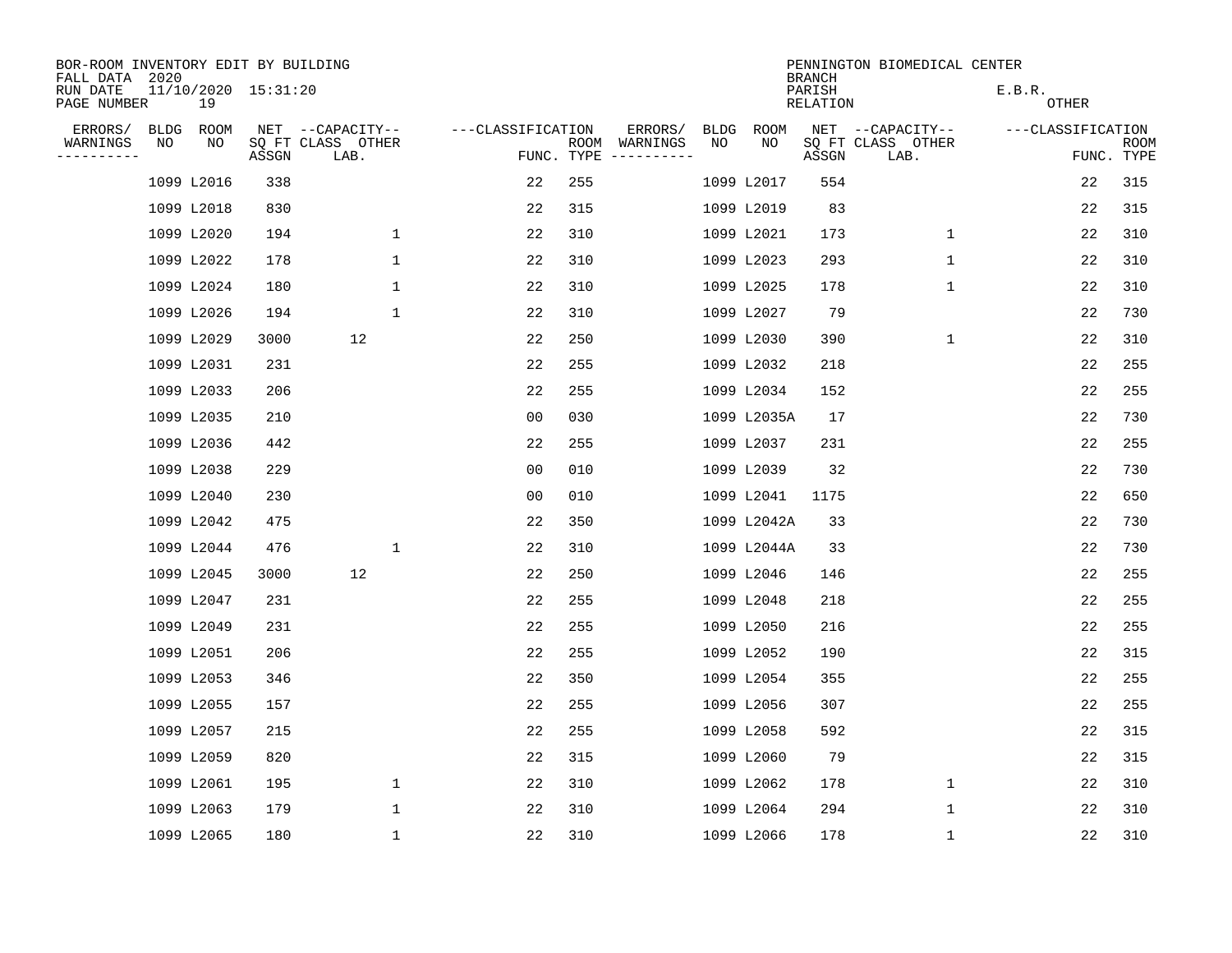| BOR-ROOM INVENTORY EDIT BY BUILDING<br>FALL DATA 2020 |      |                           |       |                           |                   |            |                              |      |             | <b>BRANCH</b>             | PENNINGTON BIOMEDICAL CENTER |                        |                |                           |
|-------------------------------------------------------|------|---------------------------|-------|---------------------------|-------------------|------------|------------------------------|------|-------------|---------------------------|------------------------------|------------------------|----------------|---------------------------|
| RUN DATE<br>PAGE NUMBER                               |      | 11/10/2020 15:31:20<br>20 |       |                           |                   |            |                              |      |             | PARISH<br><b>RELATION</b> |                              | E.B.R.<br><b>OTHER</b> |                |                           |
| ERRORS/                                               | BLDG | ROOM                      |       | NET --CAPACITY--          | ---CLASSIFICATION |            | ERRORS/                      | BLDG | ROOM        |                           | NET --CAPACITY--             | ---CLASSIFICATION      |                |                           |
| WARNINGS<br>----------                                | ΝO   | NO                        | ASSGN | SQ FT CLASS OTHER<br>LAB. |                   | FUNC. TYPE | ROOM WARNINGS<br>----------- | NO   | NO          | ASSGN                     | SQ FT CLASS OTHER<br>LAB.    |                        |                | <b>ROOM</b><br>FUNC. TYPE |
|                                                       |      | 1099 L2067                | 195   | 1                         | 22                | 310        |                              |      | 1099 L2069  | 3000                      | 12                           |                        | 22             | 250                       |
|                                                       |      | 1099 L2070                | 390   |                           | 22                | 255        |                              |      | 1099 L2071  | 229                       |                              |                        | 22             | 255                       |
|                                                       |      | 1099 L2072                | 206   |                           | 22                | 255        |                              |      | 1099 L2073  | 203                       |                              |                        | 22             | 255                       |
|                                                       |      | 1099 L2074                | 183   |                           | 22                | 255        |                              |      | 1099 L2075  | 87                        |                              |                        | 0 <sub>0</sub> | 030                       |
|                                                       |      | 1099 L2075A               | 13    |                           | 22                | 730        |                              |      | 1099 L2076  | 403                       |                              |                        | 22             | 255                       |
|                                                       |      | 1099 L2077                | 140   |                           | 22                | 255        |                              |      | 1099 L3001  | 3490                      |                              |                        | 0 <sub>0</sub> | 020                       |
|                                                       |      | 1099 L3003                | 1475  |                           | 00                | 030        |                              |      | 1099 L3004  | 6100                      |                              |                        | 0 <sub>0</sub> | 030                       |
|                                                       |      | 1099 L3005                | 166   | $\mathbf{1}$              | 46                | 310        |                              |      | 1099 L3005A | 48                        |                              |                        | 0 <sub>0</sub> | 030                       |
|                                                       |      | 1099 L3006                | 397   |                           | 46                | 315        |                              |      | 1099 L3007  | 2622                      | $\mathbf{1}$                 |                        | 22             | 310                       |
|                                                       |      | 1099 L3008                | 9     |                           | 22                | 730        |                              |      | 1099 L3009  | 39                        |                              |                        | 22             | 730                       |
|                                                       |      | 1099 L3010                | 35    |                           | 22                | 730        |                              |      | 1099 L3011  | 9                         |                              |                        | 22             | 730                       |
|                                                       |      | 1099 L3013                | 2837  |                           | 0 <sub>0</sub>    | 030        |                              |      | 1099 L3014  | 209                       |                              |                        | 0 <sub>0</sub> | 030                       |
|                                                       |      | 1099 L3015                | 2902  |                           | 0 <sub>0</sub>    | 030        |                              |      | 1099 L3016  | 2879                      |                              |                        | 0 <sub>0</sub> | 030                       |
|                                                       |      | 1099 L3018                | 2883  |                           | 0 <sub>0</sub>    | 030        |                              |      | 1099 L3019  | 204                       |                              |                        | 22             | 315                       |
|                                                       |      | 1099 L3020                | 396   |                           | 22                | 315        |                              |      | 1099 L3021  | 2478                      | 12                           |                        | 22             | 310                       |
|                                                       |      | 1099 L3022                | 9     |                           | 46                | 315        |                              |      | 1099 L3023  | 39                        |                              |                        | 22             | 730                       |
|                                                       |      | 1099 L3024                | 35    |                           | 46                | 315        |                              |      | 1099 L3025  | 9                         |                              |                        | 46             | 315                       |
|                                                       |      | 1099 L3027                | 1442  |                           | 0 <sub>0</sub>    | 030        |                              |      | 1099 L3031  | 2037                      |                              |                        | 0 <sub>0</sub> | 030                       |
|                                                       |      | 1099 L3032                | 2044  |                           | 0 <sub>0</sub>    | 030        |                              |      | 1099 L4001  | 4600                      |                              |                        | 0 <sub>0</sub> | 020                       |
|                                                       |      | 1099 L4003                | 3000  | 12                        | 22                | 250        |                              |      | 1099 L4004  | 176                       |                              |                        | 22             | 255                       |
|                                                       |      | 1099 L4005                | 224   |                           | 22                | 255        |                              |      | 1099 L4006  | 219                       |                              |                        | 22             | 255                       |
|                                                       |      | 1099 L4007                | 231   |                           | 22                | 255        |                              |      | 1099 L4008  | 206                       |                              |                        | 22             | 255                       |
|                                                       |      | 1099 L4009                | 223   |                           | 22                | 255        |                              |      | 1099 L4010  | 149                       |                              |                        | 22             | 315                       |
|                                                       |      | 1099 L4011                | 657   | 20                        | 22                | 250        |                              |      | 1099 L4012  | 84                        |                              |                        | 22             | 255                       |
|                                                       |      | 1099 L4013                | 87    |                           | 22                | 255        |                              |      | 1099 L4014  | 91                        |                              |                        | 22             | 255                       |
|                                                       |      | 1099 L4014A               | 77    |                           | 22                | 255        |                              |      | 1099 L4014B | 152                       |                              |                        | 22             | 255                       |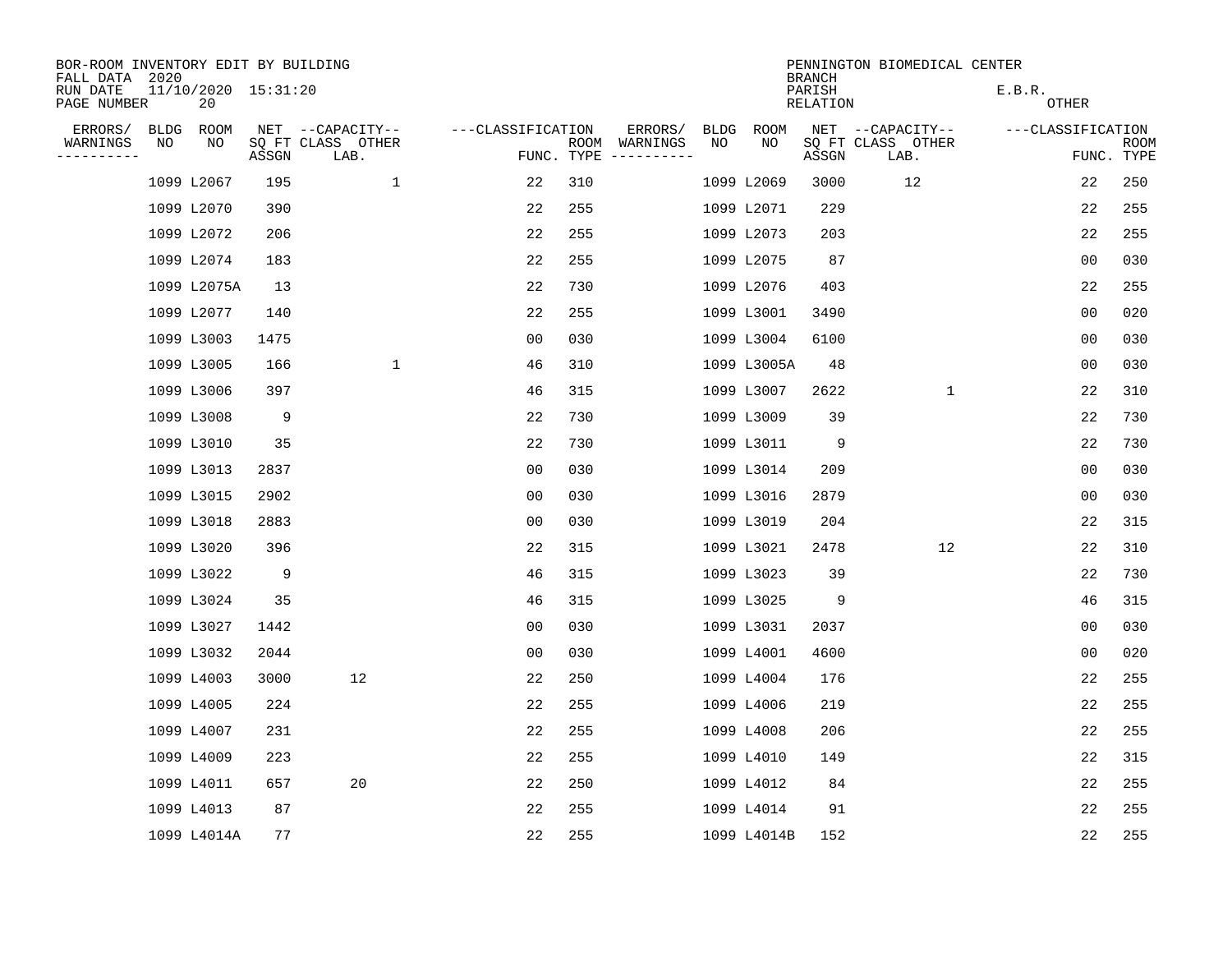| BOR-ROOM INVENTORY EDIT BY BUILDING<br>FALL DATA 2020 |             |                           |       |                           |                   |                                               |      |             | <b>BRANCH</b>             | PENNINGTON BIOMEDICAL CENTER |                        |                           |
|-------------------------------------------------------|-------------|---------------------------|-------|---------------------------|-------------------|-----------------------------------------------|------|-------------|---------------------------|------------------------------|------------------------|---------------------------|
| RUN DATE<br>PAGE NUMBER                               |             | 11/10/2020 15:31:20<br>21 |       |                           |                   |                                               |      |             | PARISH<br><b>RELATION</b> |                              | E.B.R.<br><b>OTHER</b> |                           |
| ERRORS/                                               | <b>BLDG</b> | ROOM                      |       | NET --CAPACITY--          | ---CLASSIFICATION | ERRORS/                                       | BLDG | <b>ROOM</b> |                           | NET --CAPACITY--             | ---CLASSIFICATION      |                           |
| WARNINGS<br>----------                                | NO          | NO                        | ASSGN | SQ FT CLASS OTHER<br>LAB. |                   | WARNINGS<br>ROOM<br>FUNC. TYPE<br>----------- | NO   | NO          | ASSGN                     | SQ FT CLASS OTHER<br>LAB.    |                        | <b>ROOM</b><br>FUNC. TYPE |
|                                                       |             | 1099 L4015                | 442   |                           | 22                | 255                                           |      | 1099 L4016  | 462                       | 9                            | 22                     | 250                       |
|                                                       |             | 1099 L4017                | 334   |                           | 22                | 350                                           |      | 1099 L4018  | 619                       |                              | 22                     | 315                       |
|                                                       |             | 1099 L4019                | 790   | $\mathbf 1$               | 22                | 310                                           |      | 1099 L4020  | 83                        |                              | 22                     | 315                       |
|                                                       |             | 1099 L4021                | 194   | $\mathbf 1$               | 22                | 310                                           |      | 1099 L4022  | 178                       | $\mathbf 1$                  | 22                     | 310                       |
|                                                       |             | 1099 L4023                | 178   | $\mathbf{1}$              | 22                | 310                                           |      | 1099 L4024  | 293                       | $\mathbf 1$                  | 22                     | 310                       |
|                                                       |             | 1099 L4025                | 178   | $\mathbf{1}$              | 22                | 310                                           |      | 1099 L4026  | 177                       | 1                            | 22                     | 310                       |
|                                                       |             | 1099 L4027                | 192   | $\mathbf{1}$              | 22                | 310                                           |      | 1099 L4028  | 79                        |                              | 22                     | 730                       |
|                                                       |             | 1099 L4030                | 3000  | 12                        | 22                | 250                                           |      | 1099 L4031  | 390                       |                              | 22                     | 255                       |
|                                                       |             | 1099 L4032                | 231   |                           | 22                | 255                                           |      | 1099 L4033  | 220                       |                              | 22                     | 255                       |
|                                                       |             | 1099 L4034                | 205   |                           | 22                | 255                                           |      | 1099 L4035  | 152                       |                              | 22                     | 255                       |
|                                                       |             | 1099 L4036                | 210   |                           | 00                | 030                                           |      | 1099 L4037  | 17                        |                              | 22                     | 730                       |
|                                                       |             | 1099 L4038                | 442   |                           | 22                | 255                                           |      | 1099 L4039  | 227                       |                              | 22                     | 255                       |
|                                                       |             | 1099 L4040                | 231   |                           | 0 <sub>0</sub>    | 010                                           |      | 1099 L4041  | 31                        |                              | 22                     | 730                       |
|                                                       |             | 1099 L4042                | 247   |                           | 0 <sub>0</sub>    | 010                                           |      | 1099 L4043  | 1183                      |                              | 22                     | 650                       |
|                                                       |             | 1099 L4044                | 478   |                           | 22                | 350                                           |      | 1099 L4046  | 478                       | 1                            | 22                     | 310                       |
|                                                       |             | 1099 L4046A               | 27    |                           | 22                | 730                                           |      | 1099 L4047  | 3000                      | 12                           | 22                     | 250                       |
|                                                       |             | 1099 L4048                | 149   |                           | 22                | 255                                           |      | 1099 L4049  | 223                       |                              | 22                     | 255                       |
|                                                       |             | 1099 L4050                | 220   |                           | 22                | 255                                           |      | 1099 L4051  | 231                       |                              | 22                     | 255                       |
|                                                       |             | 1099 L4052                | 220   |                           | 22                | 255                                           |      | 1099 L4053  | 205                       |                              | 22                     | 255                       |
|                                                       |             | 1099 L4054                | 190   |                           | 22                | 255                                           |      | 1099 L4055  | 284                       |                              | 22                     | 255                       |
|                                                       |             | 1099 L4056                | 219   |                           | 22                | 255                                           |      | 1099 L4057  | 614                       |                              | 22                     | 315                       |
|                                                       |             | 1099 L4058                | 780   |                           | 22                | 315                                           |      | 1099 L4059  | 79                        |                              | 22                     | 315                       |
|                                                       |             | 1099 L4060                | 194   | 1                         | 22                | 310                                           |      | 1099 L4061  | 178                       | $\mathbf 1$                  | 22                     | 310                       |
|                                                       |             | 1099 L4062                | 180   | $\mathbf 1$               | 22                | 310                                           |      | 1099 L4063  | 294                       | $\mathbf 1$                  | 22                     | 310                       |
|                                                       |             | 1099 L4064                | 180   | $\mathbf{1}$              | 22                | 310                                           |      | 1099 L4065  | 177                       | 1                            | 22                     | 310                       |
|                                                       |             | 1099 L4066                | 194   | 1                         | 22                | 310                                           |      | 1099 L4068  | 3000                      | 12                           | 22                     | 250                       |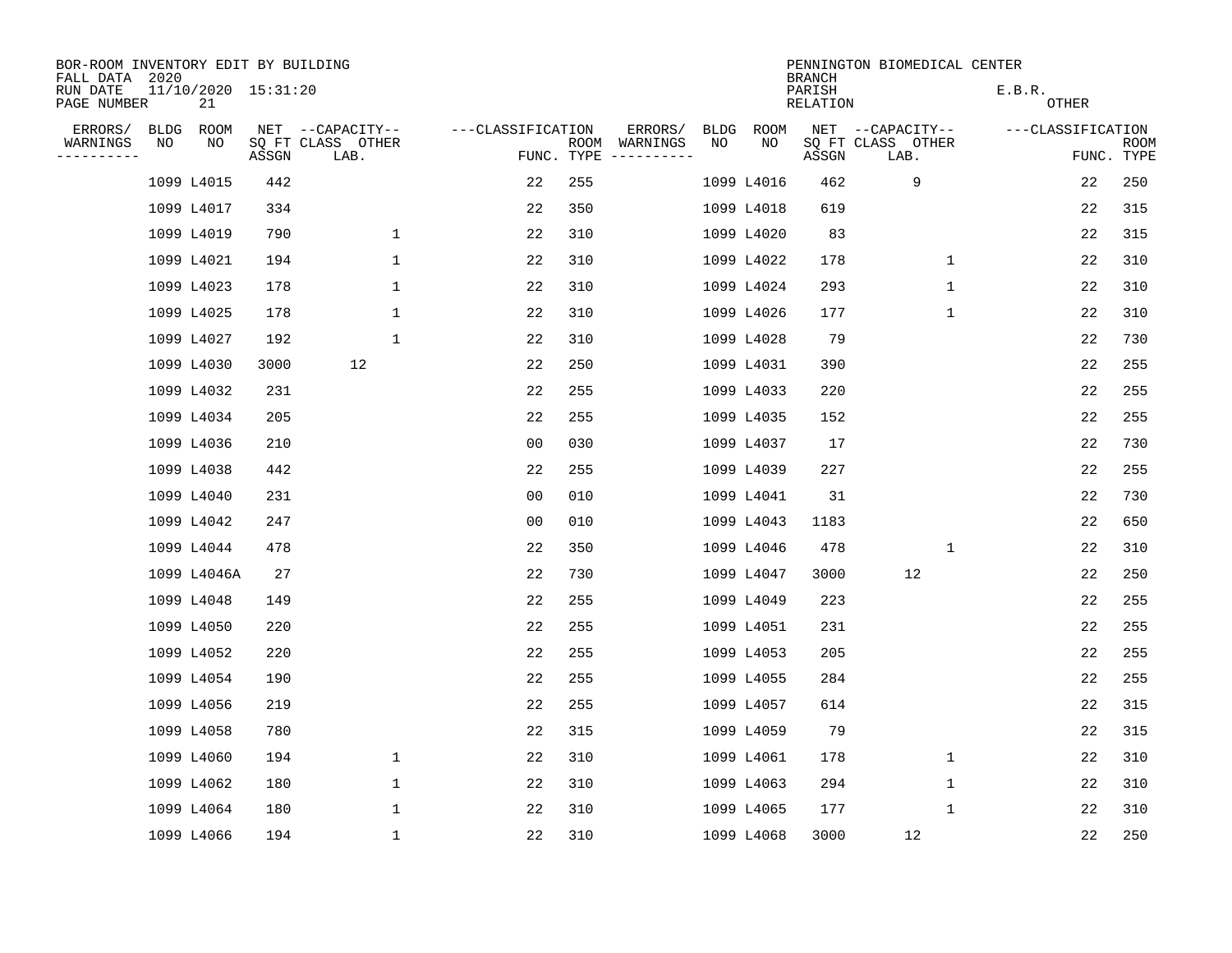| BOR-ROOM INVENTORY EDIT BY BUILDING<br>FALL DATA 2020 |            |    |                     |                           |                   |     |                                      |    |                                                  | <b>BRANCH</b>      | PENNINGTON BIOMEDICAL CENTER                                                                                                                        |                   |            |             |
|-------------------------------------------------------|------------|----|---------------------|---------------------------|-------------------|-----|--------------------------------------|----|--------------------------------------------------|--------------------|-----------------------------------------------------------------------------------------------------------------------------------------------------|-------------------|------------|-------------|
| RUN DATE<br>PAGE NUMBER                               |            | 22 | 11/10/2020 15:31:20 |                           |                   |     |                                      |    |                                                  | PARISH<br>RELATION |                                                                                                                                                     | E.B.R.<br>OTHER   |            |             |
| ERRORS/                                               | BLDG ROOM  |    |                     | NET --CAPACITY--          | ---CLASSIFICATION |     | ERRORS/                              |    | BLDG ROOM                                        |                    | NET --CAPACITY--                                                                                                                                    | ---CLASSIFICATION |            |             |
| WARNINGS<br>NO<br>----------                          |            | NO | ASSGN               | SQ FT CLASS OTHER<br>LAB. |                   |     | ROOM WARNINGS<br>FUNC. TYPE $------$ | NO | NO                                               | ASSGN              | SQ FT CLASS OTHER<br>LAB.                                                                                                                           |                   | FUNC. TYPE | <b>ROOM</b> |
|                                                       | 1099 L4069 |    | 390                 |                           | 22                | 255 |                                      |    | 1099 L4071                                       | 230                |                                                                                                                                                     | 22                |            | 255         |
|                                                       | 1099 L4072 |    | 206                 |                           | 22                | 255 |                                      |    | 1099 L4073                                       | 205                |                                                                                                                                                     | 22                |            | 255         |
|                                                       | 1099 L4074 |    | 183                 |                           | 22                | 255 |                                      |    | 1099 L4075                                       | 427                |                                                                                                                                                     | 22                |            | 255         |
|                                                       | 1099 L4076 |    | 323                 | 12                        | 22                | 250 |                                      |    | 1099 L4077                                       | 141                |                                                                                                                                                     | 22                |            | 255         |
|                                                       | 1099 L4078 |    | 77                  |                           | 22                | 255 |                                      |    | 1099 L4079                                       | 142                |                                                                                                                                                     | 22                |            | 255         |
|                                                       | 1099 L4080 |    | 277                 |                           | 22                | 255 |                                      |    | 1099 L4081                                       | 74                 |                                                                                                                                                     | 22                |            | 255         |
|                                                       | 1099 L4082 |    | 65                  |                           | 00                | 010 |                                      |    | 1099 L4082A                                      | 13                 |                                                                                                                                                     | 73                |            | 730         |
|                                                       | 1099 L5001 |    | 3440                |                           | 0 <sub>0</sub>    | 020 |                                      |    | 1099 L5003                                       | 1476               |                                                                                                                                                     | 0 <sub>0</sub>    |            | 030         |
|                                                       | 1099 L5004 |    | 7438                |                           | 0 <sub>0</sub>    | 030 |                                      |    | 1099 L5005                                       | 166                |                                                                                                                                                     | 22                |            | 315         |
|                                                       | 1099 L5006 |    | 400                 |                           | 22                | 315 |                                      |    | 1099 L5007                                       | 2606               | $\mathbf{1}$                                                                                                                                        | 22                |            | 310         |
|                                                       | 1099 L5008 |    | 9                   |                           | 22                | 730 |                                      |    | 1099 L5009                                       | 9                  |                                                                                                                                                     | 22                |            | 730         |
|                                                       | 1099 L5011 |    | 2917                |                           | 0 <sub>0</sub>    | 030 |                                      |    | 1099 L5012                                       | 209                |                                                                                                                                                     | 0 <sub>0</sub>    |            | 030         |
|                                                       | 1099 L5016 |    | 2933                |                           | 0 <sub>0</sub>    | 030 |                                      |    | 1099 L5017                                       | 116                |                                                                                                                                                     | 22                |            | 315         |
|                                                       | 1099 L5018 |    | 395                 |                           | 22                | 315 |                                      |    | 1099 L5019                                       | 2531               | $\mathbf{1}$                                                                                                                                        | 22                |            | 310         |
|                                                       | 1099 L5020 |    | 9                   |                           | 22                | 730 |                                      |    | 1099 L5021                                       | 9                  |                                                                                                                                                     | 22                |            | 730         |
|                                                       | 1099 L5023 |    | 1448                |                           | 00                | 030 |                                      |    | 1099 L5027                                       | 1334               |                                                                                                                                                     | 00                |            | 030         |
|                                                       | 1099 L5029 |    | 1381                |                           | 00                | 030 |                                      |    | 1099 L5032                                       | 2917               |                                                                                                                                                     | 00                |            | 030         |
|                                                       | 1099 L5033 |    | 2933                |                           | 0 <sub>0</sub>    | 030 |                                      |    | 1099 L6001                                       | 773                |                                                                                                                                                     | 0 <sub>0</sub>    |            | 030         |
|                                                       | 1099 L6002 |    | 551                 |                           | 00                | 030 |                                      |    | 1099 L6003                                       | 227                |                                                                                                                                                     | 00                |            | 020         |
|                                                       | 1099 L6004 |    | 301                 |                           | 0 <sub>0</sub>    | 030 |                                      |    | TOTAL NUMBER CLASSROOMS<br>TOTAL NUMBER LABS 210 |                    | TOTAL ASSIGNABLE & UNASSIGNABLE SQFT:<br>TOTAL NET ASSIGN SQ. FT. IN ROOM FILE<br>TOTAL NUMBER COMPUTER CLASSROOMS<br>TOTAL NUMBER SPECIAL LABS 220 | 175,841<br>93,637 |            |             |
|                                                       |            |    | 1100 1001 20299     |                           | 63                | 740 |                                      |    | 1100 1002                                        | 174                |                                                                                                                                                     | 0 <sub>0</sub>    |            | 030         |
|                                                       |            |    | 1100 2001 20069     |                           | 63                | 740 |                                      |    |                                                  |                    | TOTAL ASSIGNABLE & UNASSIGNABLE SOFT:                                                                                                               | 40,542            |            |             |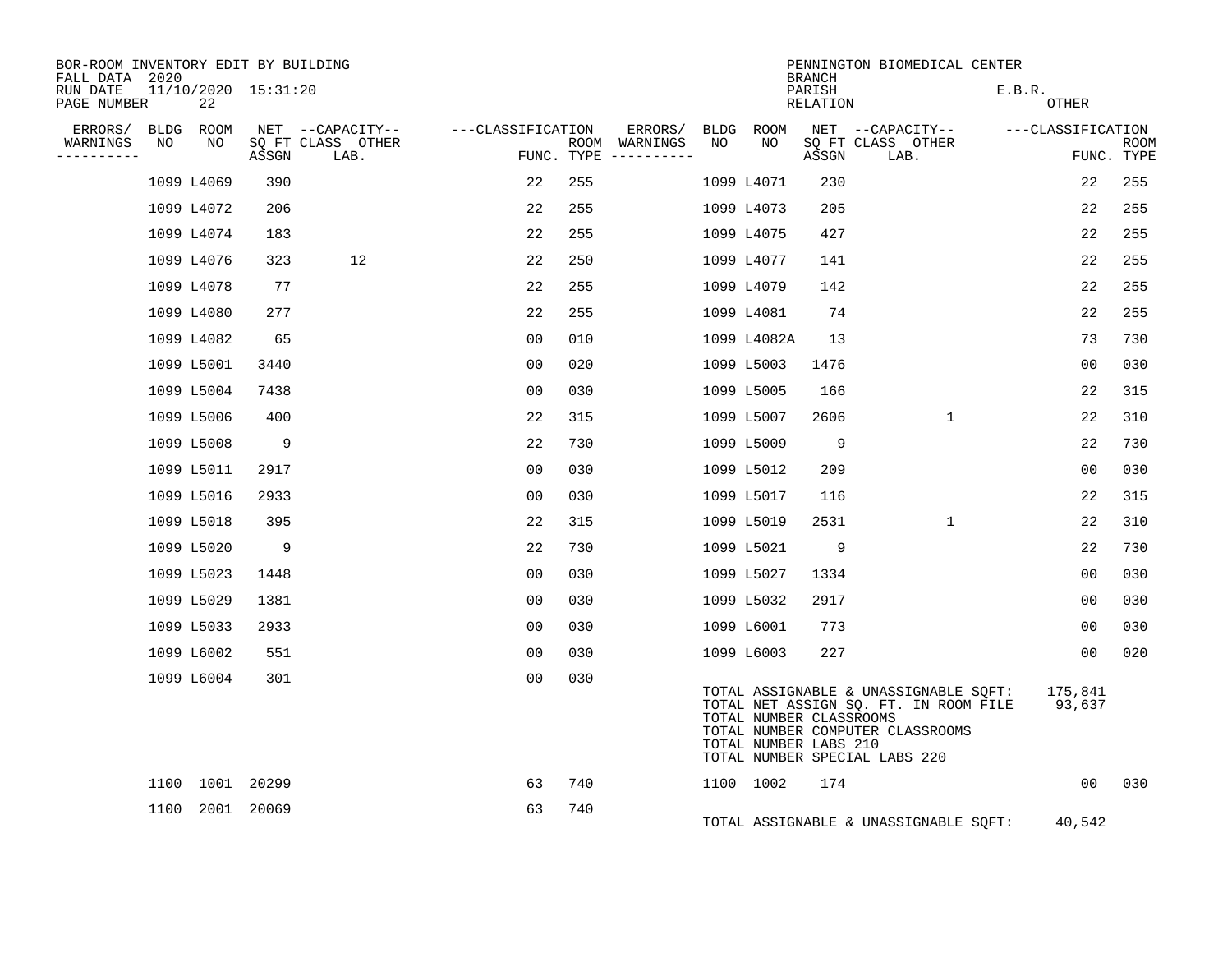| BOR-ROOM INVENTORY EDIT BY BUILDING<br>FALL DATA 2020<br>RUN DATE<br>PAGE NUMBER |    | 11/10/2020 15:31:20<br>23 |       |                                               |                   |     |                                                 |    |                                                                                   | <b>BRANCH</b><br>PARISH<br><b>RELATION</b> |                                               | PENNINGTON BIOMEDICAL CENTER                                              | E.B.R. | <b>OTHER</b>      |                           |
|----------------------------------------------------------------------------------|----|---------------------------|-------|-----------------------------------------------|-------------------|-----|-------------------------------------------------|----|-----------------------------------------------------------------------------------|--------------------------------------------|-----------------------------------------------|---------------------------------------------------------------------------|--------|-------------------|---------------------------|
| ERRORS/ BLDG ROOM<br>WARNINGS<br>---------                                       | NO | NO                        | ASSGN | NET --CAPACITY--<br>SQ FT CLASS OTHER<br>LAB. | ---CLASSIFICATION |     | ERRORS/<br>ROOM WARNINGS<br>FUNC. TYPE $------$ | NO | BLDG ROOM<br>NO                                                                   | ASSGN                                      | NET --CAPACITY--<br>SQ FT CLASS OTHER<br>LAB. |                                                                           |        | ---CLASSIFICATION | <b>ROOM</b><br>FUNC. TYPE |
|                                                                                  |    |                           |       |                                               |                   |     |                                                 |    | TOTAL NUMBER CLASSROOMS<br>TOTAL NUMBER LABS 210<br>TOTAL NUMBER SPECIAL LABS 220 |                                            |                                               | TOTAL NET ASSIGN SQ. FT. IN ROOM FILE<br>TOTAL NUMBER COMPUTER CLASSROOMS |        | 40,368            |                           |
|                                                                                  |    | 1101 M1001                | 863   |                                               | 0 <sub>0</sub>    | 020 |                                                 |    | 1101 M1002                                                                        | 768                                        |                                               | $\mathbf{1}$                                                              |        | 22                | 310                       |
|                                                                                  |    | 1101 M1003                | 403   |                                               | 0 <sub>0</sub>    | 020 |                                                 |    | 1101 M1004                                                                        | 202                                        |                                               |                                                                           |        | 00                | 010                       |
|                                                                                  |    | 1101 M1005                | 209   |                                               | 0 <sub>0</sub>    | 010 |                                                 |    | 1101 M1006                                                                        | 6665                                       |                                               |                                                                           |        | 0 <sub>0</sub>    | 020                       |
|                                                                                  |    | 1101 M1007                | 171   |                                               | 0 <sub>0</sub>    | 030 |                                                 |    | 1101 M1008                                                                        | 131                                        |                                               |                                                                           |        | 00                | 030                       |
|                                                                                  |    | 1101 M1009                | 125   | $\mathbf{1}$                                  | 22                | 310 |                                                 |    | 1101 M1010                                                                        | 129                                        |                                               |                                                                           |        | 22                | 540                       |
|                                                                                  |    | 1101 M1011                | 122   |                                               | 22                | 540 |                                                 |    | 1101 M1014A                                                                       | 84                                         |                                               | $\mathbf{1}$                                                              |        | 22                | 310                       |
|                                                                                  |    | 1101 M1014B               | 113   | 1                                             | 22                | 310 |                                                 |    | 1101 M1014C                                                                       | 114                                        |                                               | 1                                                                         |        | 22                | 310                       |
|                                                                                  |    | 1101 M1014D               | 119   | $\mathbf 1$                                   | 22                | 310 |                                                 |    | 1101 M1015                                                                        | 115                                        |                                               |                                                                           |        | 22                | 315                       |
|                                                                                  |    | 1101 M1016                | 1586  |                                               | 22                | 545 |                                                 |    | 1101 M1017                                                                        | 83                                         |                                               |                                                                           |        | 22                | 730                       |
|                                                                                  |    | 1101 M1018                | 292   |                                               | 0 <sub>0</sub>    | 030 |                                                 |    | 1101 M1019                                                                        | 184                                        |                                               |                                                                           |        | 22                | 880                       |
|                                                                                  |    | 1101 M1020                | 132   |                                               | 22                | 540 |                                                 |    | 1101 M1021                                                                        | 58                                         |                                               |                                                                           |        | 22                | 730                       |
|                                                                                  |    | 1101 M1022A               | 25    |                                               | 0 <sub>0</sub>    | 010 |                                                 |    | 1101 M1023                                                                        | 154                                        |                                               | $\mathbf 1$                                                               |        | 22                | 310                       |
|                                                                                  |    | 1101 M1024                | 50    |                                               | 0 <sub>0</sub>    | 010 |                                                 |    | 1101 M1025                                                                        | 50                                         |                                               |                                                                           |        | 0 <sub>0</sub>    | 010                       |
|                                                                                  |    | 1101 M1026                | 124   |                                               | 22                | 540 |                                                 |    | 1101 M1027                                                                        | 192                                        |                                               |                                                                           |        | 22                | 540                       |
|                                                                                  |    | 1101 M1028                | 496   |                                               | 22                | 540 |                                                 |    | 1101 M1029                                                                        | 93                                         |                                               |                                                                           |        | 22                | 540                       |
|                                                                                  |    | 1101 M1030                | 331   |                                               | 0 <sub>0</sub>    | 030 |                                                 |    | 1101 M1031                                                                        | 24                                         |                                               |                                                                           |        | 22                | 730                       |
|                                                                                  |    | 1101 M1032                | 93    |                                               | 22                | 540 |                                                 |    | 1101 M1033                                                                        | 84                                         |                                               |                                                                           |        | 22                | 540                       |
|                                                                                  |    | 1101 M1034                | 70    |                                               | 0 <sub>0</sub>    | 030 |                                                 |    | 1101 M1036                                                                        | 42                                         |                                               |                                                                           |        | 22                | 730                       |
|                                                                                  |    | 1101 M1037                | 556   |                                               | 22                | 540 |                                                 |    | 1101 M1038                                                                        | 98                                         |                                               | $\mathbf{1}$                                                              |        | 22                | 310                       |
|                                                                                  |    | 1101 M1040                | 56    |                                               | 22                | 545 |                                                 |    | 1101 M1041                                                                        | 81                                         |                                               |                                                                           |        | 0 <sub>0</sub>    | 010                       |
|                                                                                  |    | 1101 M1042                | 56    |                                               | 22                | 545 |                                                 |    | 1101 M1043                                                                        | 80                                         |                                               |                                                                           |        | 0 <sub>0</sub>    | 010                       |
|                                                                                  |    | 1101 M1044                | 155   |                                               | 22                | 545 |                                                 |    | 1101 M1045                                                                        | 274                                        |                                               |                                                                           |        | 22                | 545                       |
|                                                                                  |    | 1101 M1048                | 249   |                                               | 22                | 880 |                                                 |    | 1101 M1050                                                                        | 271                                        |                                               |                                                                           |        | 22                | 545                       |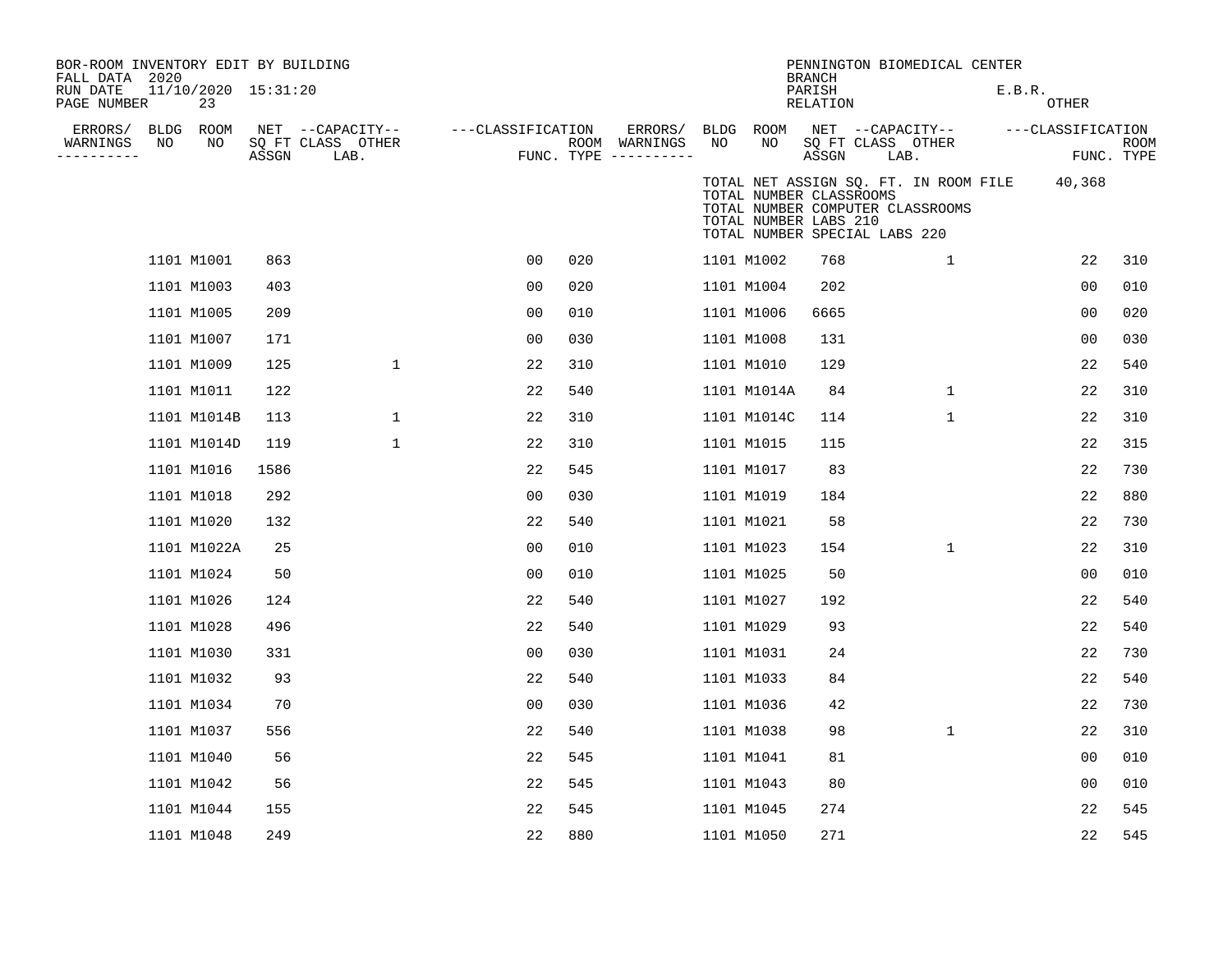| BOR-ROOM INVENTORY EDIT BY BUILDING<br>FALL DATA 2020 |      |                           |       |                           |                   |            |                              |      |            | <b>BRANCH</b>      | PENNINGTON BIOMEDICAL CENTER |                        |                           |
|-------------------------------------------------------|------|---------------------------|-------|---------------------------|-------------------|------------|------------------------------|------|------------|--------------------|------------------------------|------------------------|---------------------------|
| RUN DATE<br>PAGE NUMBER                               |      | 11/10/2020 15:31:20<br>24 |       |                           |                   |            |                              |      |            | PARISH<br>RELATION |                              | E.B.R.<br><b>OTHER</b> |                           |
| ERRORS/                                               | BLDG | ROOM                      |       | NET --CAPACITY--          | ---CLASSIFICATION |            | ERRORS/                      | BLDG | ROOM       |                    | NET --CAPACITY--             | ---CLASSIFICATION      |                           |
| WARNINGS<br>----------                                | ΝO   | NO                        | ASSGN | SQ FT CLASS OTHER<br>LAB. |                   | FUNC. TYPE | ROOM WARNINGS<br>----------- | NO   | NO         | ASSGN              | SQ FT CLASS OTHER<br>LAB.    |                        | <b>ROOM</b><br>FUNC. TYPE |
|                                                       |      | 1101 M1051                | 54    |                           | 00                | 010        |                              |      | 1101 M1052 | 96                 |                              | 22                     | 540                       |
|                                                       |      | 1101 M1053                | 94    |                           | 22                | 540        |                              |      | 1101 M1055 | 73                 |                              | 22                     | 730                       |
|                                                       |      | 1101 M1056                | 89    |                           | 22                | 540        |                              |      | 1101 M1057 | 44                 |                              | 0 <sub>0</sub>         | 010                       |
|                                                       |      | 1101 M1058                | 40    |                           | 22                | 545        |                              |      | 1101 M1059 | 38                 |                              | 0 <sub>0</sub>         | 010                       |
|                                                       |      | 1101 M1060                | 37    |                           | 0 <sub>0</sub>    | 010        |                              |      | 1101 M1061 | 36                 |                              | 0 <sub>0</sub>         | 010                       |
|                                                       |      | 1101 M1062                | 40    |                           | 0 <sub>0</sub>    | 010        |                              |      | 1101 M1063 | 325                |                              | 22                     | 540                       |
|                                                       |      | 1101 M1064                | 164   |                           | 22                | 540        |                              |      | 1101 M1065 | 235                |                              | 22                     | 880                       |
|                                                       |      | 1101 M1069                | 91    |                           | 22                | 540        |                              |      | 1101 M1070 | 96                 |                              | 22                     | 540                       |
|                                                       |      | 1101 M1071                | 157   |                           | 22                | 540        |                              |      | 1101 M1072 | 38                 |                              | 0 <sub>0</sub>         | 010                       |
|                                                       |      | 1101 M1073                | 49    |                           | 22                | 315        |                              |      | 1101 M1074 | 228                | $\mathbf{1}$                 | 22                     | 310                       |
|                                                       |      | 1101 M1075                | 144   | $\mathbf{1}$              | 22                | 310        |                              |      | 1101 M1077 | 234                | $\mathbf 1$                  | 22                     | 310                       |
|                                                       |      | 1101 M1078                | 166   |                           | 22                | 540        |                              |      | 1101 M1080 | 119                | $\mathbf 1$                  | 22                     | 310                       |
|                                                       |      | 1101 M1081                | 70    |                           | 00                | 030        |                              |      | 1101 M1082 | 95                 |                              | 22                     | 540                       |
|                                                       |      | 1101 M1083                | 97    |                           | 22                | 540        |                              |      | 1101 M1085 | 89                 |                              | 22                     | 540                       |
|                                                       |      | 1101 M1086                | 124   |                           | 22                | 540        |                              |      | 1101 M1087 | 89                 |                              | 22                     | 540                       |
|                                                       |      | 1101 M1088                | 89    |                           | 22                | 540        |                              |      | 1101 M1089 | 89                 |                              | 22                     | 540                       |
|                                                       |      | 1101 M1090                | 89    |                           | 22                | 540        |                              |      | 1101 M1091 | 89                 |                              | 22                     | 540                       |
|                                                       |      | 1101 M1092                | 89    |                           | 22                | 540        |                              |      | 1101 M1093 | 89                 |                              | 22                     | 540                       |
|                                                       |      | 1101 M1094                | 89    |                           | 22                | 540        |                              |      | 1101 M1095 | 89                 |                              | 22                     | 540                       |
|                                                       |      | 1101 M1096                | 89    |                           | 22                | 540        |                              |      | 1101 M1097 | 89                 |                              | 22                     | 540                       |
|                                                       |      | 1101 M1098                | 212   | $\mathbf{1}$              | 22                | 310        |                              |      | 1101 M2001 | 576                |                              | 0 <sub>0</sub>         | 020                       |
|                                                       |      | 1101 M2002                | 206   |                           | 0 <sub>0</sub>    | 010        |                              |      | 1101 M2003 | 220                |                              | 0 <sub>0</sub>         | 010                       |
|                                                       |      | 1101 M2004                | 5072  |                           | 0 <sub>0</sub>    | 020        |                              |      | 1101 M2005 | 102                |                              | 0 <sub>0</sub>         | 030                       |
|                                                       |      | 1101 M2006                | 70    |                           | 0 <sub>0</sub>    | 030        |                              |      | 1101 M2007 | 1358               |                              | 22                     | 540                       |
|                                                       |      | 1101 M2008                | 262   |                           | 22                | 540        |                              |      | 1101 M2009 | 375                |                              | 22                     | 540                       |
|                                                       |      | 1101 M2010                | 352   |                           | 22                | 540        |                              |      | 1101 M2011 | 324                | 1                            | 22                     | 310                       |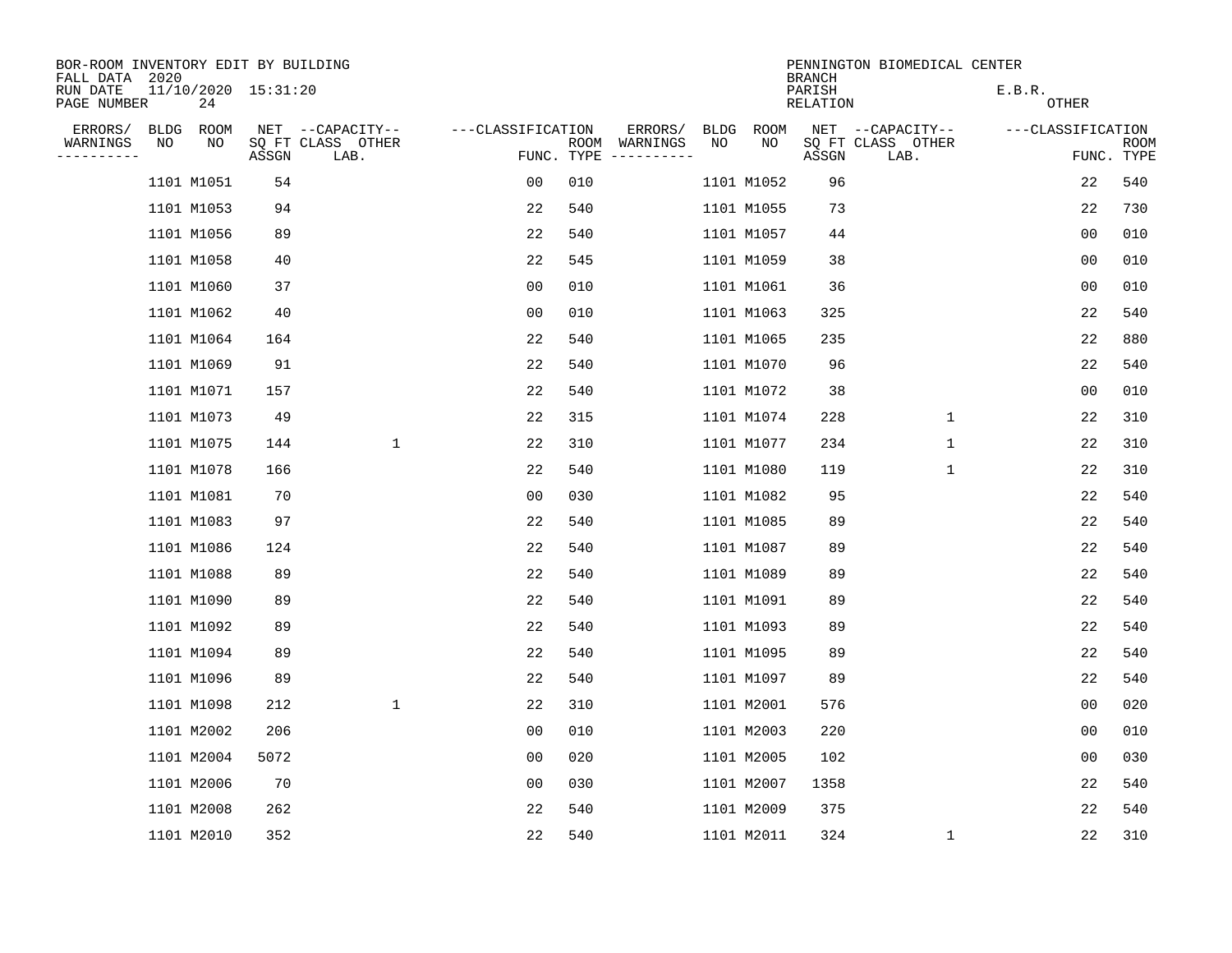| BOR-ROOM INVENTORY EDIT BY BUILDING<br>FALL DATA 2020 |             |                           |       |                           |                   |                    |                         |      |             | <b>BRANCH</b>      | PENNINGTON BIOMEDICAL CENTER |                   |                           |
|-------------------------------------------------------|-------------|---------------------------|-------|---------------------------|-------------------|--------------------|-------------------------|------|-------------|--------------------|------------------------------|-------------------|---------------------------|
| RUN DATE<br>PAGE NUMBER                               |             | 11/10/2020 15:31:20<br>25 |       |                           |                   |                    |                         |      |             | PARISH<br>RELATION |                              | E.B.R.<br>OTHER   |                           |
| ERRORS/                                               | <b>BLDG</b> | ROOM                      |       | NET --CAPACITY--          | ---CLASSIFICATION |                    | ERRORS/                 | BLDG | <b>ROOM</b> |                    | NET --CAPACITY--             | ---CLASSIFICATION |                           |
| WARNINGS<br>----------                                | ΝO          | ΝO                        | ASSGN | SQ FT CLASS OTHER<br>LAB. |                   | ROOM<br>FUNC. TYPE | WARNINGS<br>----------- | NO   | NO          | ASSGN              | SQ FT CLASS OTHER<br>LAB.    |                   | <b>ROOM</b><br>FUNC. TYPE |
|                                                       |             | 1101 M2012                | 239   | 1                         | 22                | 310                |                         |      | 1101 M2013  | 247                | 1                            | 22                | 310                       |
|                                                       |             | 1101 M2014                | 152   | $\mathbf{1}$              | 22                | 310                |                         |      | 1101 M2015  | 151                | 1                            | 22                | 310                       |
|                                                       |             | 1101 M2017                | 101   | $\mathbf 1$               | 22                | 310                |                         |      | 1101 M2018  | 101                | 1                            | 22                | 310                       |
|                                                       |             | 1101 M2019                | 101   | $\mathbf{1}$              | 22                | 310                |                         |      | 1101 M2020  | 101                | 1                            | 22                | 310                       |
|                                                       |             | 1101 M2021                | 101   | $\mathbf 1$               | 22                | 310                |                         |      | 1101 M2022  | 101                | $\mathbf 1$                  | 22                | 310                       |
|                                                       |             | 1101 M2023                | 101   | $\mathbf 1$               | 22                | 310                |                         |      | 1101 M2024  | 105                | 1                            | 22                | 310                       |
|                                                       |             | 1101 M2025                | 87    | $\mathbf 1$               | 22                | 310                |                         |      | 1101 M2026  | 89                 | $\mathbf 1$                  | 22                | 310                       |
|                                                       |             | 1101 M2027                | 88    | $\mathbf{1}$              | 22                | 310                |                         |      | 1101 M2028  | 87                 | $\mathbf 1$                  | 22                | 310                       |
|                                                       |             | 1101 M2029                | 88    | $\mathbf 1$               | 22                | 310                |                         |      | 1101 M2030  | 87                 | $\mathbf 1$                  | 22                | 310                       |
|                                                       |             | 1101 M2031                | 85    | 1                         | 22                | 310                |                         |      | 1101 M2032  | 88                 | 1                            | 22                | 310                       |
|                                                       |             | 1101 M2034                | 87    | $\mathbf 1$               | 22                | 310                |                         |      | 1101 M2035  | 88                 | 1                            | 22                | 310                       |
|                                                       |             | 1101 M2036                | 110   | $\mathbf 1$               | 22                | 310                |                         |      | 1101 M2038  | 284                | 1                            | 22                | 310                       |
|                                                       |             | 1101 M2039                | 247   |                           | 22                | 540                |                         |      | 1101 M2040  | 239                |                              | 22                | 540                       |
|                                                       |             | 1101 M2041                | 84    |                           | 22                | 540                |                         |      | 1101 M2042  | 81                 |                              | 22                | 540                       |
|                                                       |             | 1101 M2043                | 84    |                           | 22                | 540                |                         |      | 1101 M2044  | 246                | 1                            | 22                | 310                       |
|                                                       |             | 1101 M2045                | 91    |                           | 22                | 540                |                         |      | 1101 M2046  | 92                 |                              | 22                | 540                       |
|                                                       |             | 1101 M2047                | 83    |                           | 00                | 030                |                         |      | 1101 M2048  | 250                |                              | 22                | 315                       |
|                                                       |             | 1101 M2049                | 259   |                           | 22                | 315                |                         |      | 1101 M2050  | 143                |                              | 22                | 315                       |
|                                                       |             | 1101 M2050A               | 8     |                           | 22                | 730                |                         |      | 1101 M2051  | 97                 | 1                            | 22                | 310                       |
|                                                       |             | 1101 M2052                | 97    | $\mathbf 1$               | 22                | 310                |                         |      | 1101 M2053  | 94                 | 1                            | 22                | 310                       |
|                                                       |             | 1101 M2054                | 94    | $\mathbf 1$               | 22                | 310                |                         |      | 1101 M2055  | 93                 |                              | 22                | 315                       |
|                                                       |             | 1101 M2056                | 94    | $\mathbf 1$               | 22                | 310                |                         |      | 1101 M2057  | 88                 | 1                            | 22                | 310                       |
|                                                       |             | 1101 M2058                | 50    |                           | 22                | 730                |                         |      | 1101 M2059  | 96                 | 1                            | 22                | 310                       |
|                                                       |             | 1101 M2060                | 96    | $\mathbf 1$               | 22                | 310                |                         |      | 1101 M2061  | 95                 | 1                            | 22                | 310                       |
|                                                       |             | 1101 M2062                | 94    |                           | 22                | 545                |                         |      | 1101 M2063  | 94                 |                              | 22                | 545                       |
|                                                       |             | 1101 M2064                | 94    | $\mathbf{1}$              | 22                | 310                |                         |      | 1101 M2065  | 87                 | 1                            | 22                | 310                       |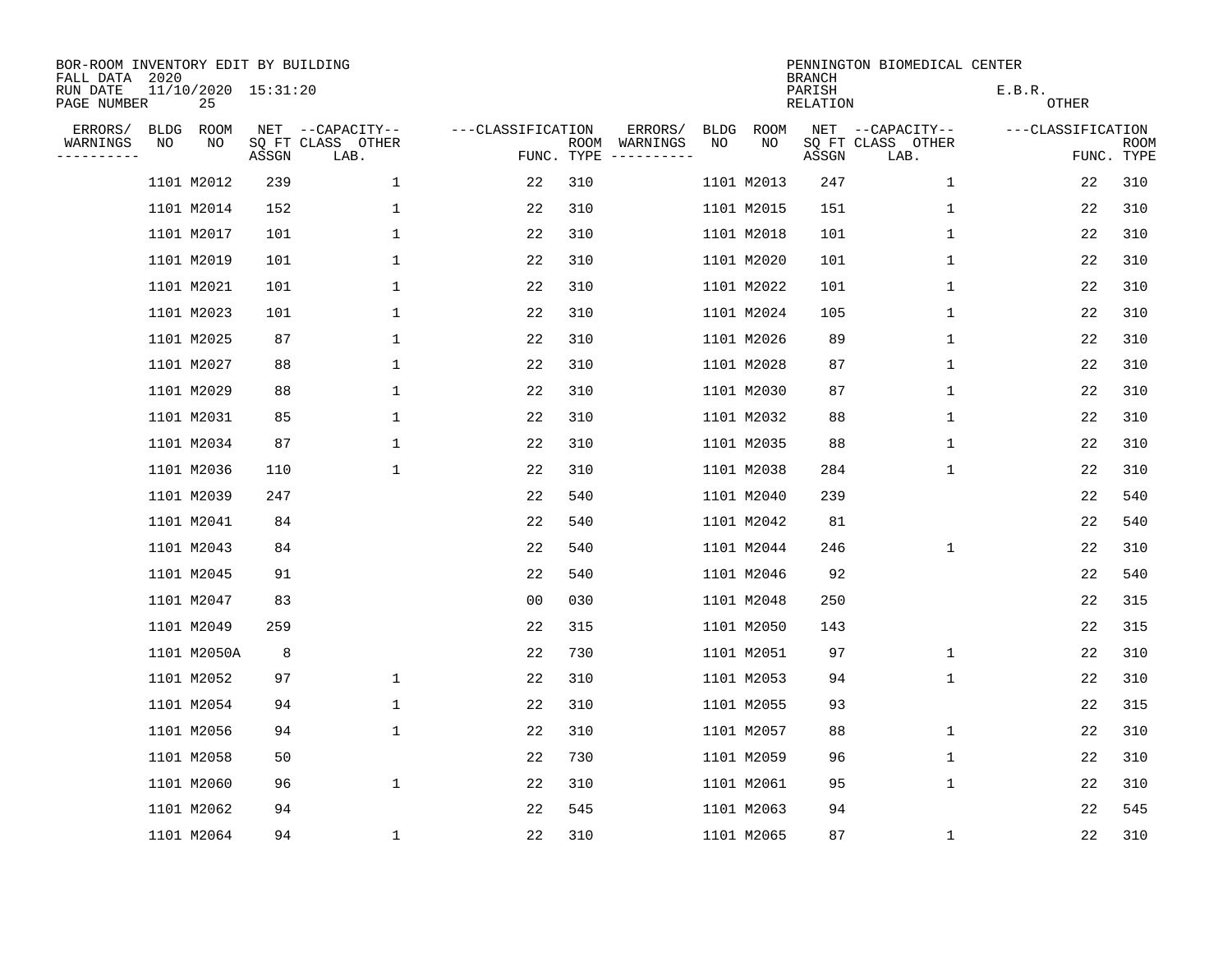| BOR-ROOM INVENTORY EDIT BY BUILDING<br>FALL DATA 2020 |             |                           |       |                           |                   |                    |          | PENNINGTON BIOMEDICAL CENTER<br><b>BRANCH</b> |             |                    |                           |                   |                |                           |  |  |
|-------------------------------------------------------|-------------|---------------------------|-------|---------------------------|-------------------|--------------------|----------|-----------------------------------------------|-------------|--------------------|---------------------------|-------------------|----------------|---------------------------|--|--|
| RUN DATE<br>PAGE NUMBER                               |             | 11/10/2020 15:31:20<br>26 |       |                           |                   |                    |          |                                               |             | PARISH<br>RELATION |                           | E.B.R.<br>OTHER   |                |                           |  |  |
| ERRORS/                                               | <b>BLDG</b> | ROOM                      |       | NET --CAPACITY--          | ---CLASSIFICATION |                    | ERRORS/  | <b>BLDG</b>                                   | <b>ROOM</b> |                    | NET --CAPACITY--          | ---CLASSIFICATION |                |                           |  |  |
| WARNINGS<br>----------                                | NO          | NO                        | ASSGN | SQ FT CLASS OTHER<br>LAB. |                   | ROOM<br>FUNC. TYPE | WARNINGS | NO                                            | NO          | ASSGN              | SQ FT CLASS OTHER<br>LAB. |                   |                | <b>ROOM</b><br>FUNC. TYPE |  |  |
|                                                       |             | 1101 M2066                | 50    |                           | 22                | 730                |          |                                               | 1101 M2068  | 190                |                           |                   | 22             | 880                       |  |  |
|                                                       |             | 1101 M2069                | 60    |                           | 22                | 540                |          |                                               | 1101 M2070  | 422                |                           |                   | 22             | 540                       |  |  |
|                                                       |             | 1101 M2071                | 360   |                           | 0 <sub>0</sub>    | 030                |          |                                               | 1101 M2072  | 79                 |                           |                   | 22             | 730                       |  |  |
|                                                       |             | 1101 M2073                | 56    |                           | 22                | 315                |          |                                               | 1101 M2074  | 476                | $\mathbf 1$               |                   | 22             | 310                       |  |  |
|                                                       |             | 1101 M2075                | 421   |                           | 22                | 650                |          |                                               | 1101 M2076  | 196                | $\mathbf 1$               |                   | 22             | 310                       |  |  |
|                                                       |             | 1101 M2077                | 606   |                           | 22                | 350                |          |                                               | 1101 M2078  | 58                 |                           |                   | 0 <sub>0</sub> | 010                       |  |  |
|                                                       |             | 1101 M2080                | 228   |                           | 00                | 010                |          |                                               | 1101 M2081  | 297                |                           |                   | 22             | 730                       |  |  |
|                                                       |             | 1101 M2082                | 148   |                           | 0 <sub>0</sub>    | 030                |          |                                               | 1101 M2083  | 165                |                           |                   | 22             | 315                       |  |  |
|                                                       |             | 1101 M2085                | 326   | 1                         | 22                | 310                |          |                                               | 1101 M2086  | 160                | $\mathbf 1$               |                   | 22             | 310                       |  |  |
|                                                       |             | 1101 M2087                | 160   | 1                         | 22                | 310                |          |                                               | 1101 M2088  | 327                | 1                         |                   | 22             | 310                       |  |  |
|                                                       |             | 1101 M2089                | 160   | 1                         | 22                | 310                |          |                                               | 1101 M2090  | 160                | 1                         |                   | 22             | 310                       |  |  |
|                                                       |             | 1101 M2091                | 326   | 1                         | 22                | 310                |          |                                               | 1101 M2092  | 319                | 1                         |                   | 22             | 310                       |  |  |
|                                                       |             | 1101 M2093                | 171   |                           | 22                | 350                |          |                                               | 1101 M2094  | 152                | 1                         |                   | 22             | 310                       |  |  |
|                                                       |             | 1101 M2095                | 111   | 1                         | 22                | 310                |          |                                               | 1101 M2096  | 109                | 1                         |                   | 22             | 310                       |  |  |
|                                                       |             | 1101 M2097                | 109   | 1                         | 22                | 310                |          |                                               | 1101 M2098  | 109                | 1                         |                   | 22             | 310                       |  |  |
|                                                       |             | 1101 M2099                | 109   | 1                         | 22                | 310                |          |                                               | 1101 M2100  | 109                | 1                         |                   | 22             | 310                       |  |  |
|                                                       |             | 1101 M2101                | 109   | $\mathbf{1}$              | 22                | 310                |          |                                               | 1101 M3001  | 577                |                           |                   | 0 <sub>0</sub> | 020                       |  |  |
|                                                       |             | 1101 M3002                | 206   |                           | 0 <sub>0</sub>    | 010                |          |                                               | 1101 M3003  | 223                |                           |                   | 0 <sub>0</sub> | 010                       |  |  |
|                                                       |             | 1101 M3004                | 3705  |                           | 0 <sub>0</sub>    | 020                |          |                                               | 1101 M3005  | 103                |                           |                   | 0 <sub>0</sub> | 030                       |  |  |
|                                                       |             | 1101 M3006                | 178   |                           | 0 <sub>0</sub>    | 030                |          |                                               | 1101 M3007  | 201                |                           |                   | 22             | 880                       |  |  |
|                                                       |             | 1101 M3009                | 270   |                           | 22                | 350                |          |                                               | 1101 M3010  | 348                | 1                         |                   | 22             | 310                       |  |  |
|                                                       |             | 1101 M3011                | 344   | $\mathbf 1$               | 22                | 310                |          |                                               | 1101 M3012  | 169                | 1                         |                   | 22             | 310                       |  |  |
|                                                       |             | 1101 M3013                | 169   | 1                         | 22                | 310                |          |                                               | 1101 M3014  | 169                | 1                         |                   | 22             | 310                       |  |  |
|                                                       |             | 1101 M3015                | 169   | $\mathbf 1$               | 22                | 310                |          |                                               | 1101 M3016  | 169                | 1                         |                   | 22             | 310                       |  |  |
|                                                       |             | 1101 M3017                | 169   | 1                         | 22                | 310                |          |                                               | 1101 M3018  | 343                | 1                         |                   | 22             | 310                       |  |  |
|                                                       |             | 1101 M3019                | 346   | 1                         | 22                | 310                |          |                                               | 1101 M3021  | 118                | 1                         |                   | 22             | 310                       |  |  |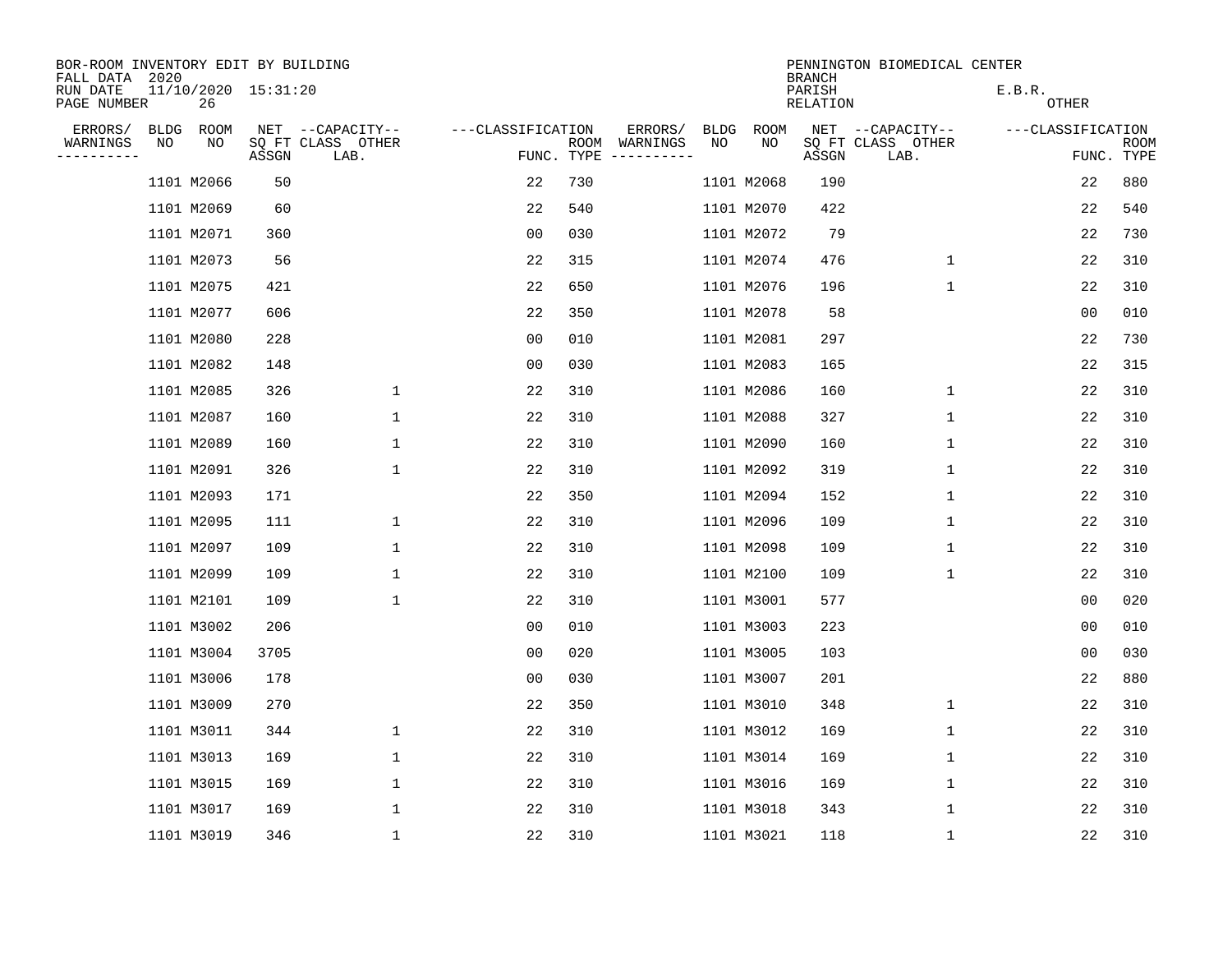| BOR-ROOM INVENTORY EDIT BY BUILDING<br>FALL DATA 2020 |             |                           |       |                           |                   |                    | PENNINGTON BIOMEDICAL CENTER<br><b>BRANCH</b> |             |             |                    |                           |                   |                           |  |  |
|-------------------------------------------------------|-------------|---------------------------|-------|---------------------------|-------------------|--------------------|-----------------------------------------------|-------------|-------------|--------------------|---------------------------|-------------------|---------------------------|--|--|
| RUN DATE<br>PAGE NUMBER                               |             | 11/10/2020 15:31:20<br>27 |       |                           |                   |                    |                                               |             |             | PARISH<br>RELATION |                           | E.B.R.<br>OTHER   |                           |  |  |
| ERRORS/                                               | <b>BLDG</b> | ROOM                      |       | NET --CAPACITY--          | ---CLASSIFICATION |                    | ERRORS/                                       | <b>BLDG</b> | <b>ROOM</b> |                    | NET --CAPACITY--          | ---CLASSIFICATION |                           |  |  |
| WARNINGS<br>----------                                | ΝO          | NO                        | ASSGN | SQ FT CLASS OTHER<br>LAB. |                   | ROOM<br>FUNC. TYPE | WARNINGS<br>-----------                       | NO          | NO          | ASSGN              | SQ FT CLASS OTHER<br>LAB. |                   | <b>ROOM</b><br>FUNC. TYPE |  |  |
|                                                       |             | 1101 M3022                | 123   | 1                         | 22                | 310                |                                               |             | 1101 M3023  | 123                | 1                         | 22                | 310                       |  |  |
|                                                       |             | 1101 M3024                | 286   |                           | 22                | 315                |                                               |             | 1101 M3025  | 15                 |                           | 22                | 315                       |  |  |
|                                                       |             | 1101 M3026                | 241   |                           | 22                | 350                |                                               |             | 1101 M3027  | 369                |                           | 0 <sub>0</sub>    | 030                       |  |  |
|                                                       |             | 1101 M3028                | 585   |                           | 22                | 315                |                                               |             | 1101 M3029  | 180                | $\mathbf 1$               | 22                | 310                       |  |  |
|                                                       |             | 1101 M3030                | 431   |                           | 22                | 650                |                                               |             | 1101 M3031  | 582                |                           | 22                | 315                       |  |  |
|                                                       |             | 1101 M3032                | 143   |                           | 0 <sub>0</sub>    | 030                |                                               |             | 1101 M3033  | 63                 |                           | 0 <sub>0</sub>    | 010                       |  |  |
|                                                       |             | 1101 M3034                | 133   | $\mathbf 1$               | 22                | 310                |                                               |             | 1101 M3035  | 24                 |                           | 22                | 315                       |  |  |
|                                                       |             | 1101 M3036                | 368   |                           | 22                | 315                |                                               |             | 1101 M3038  | 255                |                           | 22                | 315                       |  |  |
|                                                       |             | 1101 M3039                | 71    |                           | 0 <sub>0</sub>    | 030                |                                               |             | 1101 M3040  | 264                |                           | 22                | 350                       |  |  |
|                                                       |             | 1101 M3041                | 572   |                           | 22                | 315                |                                               |             | 1101 M3042  | 615                |                           | 22                | 350                       |  |  |
|                                                       |             | 1101 M3043                | 572   |                           | 22                | 315                |                                               |             | 1101 M3044  | 196                |                           | 0 <sub>0</sub>    | 010                       |  |  |
|                                                       |             | 1101 M3045                | 235   |                           | 22                | 350                |                                               |             | 1101 M3046  | 96                 |                           | 22                | 730                       |  |  |
|                                                       |             | 1101 M3047                | 47    |                           | 22                | 315                |                                               |             | 1101 M3048  | 398                |                           | 22                | 315                       |  |  |
|                                                       |             | 1101 M3049                | 87    |                           | 22                | 730                |                                               |             | 1101 M3050  | 128                | 1                         | 22                | 310                       |  |  |
|                                                       |             | 1101 M3051                | 128   | $\mathbf{1}$              | 22                | 310                |                                               |             | 1101 M3052  | 131                | 1                         | 22                | 310                       |  |  |
|                                                       |             | 1101 M3053                | 353   | $\mathbf{1}$              | 22                | 310                |                                               |             | 1101 M3054  | 343                | $\mathbf 1$               | 22                | 310                       |  |  |
|                                                       |             | 1101 M3055                | 169   | 1                         | 22                | 310                |                                               |             | 1101 M3056  | 169                | 1                         | 22                | 310                       |  |  |
|                                                       |             | 1101 M3057                | 169   | 1                         | 22                | 310                |                                               |             | 1101 M3058  | 169                | 1                         | 22                | 310                       |  |  |
|                                                       |             | 1101 M3059                | 169   | 1                         | 22                | 310                |                                               |             | 1101 M3060  | 169                | 1                         | 22                | 310                       |  |  |
|                                                       |             | 1101 M3061                | 343   | 1                         | 22                | 310                |                                               |             | 1101 M3062  | 344                | 1                         | 22                | 310                       |  |  |
|                                                       |             | 1101 M3063                | 182   | 1                         | 22                | 310                |                                               |             | 1101 M3064  | 364                | 1                         | 22                | 310                       |  |  |
|                                                       |             | 1101 M3065                | 364   | $\mathbf 1$               | 22                | 310                |                                               |             | 1101 M3066  | 364                | $\mathbf 1$               | 22                | 310                       |  |  |
|                                                       |             | 1101 M3067                | 364   | $\mathbf{1}$              | 22                | 310                |                                               |             | 1101 M3069  | 400                |                           | 22                | 315                       |  |  |
|                                                       |             | 1101 M4001                | 345   | $\mathbf 1$               | 22                | 310                |                                               |             | 1101 M4002  | 157                | $\mathbf 1$               | 22                | 310                       |  |  |
|                                                       |             | 1101 M4003                | 157   | $\mathbf{1}$              | 22                | 310                |                                               |             | 1101 M4004  | 343                | 1                         | 22                | 310                       |  |  |
|                                                       |             | 1101 M4005                | 343   | $\mathbf{1}$              | 22                | 310                |                                               |             | 1101 M4006  | 343                | 1                         | 22                | 310                       |  |  |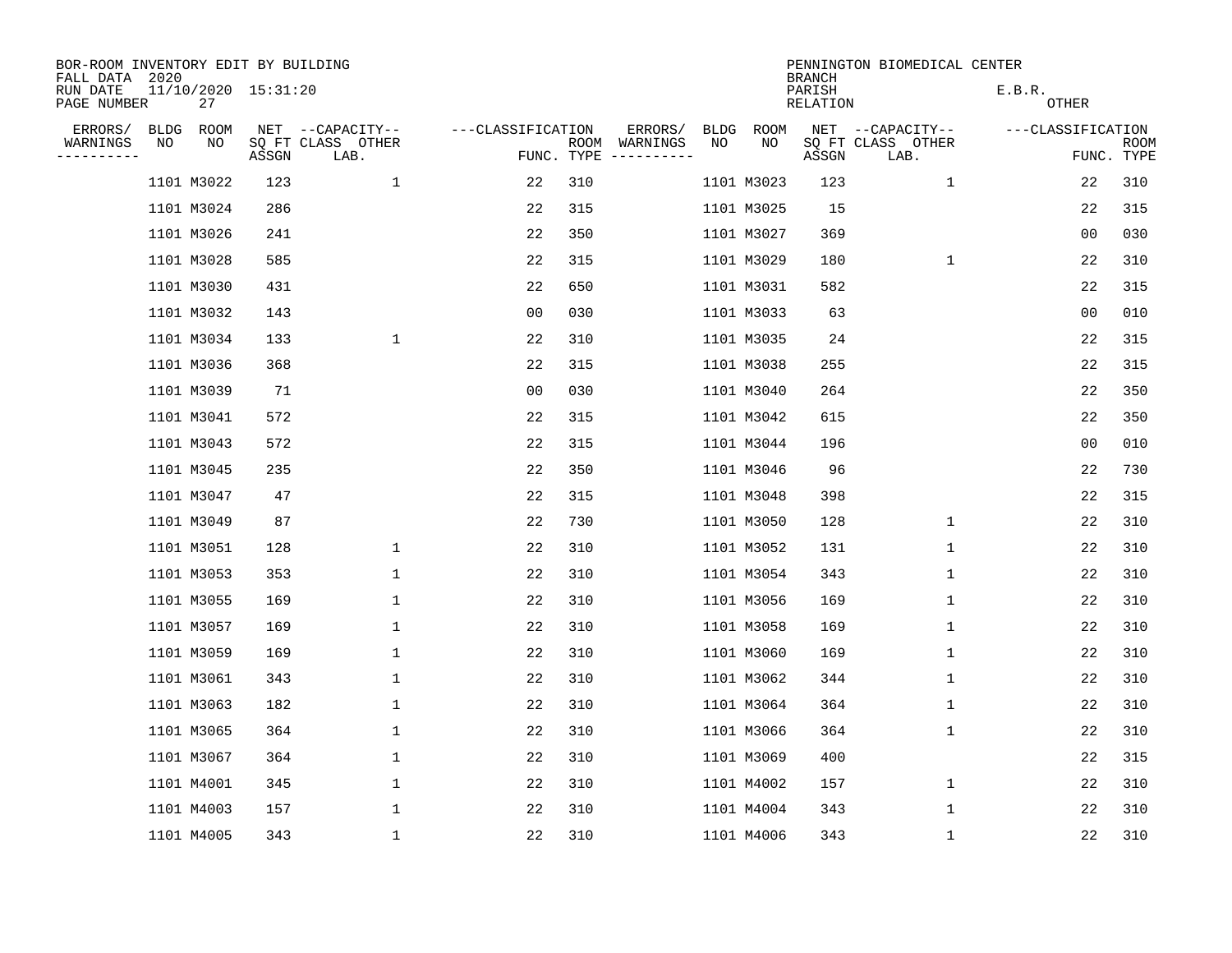| BOR-ROOM INVENTORY EDIT BY BUILDING<br>FALL DATA 2020 |             |                           |       |                           |                   |                    |                         |      |             | <b>BRANCH</b>      | PENNINGTON BIOMEDICAL CENTER |                        |                           |
|-------------------------------------------------------|-------------|---------------------------|-------|---------------------------|-------------------|--------------------|-------------------------|------|-------------|--------------------|------------------------------|------------------------|---------------------------|
| RUN DATE<br>PAGE NUMBER                               |             | 11/10/2020 15:31:20<br>28 |       |                           |                   |                    |                         |      |             | PARISH<br>RELATION |                              | E.B.R.<br><b>OTHER</b> |                           |
| ERRORS/                                               | <b>BLDG</b> | ROOM                      |       | NET --CAPACITY--          | ---CLASSIFICATION |                    | ERRORS/                 | BLDG | ROOM        |                    | NET --CAPACITY--             | ---CLASSIFICATION      |                           |
| WARNINGS<br>----------                                | NO          | ΝO                        | ASSGN | SQ FT CLASS OTHER<br>LAB. |                   | ROOM<br>FUNC. TYPE | WARNINGS<br>----------- | NO   | NO          | ASSGN              | SQ FT CLASS OTHER<br>LAB.    |                        | <b>ROOM</b><br>FUNC. TYPE |
|                                                       |             | 1101 M4007                | 157   | $\mathbf{1}$              | 22                | 310                |                         |      | 1101 M4008  | 157                | 1                            | 22                     | 310                       |
|                                                       |             | 1101 M4009                | 345   | $\mathbf 1$               | 22                | 310                |                         |      | 1101 M4010  | 4176               |                              | 00                     | 020                       |
|                                                       |             | 1101 M4010A               | 23    |                           | 22                | 315                |                         |      | 1101 M4011  | 112                |                              | 22                     | 540                       |
|                                                       |             | 1101 M4012                | 116   |                           | 22                | 540                |                         |      | 1101 M4013  | 115                | $\mathbf{1}$                 | 22                     | 310                       |
|                                                       |             | 1101 M4014                | 170   |                           | 22                | 540                |                         |      | 1101 M4015  | 260                |                              | 22                     | 350                       |
|                                                       |             | 1101 M4016                | 380   |                           | 0 <sub>0</sub>    | 030                |                         |      | 1101 M4017  | 52                 |                              | 22                     | 315                       |
|                                                       |             | 1101 M4018                | 519   |                           | 22                | 315                |                         |      | 1101 M4019  | 187                |                              | 22                     | 315                       |
|                                                       |             | 1101 M4020                | 424   |                           | 22                | 650                |                         |      | 1101 M4021  | 590                |                              | 22                     | 315                       |
|                                                       |             | 1101 M4022                | 64    |                           | 0 <sub>0</sub>    | 010                |                         |      | 1101 M4023  | 155                |                              | 0 <sub>0</sub>         | 030                       |
|                                                       |             | 1101 M4024                | 131   |                           | 22                | 730                |                         |      | 1101 M4025  | 400                |                              | 22                     | 315                       |
|                                                       |             | 1101 M4026                | 179   | $\mathbf 1$               | 22                | 310                |                         |      | 1101 M4027  | 358                | $\mathbf 1$                  | 22                     | 310                       |
|                                                       |             | 1101 M4028                | 176   | $\mathbf 1$               | 22                | 310                |                         |      | 1101 M4029  | 176                | $\mathbf 1$                  | 22                     | 310                       |
|                                                       |             | 1101 M4030                | 356   |                           | 22                | 540                |                         |      | 1101 M4031  | 179                | $\mathbf 1$                  | 22                     | 310                       |
|                                                       |             | 1101 M4032                | 92    |                           | 22                | 730                |                         |      | 1101 M4033  | 170                |                              | 22                     | 315                       |
|                                                       |             | 1101 M4033A               | 110   |                           | 22                | 540                |                         |      | 1101 M4033B | 110                |                              | 22                     | 540                       |
|                                                       |             | 1101 M4033C               | 109   |                           | 22                | 540                |                         |      | 1101 M4034  | 616                |                              | 22                     | 350                       |
|                                                       |             | 1101 M4035                | 71    |                           | 0 <sub>0</sub>    | 030                |                         |      | 1101 M4036  | 250                |                              | 22                     | 315                       |
|                                                       |             | 1101 M4037                | 254   |                           | 22                | 350                |                         |      | 1101 M4038  | 572                |                              | 22                     | 315                       |
|                                                       |             | 1101 M4039                | 395   |                           | 22                | 315                |                         |      | 1101 M4040  | 189                |                              | 0 <sub>0</sub>         | 010                       |
|                                                       |             | 1101 M4041                | 59    |                           | 22                | 315                |                         |      | 1101 M4042  | 120                |                              | 22                     | 315                       |
|                                                       |             | 1101 M4043                | 100   | $\mathbf{1}$              | 22                | 310                |                         |      | 1101 M4043A | 102                |                              | 22                     | 540                       |
|                                                       |             | 1101 M4044                | 408   |                           | 22                | 315                |                         |      | 1101 M4045  | 180                | $\mathbf 1$                  | 22                     | 310                       |
|                                                       |             | 1101 M4046                | 181   | 1                         | 22                | 310                |                         |      | 1101 M4047  | 345                | 1                            | 22                     | 310                       |
|                                                       |             | 1101 M4048                | 169   | $\mathbf 1$               | 22                | 310                |                         |      | 1101 M4049  | 169                | 1                            | 22                     | 310                       |
|                                                       |             | 1101 M4050                | 342   | $\mathbf{1}$              | 22                | 310                |                         |      | 1101 M4051  | 169                | 1                            | 22                     | 310                       |
|                                                       |             | 1101 M4052                | 343   | $\mathbf{1}$              | 22                | 310                |                         |      | 1101 M4053  | 169                | 1                            | 22                     | 310                       |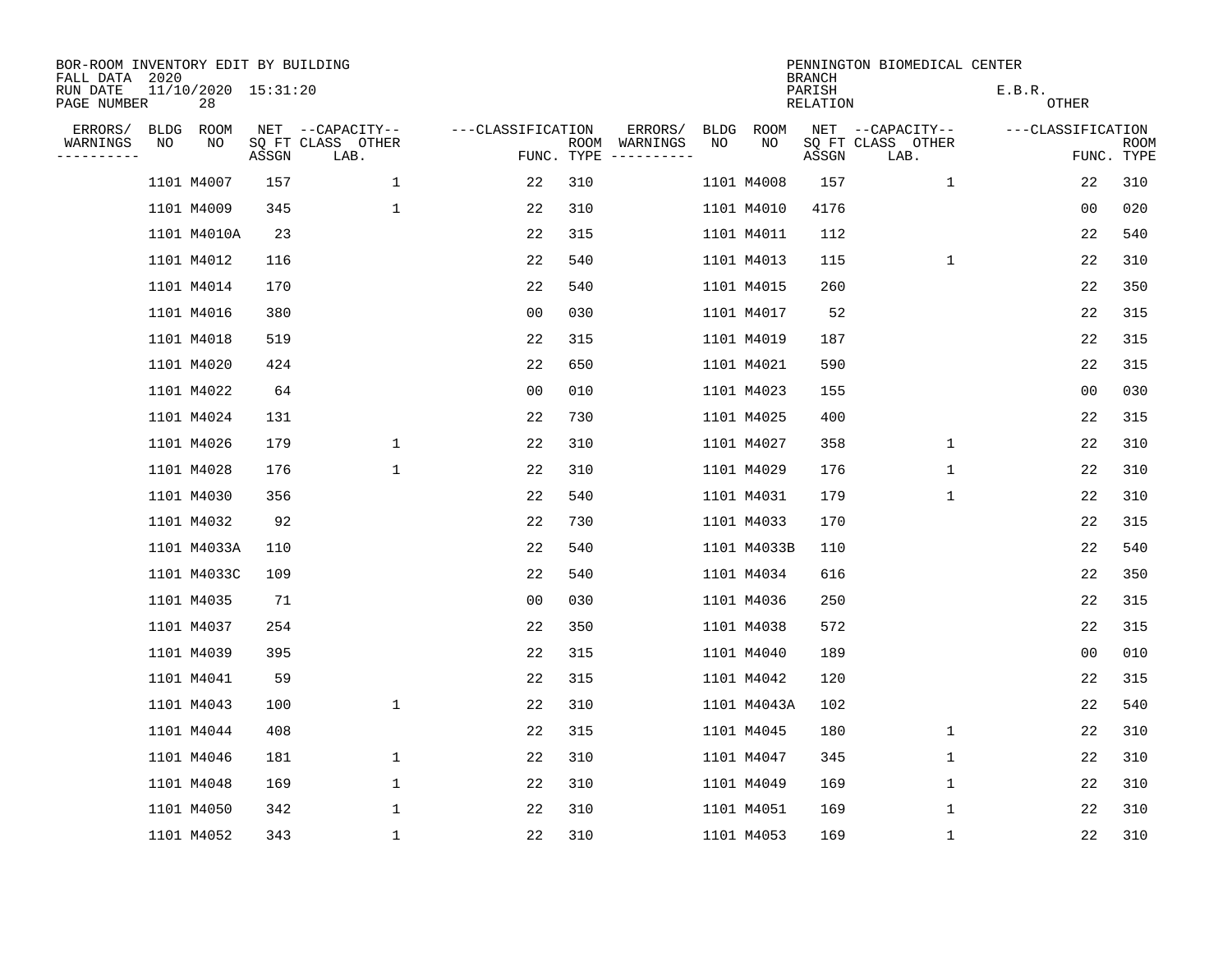| BOR-ROOM INVENTORY EDIT BY BUILDING<br>FALL DATA 2020 |             |                           |       |                           |                   |     |                                      |             |                                                  | <b>BRANCH</b>             | PENNINGTON BIOMEDICAL CENTER                                                                                                                        |                        |                           |
|-------------------------------------------------------|-------------|---------------------------|-------|---------------------------|-------------------|-----|--------------------------------------|-------------|--------------------------------------------------|---------------------------|-----------------------------------------------------------------------------------------------------------------------------------------------------|------------------------|---------------------------|
| RUN DATE<br>PAGE NUMBER                               |             | 11/10/2020 15:31:20<br>29 |       |                           |                   |     |                                      |             |                                                  | PARISH<br><b>RELATION</b> |                                                                                                                                                     | E.B.R.<br><b>OTHER</b> |                           |
| ERRORS/                                               | <b>BLDG</b> | ROOM                      |       | NET --CAPACITY--          | ---CLASSIFICATION |     | ERRORS/                              | <b>BLDG</b> | <b>ROOM</b>                                      |                           | NET --CAPACITY--                                                                                                                                    | ---CLASSIFICATION      |                           |
| WARNINGS<br>---------                                 | NO          | NO                        | ASSGN | SQ FT CLASS OTHER<br>LAB. |                   |     | ROOM WARNINGS<br>FUNC. TYPE $------$ | NO          | NO                                               | ASSGN                     | SQ FT CLASS OTHER<br>LAB.                                                                                                                           |                        | <b>ROOM</b><br>FUNC. TYPE |
|                                                       |             | 1101 M4054                | 169   | $\mathbf{1}$              | 22                | 310 |                                      |             | 1101 M4055                                       | 246                       |                                                                                                                                                     | 22                     | 350                       |
|                                                       |             | 1101 M4056                | 195   |                           | 22                | 880 |                                      |             | 1101 M4057                                       | 373                       |                                                                                                                                                     | 0 <sub>0</sub>         | 020                       |
|                                                       |             | 1101 M4058                | 209   |                           | 00                | 010 |                                      |             | 1101 M4059                                       | 220                       |                                                                                                                                                     | 0 <sub>0</sub>         | 010                       |
|                                                       |             | 1101 M4061                | 146   |                           | 0 <sub>0</sub>    | 030 |                                      |             | 1101 M4062                                       | 145                       |                                                                                                                                                     | 0 <sub>0</sub>         | 030                       |
|                                                       |             | 1101 M4063                | 955   |                           | 22                | 540 |                                      |             | 1101 M4064                                       | 345                       | $\mathbf{1}$                                                                                                                                        | 22                     | 310                       |
|                                                       |             | 1101 M5000                | 228   |                           | 0 <sub>0</sub>    | 020 |                                      |             | 1101 M5001                                       | 301                       |                                                                                                                                                     | 22                     | 730                       |
|                                                       |             | 1101 M5002                | 733   |                           | 22                | 730 |                                      |             | 1101 M5003                                       | 328                       |                                                                                                                                                     | 0 <sub>0</sub>         | 030                       |
|                                                       |             | 1101 M5004                | 810   |                           | 00                | 030 |                                      |             | TOTAL NUMBER CLASSROOMS<br>TOTAL NUMBER LABS 210 |                           | TOTAL ASSIGNABLE & UNASSIGNABLE SQFT:<br>TOTAL NET ASSIGN SQ. FT. IN ROOM FILE<br>TOTAL NUMBER COMPUTER CLASSROOMS<br>TOTAL NUMBER SPECIAL LABS 220 | 85,333<br>54,902       |                           |
|                                                       |             | 1126 N1001                | 1200  |                           | 22                | 880 |                                      |             | 1126 N1001A                                      | 43                        |                                                                                                                                                     | 22                     | 730                       |
|                                                       |             | 1126 N1001B               | 43    |                           | 22                | 730 |                                      |             | 1126 N1002                                       | 150                       |                                                                                                                                                     | 22                     | 880                       |
|                                                       |             | 1126 N1003                | 526   |                           | 0 <sub>0</sub>    | 020 |                                      |             | 1126 N1004                                       | 2674                      |                                                                                                                                                     | 0 <sub>0</sub>         | 020                       |
|                                                       |             | 1126 N1006                | 45    |                           | 0 <sub>0</sub>    | 010 |                                      |             | 1126 N1007                                       | 43                        |                                                                                                                                                     | 0 <sub>0</sub>         | 010                       |
|                                                       |             | 1126 N1009                | 122   |                           | 22                | 545 |                                      |             | 1126 N1010                                       | 97                        |                                                                                                                                                     | 22                     | 545                       |
|                                                       |             | 1126 N1011                | 96    |                           | 22                | 545 |                                      |             | 1126 N1012                                       | 169                       |                                                                                                                                                     | 22                     | 315                       |
|                                                       |             | 1126 N1013                | 344   | $\mathbf{1}$              | 22                | 310 |                                      |             | 1126 N1014                                       | 89                        |                                                                                                                                                     | 0 <sub>0</sub>         | 030                       |
|                                                       |             | 1126 N1015                | 206   |                           | 00                | 030 |                                      |             | 1126 N1017                                       | 234                       |                                                                                                                                                     | 22                     | 315                       |
|                                                       |             | 1126 N1018                | 180   |                           | 22                | 315 |                                      |             | 1126 N1020                                       | 169                       | $\mathbf{1}$                                                                                                                                        | 22                     | 310                       |
|                                                       |             | 1126 N1021                | 239   | 1                         | 22                | 310 |                                      |             | 1126 N1022                                       | 274                       |                                                                                                                                                     | 22                     | 350                       |
|                                                       |             | 1126 N1023                | 413   | $\mathbf{1}$              | 22                | 310 |                                      |             | 1126 N1024                                       | 172                       |                                                                                                                                                     | 22                     | 315                       |
|                                                       |             | 1126 N1026                | 52    |                           | 00                | 010 |                                      |             | 1126 N1028                                       | 52                        |                                                                                                                                                     | 0 <sub>0</sub>         | 010                       |
|                                                       |             | 1126 N1029                | 75    |                           | 22                | 730 |                                      |             | 1126 N1032                                       | 287                       |                                                                                                                                                     | 22                     | 540                       |
|                                                       |             | 1126 N1033                | 130   |                           | 22                | 545 |                                      |             | 1126 N1034                                       | 47                        |                                                                                                                                                     | 22                     | 545                       |
|                                                       |             | 1126 N1035                | 43    |                           | 00                | 010 |                                      |             | 1126 N1036                                       | 170                       |                                                                                                                                                     | 22                     | 545                       |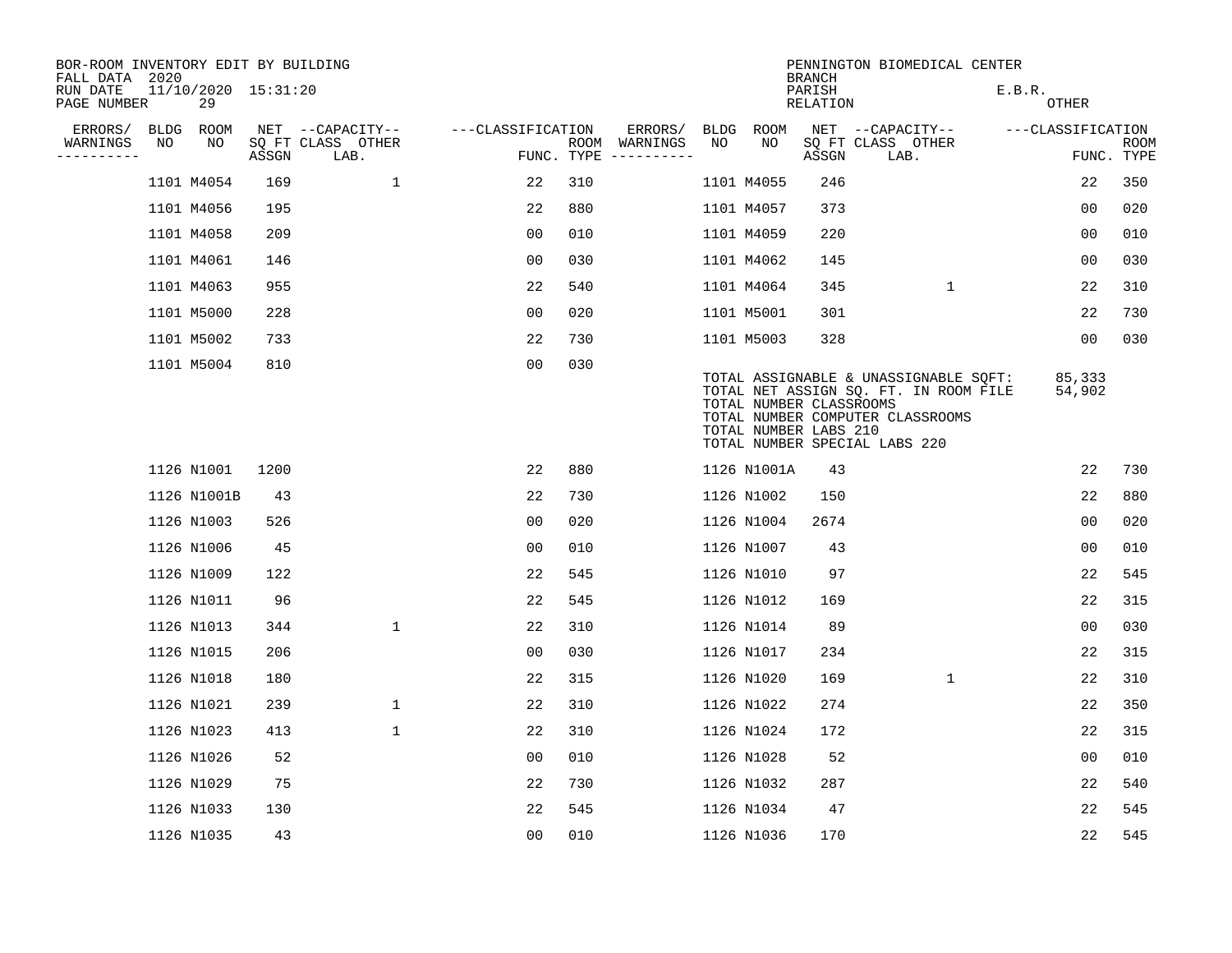| BOR-ROOM INVENTORY EDIT BY BUILDING<br>FALL DATA 2020 |             |       | PENNINGTON BIOMEDICAL CENTER<br><b>BRANCH</b> |                    |            |                                        |             |             |       |                           |                   |                           |
|-------------------------------------------------------|-------------|-------|-----------------------------------------------|--------------------|------------|----------------------------------------|-------------|-------------|-------|---------------------------|-------------------|---------------------------|
| 11/10/2020 15:31:20<br>RUN DATE<br>PAGE NUMBER<br>30  |             |       |                                               | PARISH<br>RELATION |            |                                        |             |             |       | E.B.R.<br><b>OTHER</b>    |                   |                           |
| ERRORS/<br><b>BLDG</b>                                | ROOM        |       | NET --CAPACITY--                              | ---CLASSIFICATION  |            | ERRORS/                                | <b>BLDG</b> | <b>ROOM</b> |       | NET --CAPACITY--          | ---CLASSIFICATION |                           |
| WARNINGS<br>NO<br>. _ _ _ _ _ _ _ _ _                 | NO          | ASSGN | SQ FT CLASS OTHER<br>LAB.                     |                    | FUNC. TYPE | ROOM WARNINGS<br>$- - - - - - - - - -$ | NO          | NO          | ASSGN | SQ FT CLASS OTHER<br>LAB. |                   | <b>ROOM</b><br>FUNC. TYPE |
|                                                       | 1126 N1037  | 175   |                                               | 22                 | 540        |                                        |             | 1126 N1038  | 170   |                           | 22                | 545                       |
|                                                       | 1126 N1039  | 47    |                                               | 22                 | 545        |                                        |             | 1126 N1040  | 43    |                           | 0 <sub>0</sub>    | 010                       |
|                                                       | 1126 N1041  | 121   |                                               | 22                 | 540        |                                        |             | 1126 N1042  | 216   |                           | 0 <sub>0</sub>    | 030                       |
|                                                       | 1126 N1042A | 11    |                                               | 0 <sub>0</sub>     | 030        |                                        |             | 1126 N1043  | 253   |                           | 0 <sub>0</sub>    | 030                       |
|                                                       | 1126 N1045  | 195   |                                               | 22                 | 545        |                                        |             | 1126 N1046  | 701   |                           | 22                | 730                       |
|                                                       | 1126 N1048  | 305   |                                               | 22                 | 545        |                                        |             | 1126 N1049  | 387   |                           | 22                | 540                       |
|                                                       | 1126 N1049A | 14    |                                               | 22                 | 730        |                                        |             | 1126 N1050  | 122   |                           | 22                | 545                       |
|                                                       | 1126 N1052  | 17    |                                               | 22                 | 545        |                                        |             | 1126 N1052A | 43    |                           | 22                | 545                       |
|                                                       | 1126 N1053  | 327   |                                               | 00                 | 030        |                                        |             | 1126 N1054  | 49    |                           | 0 <sub>0</sub>    | 010                       |
|                                                       | 1126 N1055  | 49    |                                               | 0 <sub>0</sub>     | 010        |                                        |             | 1126 N1056  | 246   |                           | 22                | 540                       |
|                                                       | 1126 N1056A | 72    |                                               | 22                 | 545        |                                        |             | 1126 N1057  | 1990  |                           | 22                | 730                       |
|                                                       | 1126 N1058  | 2156  |                                               | 22                 | 730        |                                        |             | 1126 N1070  | 264   |                           | 0 <sub>0</sub>    | 030                       |
|                                                       | 1126 N2001  | 116   |                                               | 00                 | 020        |                                        |             | 1126 N2002  | 348   |                           | 22                | 880                       |
|                                                       | 1126 N2003  | 166   | 1                                             | 22                 | 310        |                                        |             | 1126 N2004  | 404   |                           | 22                | 350                       |
|                                                       | 1126 N2005  | 178   | $\mathbf{1}$                                  | 22                 | 310        |                                        |             | 1126 N2006  | 1602  |                           | 0 <sub>0</sub>    | 020                       |
|                                                       | 1126 N2007  | 223   | $\mathbf 1$                                   | 22                 | 310        |                                        |             | 1126 N2008  | 216   | $\mathbf 1$               | 22                | 310                       |
|                                                       | 1126 N2010  | 142   | $\mathbf{1}$                                  | 22                 | 310        |                                        |             | 1126 N2011  | 1279  | $\mathbf 1$               | 22                | 310                       |
|                                                       | 1126 N2012  | 239   |                                               | 22                 | 315        |                                        |             | 1126 N2015  | 51    |                           | 0 <sub>0</sub>    | 010                       |
|                                                       | 1126 N2016  | 59    |                                               | 0 <sub>0</sub>     | 010        |                                        |             | 1126 N2017  | 64    |                           | 0 <sub>0</sub>    | 010                       |
|                                                       | 1126 N2018  | 61    |                                               | 0 <sub>0</sub>     | 010        |                                        |             | 1126 N2019  | 268   |                           | 0 <sub>0</sub>    | 030                       |
|                                                       | 1126 N2021  | 183   | $\mathbf{1}$                                  | 22                 | 310        |                                        |             | 1126 N2023  | 219   | $\mathbf 1$               | 22                | 310                       |
|                                                       | 1126 N2024  | 219   | $\mathbf{1}$                                  | 22                 | 310        |                                        |             | 1126 N2025  | 57    |                           | 0 <sub>0</sub>    | 010                       |
|                                                       | 1126 N2026  | 13    |                                               | 22                 | 730        |                                        |             | 1126 N2027  | 597   |                           | 22                | 710                       |
|                                                       | 1126 N2028  | 610   |                                               | 22                 | 545        |                                        |             | 1126 N2029  | 96    |                           | 22                | 710                       |
|                                                       | 1126 N2030  | 190   |                                               | 0 <sub>0</sub>     | 030        |                                        |             | 1126 N2032  | 50    |                           | 22                | 730                       |
|                                                       | 1126 N2033  | 1072  |                                               | 22                 | 315        |                                        |             | 1126 N2034  | 1496  |                           | 22                | 315                       |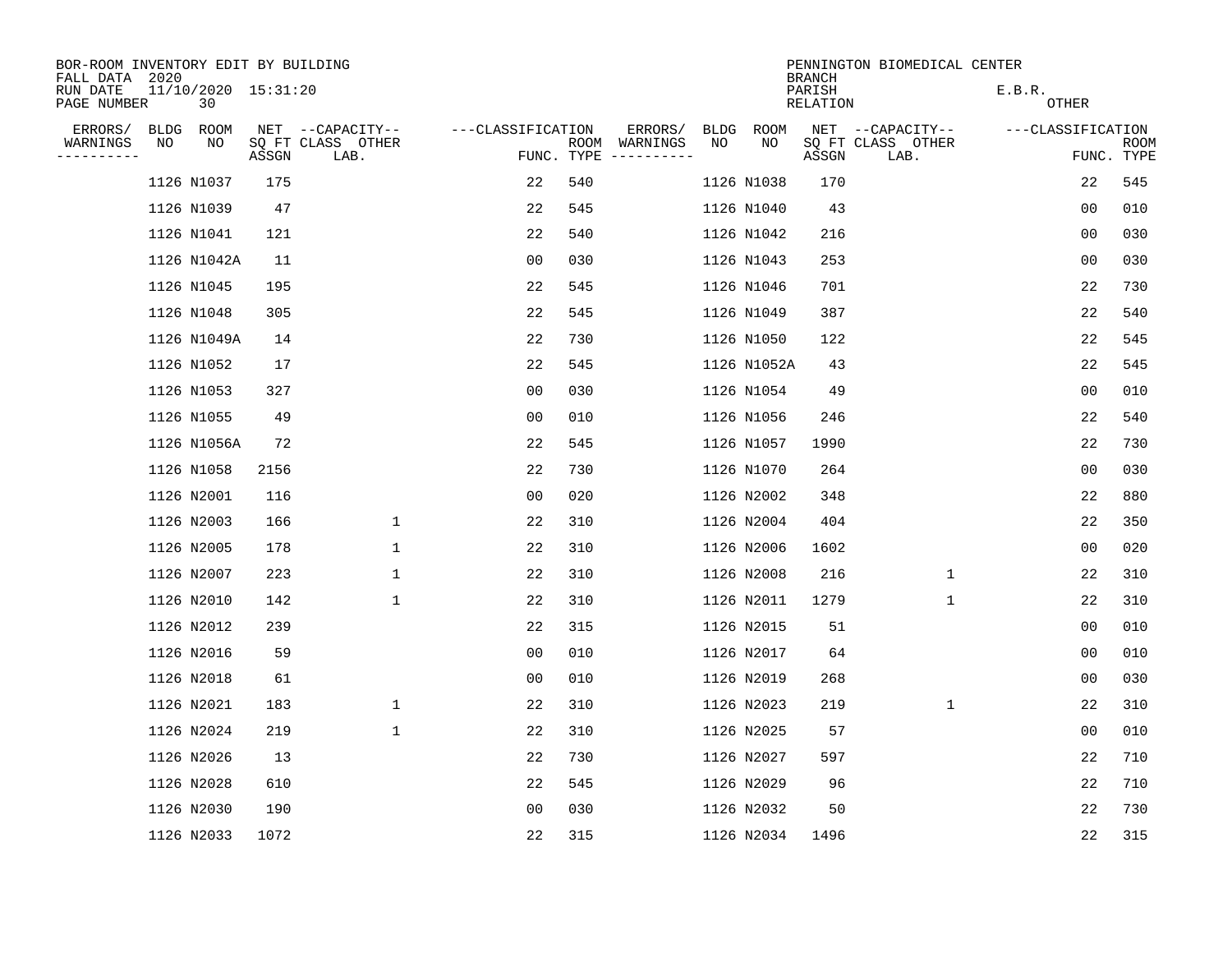| BOR-ROOM INVENTORY EDIT BY BUILDING<br>FALL DATA 2020 |                   |                           |       |                                               |                   |      |                                            |            |                                                                 | <b>BRANCH</b>      | PENNINGTON BIOMEDICAL CENTER                                                                                                                        |                        |                           |
|-------------------------------------------------------|-------------------|---------------------------|-------|-----------------------------------------------|-------------------|------|--------------------------------------------|------------|-----------------------------------------------------------------|--------------------|-----------------------------------------------------------------------------------------------------------------------------------------------------|------------------------|---------------------------|
| RUN DATE<br>PAGE NUMBER                               |                   | 11/10/2020 15:31:20<br>31 |       |                                               |                   |      |                                            |            |                                                                 | PARISH<br>RELATION |                                                                                                                                                     | E.B.R.<br>OTHER        |                           |
| ERRORS/<br>WARNINGS<br>----------                     | <b>BLDG</b><br>NO | ROOM<br>NO                | ASSGN | NET --CAPACITY--<br>SO FT CLASS OTHER<br>LAB. | ---CLASSIFICATION | ROOM | ERRORS/<br>WARNINGS<br>FUNC. TYPE $------$ | BLDG<br>NO | ROOM<br>NO                                                      | ASSGN              | NET --CAPACITY--<br>SO FT CLASS OTHER<br>LAB.                                                                                                       | ---CLASSIFICATION      | <b>ROOM</b><br>FUNC. TYPE |
|                                                       |                   | 1126 N2035                | 45    |                                               | 00 <sub>o</sub>   | 010  |                                            |            | 1126 N2037                                                      | 45                 |                                                                                                                                                     | 00                     | 010                       |
|                                                       |                   | 1126 N2038                | 89    |                                               | 22                | 315  |                                            |            | 1126 N2039                                                      | 110                |                                                                                                                                                     | 22                     | 315                       |
|                                                       |                   | 1126 N2040                | 301   |                                               | 22                | 350  |                                            |            | 1126 N2044                                                      | 218                | $\mathbf{1}$                                                                                                                                        | 22                     | 310                       |
|                                                       |                   | 1126 N2045                | 218   | 1                                             | 22                | 310  |                                            |            | 1126 N2046                                                      | 222                | 1                                                                                                                                                   | 22                     | 310                       |
|                                                       |                   | 1126 N2047                | 411   |                                               | 00                | 030  |                                            |            | 1126 N2047A<br>TOTAL NUMBER CLASSROOMS<br>TOTAL NUMBER LABS 210 | 37                 | TOTAL ASSIGNABLE & UNASSIGNABLE SOFT:<br>TOTAL NET ASSIGN SO. FT. IN ROOM FILE<br>TOTAL NUMBER COMPUTER CLASSROOMS<br>TOTAL NUMBER SPECIAL LABS 220 | 00<br>28,271<br>20,323 | 030                       |
|                                                       |                   | 1145 P1000                | 76    |                                               | 22                | 735  |                                            |            | 1145 P1001                                                      | 412                |                                                                                                                                                     | 22                     | 735                       |
|                                                       |                   | 1145 P1001A               | 45    |                                               | 0 <sub>0</sub>    | 010  |                                            |            | 1145 P1002                                                      | 178                | $\mathbf{1}$                                                                                                                                        | 22                     | 310                       |
|                                                       |                   | 1145 P1003                | 8105  |                                               | 22                | 730  |                                            |            | 1145 P1004                                                      | 370                |                                                                                                                                                     | 22                     | 735                       |
|                                                       |                   | 1145 P1005                | 114   |                                               | 00                | 030  |                                            |            | 1145 P1006                                                      | 232                |                                                                                                                                                     | 00                     | 030                       |
|                                                       |                   | 1145 P1007                | 585   |                                               | 22                | 720  |                                            |            | 1145 P1007A                                                     | 45                 |                                                                                                                                                     | 0 <sub>0</sub>         | 010                       |
|                                                       |                   | 1145 P1008 13446          |       |                                               | 22                | 730  |                                            |            | 1145 P1009                                                      | 2186               |                                                                                                                                                     | 22                     | 720                       |
|                                                       |                   | 1145 P1010                | 2537  |                                               | 22                | 720  |                                            |            | TOTAL NUMBER CLASSROOMS                                         |                    | TOTAL ASSIGNABLE & UNASSIGNABLE SOFT: 28,331<br>TOTAL NET ASSIGN SQ. FT. IN ROOM FILE                                                               | 27,895                 |                           |

TOTAL NUMBER COMPUTER CLASSROOMS

TOTAL NUMBER SPECIAL LABS 220

TOTAL NUMBER LABS 210